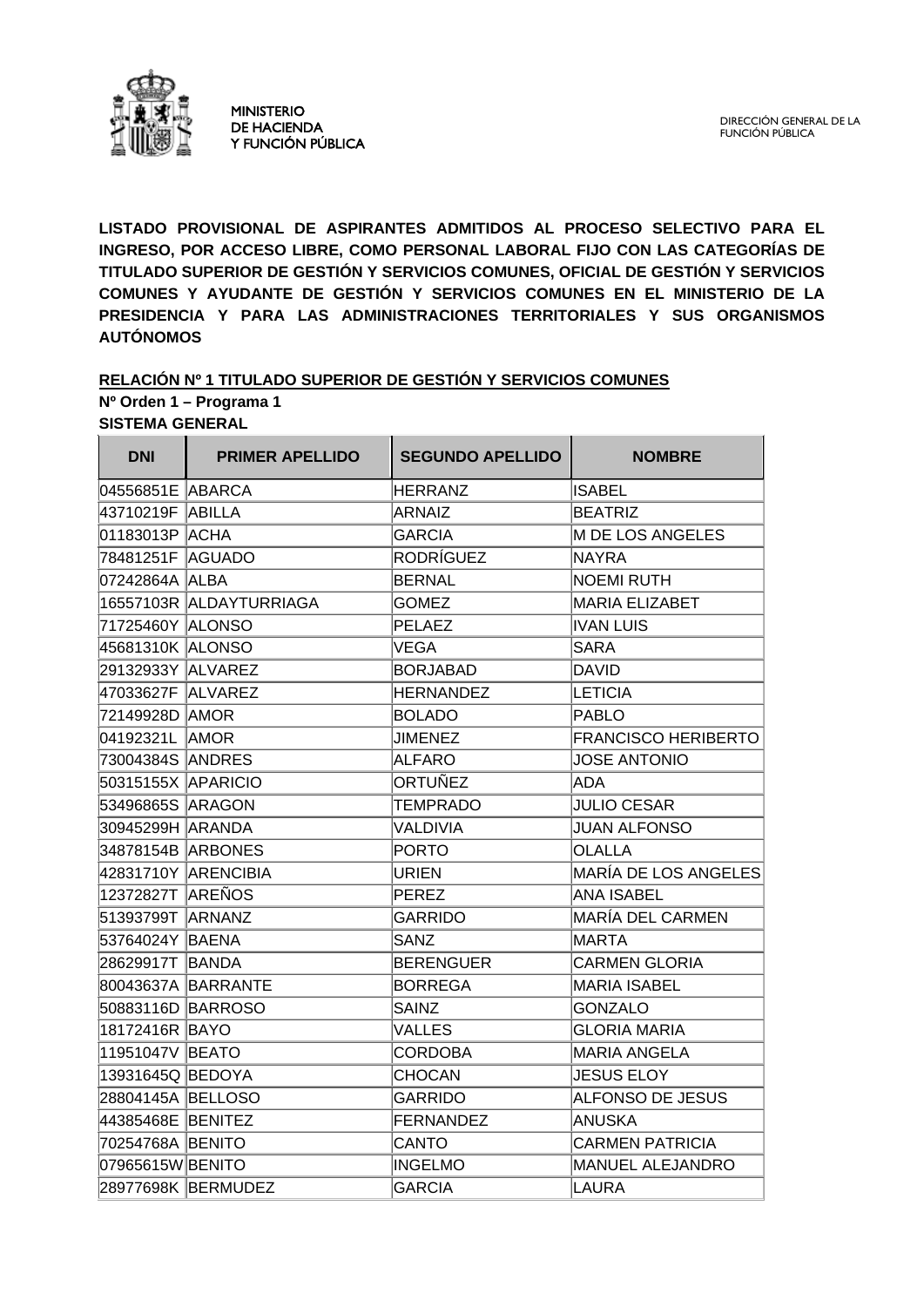

| <b>DNI</b>         | <b>PRIMER APELLIDO</b> | <b>SEGUNDO APELLIDO</b> | <b>NOMBRE</b>           |
|--------------------|------------------------|-------------------------|-------------------------|
|                    | 74876581N BERMUDEZ     | MARTIN                  | <b>PATRICIA</b>         |
|                    | 07992946D BERNARDO     | <b>DEVESA</b>           | <b>FRANCISCO JAVIER</b> |
| 12412165P BERZOSA  |                        | MATEO                   | <b>JESUS MARIA</b>      |
| 53576452E BORNAY   |                        | NARANJO                 | ANA MARIA               |
| 78037928D BOTE     |                        | <b>SECO</b>             | SERGIO DANIEL           |
| 09751456P BRUGOS   |                        | <b>BLANCO</b>           | <b>TEODORO MANUEL</b>   |
| 47373570X BURES    |                        | <b>GRANDIO</b>          | <b>ELENA</b>            |
| 47470407V BURGOA   |                        | MUÑOZ                   | JON                     |
|                    | 07520329L BUSTAMANTE   | <b>BERNARDOS</b>        | <b>JOSE MANUEL</b>      |
|                    | 53414053A CABANILLAS   | <b>SANZ</b>             | MIGUEL                  |
| 50094823H CABRITA  |                        | <b>PALOMAR</b>          | <b>SUSANA</b>           |
|                    | 00397826H CACHINERO    | LOPEZ                   | <b>JUAN CARLOS</b>      |
|                    | 53855104Y CAMBRANIS    | <b>GARCIA</b>           | <b>CARLOS RODRIGO</b>   |
| 71446818D CAMPOS   |                        | MARTÍNEZ                | PATRICIA                |
| 53449223Y CANTILLO |                        | <b>JIMENEZ</b>          | <b>MARIA TERESA</b>     |
| 48561925R CANTO    |                        | ORTIZ                   | <b>FERNANDO JOSE</b>    |
|                    | 77706761L CAPARROS     | LOPEZ                   | MERCEDES                |
| 51864267A CAPILLA  |                        | PIZARRO                 | ENCARNACION             |
|                    | 75270752D CARCELES     | PAREDES                 | MIGUEL                  |
|                    | 75876390B CARDENAS     | GONZALEZ                | LAURA                   |
| 02877365L CARRA    |                        | <b>BIOSCA</b>           | ALEJANDRO               |
| 75242249A CARRILLO |                        | CRUZ                    | MARÍA JOSE              |
|                    | 70935493C CASTELANI    | <b>SANCHEZ</b>          | SONIA                   |
| 44904754Z CASTRO   |                        | VAZQUEZ                 | ARANZAZU DE             |
| 71952327R CEINOS   |                        | GARRIDO                 | <b>CESAR</b>            |
| 04847357S CELADA   |                        | <b>ELORZ</b>            | <b>ESTELA ITZIAR</b>    |
| 04858201A CEREZO   |                        | GIL                     | IMELISSA                |
|                    | 14304370A CISNEROS     | <b>GONZALEZ</b>         | <b>ISABEL</b>           |
|                    | 50887060C CLEMARES     | ARROYO                  | PATRICIA                |
|                    | 70584805J CLEMENTE     | GARCÍA CARPINTERO       | <b>BEATRIZ</b>          |
| 52993324J COMAS    |                        | GARCÍA                  | <b>JUAN MIGUEL</b>      |
| 44976362T CORDERO  |                        | <b>FERNANDEZ</b>        | <b>JUAN ANTONIO</b>     |
| 02647069E CORIA    |                        | MONTIJANO               | <b>ADOLFO</b>           |
| 50619237D CORRAL   |                        | QUINTÍA                 | MARÍA                   |
| 00821802N COSSI    |                        | MUÑOZ                   | DAVID JOSE              |
|                    | 17751395H CRUSELLAS    | <b>BOTELLA</b>          | LAURA                   |
| 50126989F CRUZADO  |                        | <b>GOMEZ</b>            | <b>ELENA</b>            |
| 70244243N CUBO     |                        | MARTIN                  | LAURA                   |
| 76952691G CUERVO   |                        | <b>FERNANDEZ</b>        | VALERIA                 |
| 46981151V CUESTA   |                        | NUÑEZ                   | LAURA                   |
| 53745575A CUEVAS   |                        | <b>GRACIA</b>           | MARCOS                  |
| 72089442J DELGADO  |                        | <b>GUTIERREZ</b>        | ESTEFANÍA               |
| 16812868Y DELMAS   |                        | <b>GAMEZ</b>            | <b>ISABEL</b>           |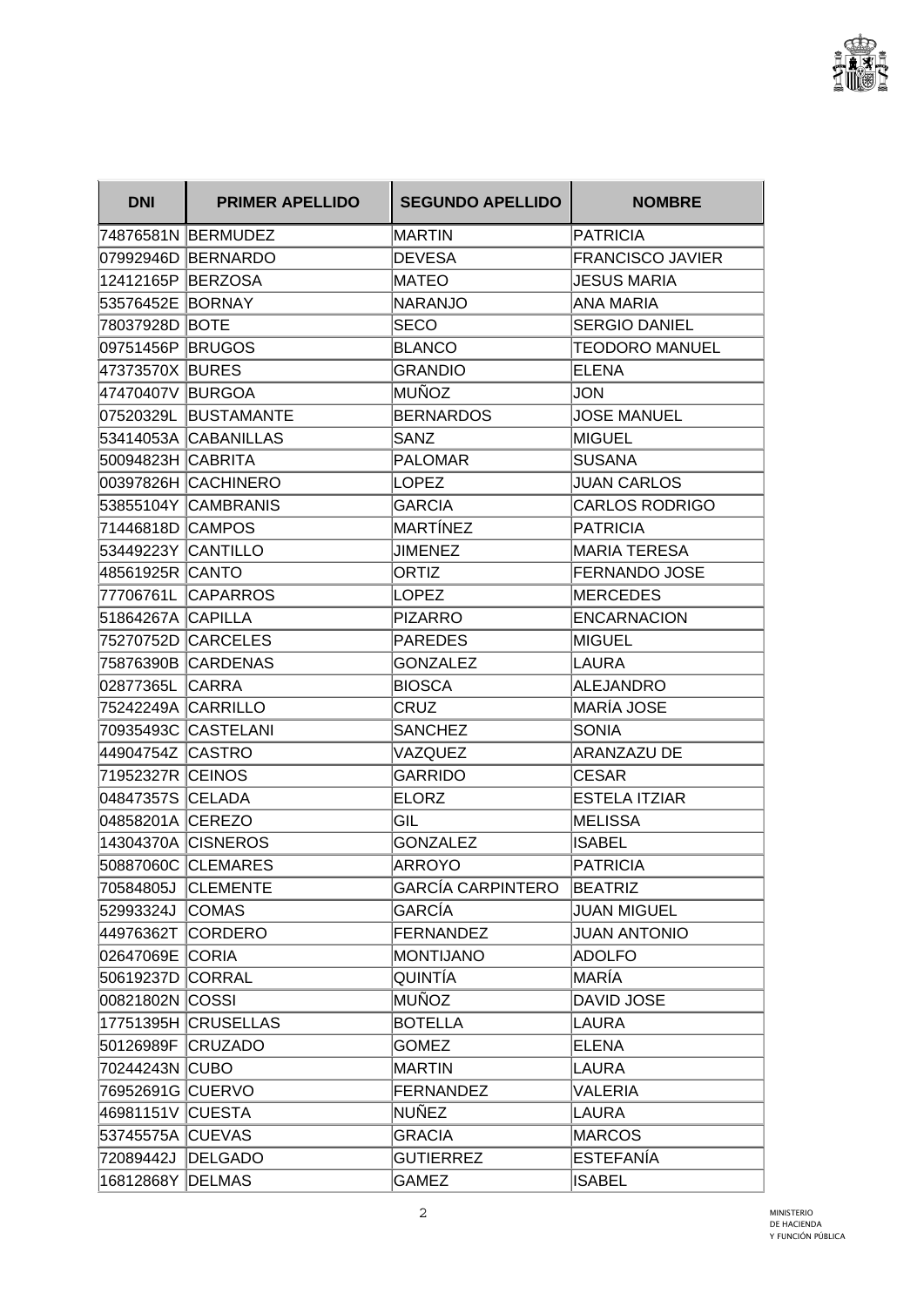

| <b>DNI</b>         | <b>PRIMER APELLIDO</b>                  | <b>SEGUNDO APELLIDO</b> | <b>NOMBRE</b>        |
|--------------------|-----------------------------------------|-------------------------|----------------------|
| 44748975Z DENIZ    |                                         | DENIZ                   | RITA DEL CARMEN      |
| 52880501M DIAZ     |                                         | <b>GALLARDO</b>         | OSCAR                |
| 32720068S DÍAZ     |                                         | <b>REY</b>              | ANDREA MARIA         |
| 75233683Q DIEZ     |                                         | PERALTA                 | <b>MARIA DEL MAR</b> |
| 71923410H ELÍAS    |                                         | <b>SASTRE</b>           | <b>VICENTE</b>       |
| 75727092Y ELVIRA   |                                         | <b>BATLLES</b>          | <b>JESUS MARIA</b>   |
| 50169306G ENCISO   |                                         |                         | BEGOÑA               |
|                    | 18161393H ESCOLANO                      | ALBERTÍN                | <b>JUAN CARLOS</b>   |
| 24355857F ESPESO   |                                         | SALAMANCA               | <b>IGNACIO</b>       |
| 07243810Y ESTARAS  |                                         | <b>IZQUIERDO</b>        | IVAN                 |
| 43630833V FABREGA  |                                         | <b>BALERI</b>           | <b>JORDI</b>         |
| 72967509D FACI     |                                         | MUÑOZ                   | LUIS                 |
| 45900461M FAZ      |                                         | ESPÍNDOLA               | <b>NURIA ISABEL</b>  |
|                    | 03925891K FERNANDEZ                     | FERRERO                 | <b>MARCOS</b>        |
|                    | 11816477C FERNANDEZ                     | RODRIGUEZ               | <b>SUSANA PALOMA</b> |
|                    | 52479071V FERNANDEZ                     | <b>BRAVO</b>            | <b>RAQUEL</b>        |
|                    | 03200437X FERNANDEZ                     | <b>SERRANO</b>          | <b>SANDRA</b>        |
|                    | 09421992L FERNANDEZ                     | <b>SUAREZ</b>           | LUCÍA                |
|                    | 46883142B FERNANDEZ DE CAÑETE           | GARCÍA                  | <b>SILVIA</b>        |
|                    | 71446537G FERNANDEZ-ECHEVARRÍA TRUJILLO |                         | <b>AURORA PALOMA</b> |
| 50865248N FERNAUD  |                                         | <b>QUINTANA</b>         | JAVIER               |
| 72523636J FERREIRA |                                         | BOCOS                   | LIDE                 |
| 06276406M FERREO   |                                         | <b>ESQUINAS</b>         | <b>VICTORIA</b>      |
|                    | 06270440L FRESNEDA                      | LORENTE                 | <b>CAROLINA</b>      |
|                    | 51364392X FRUTOS ALCAIDE                | <b>FRUTOS ALCAIDE</b>   | JOSE                 |
| 05320341G FUENTE   |                                         | MARCITLLACH             | <b>INES DE LA</b>    |
| 07955685P FUENTES  |                                         | <b>SANCHEZ</b>          | <b>SERGIO</b>        |
| 18434077Z FUERTES  |                                         | <b>RODRIGO</b>          | RAQUEL               |
| 73007449K GALINDO  |                                         | MARTIN                  | LAURA MARÍA          |
|                    | 15425096P GALLARDO                      | <b>FLORES</b>           | ROSA MARIA           |
| 49008050H GALLEGO  |                                         | FERNANDEZ               | <b>ELENA BELEN</b>   |
| 52622712T GALLEGO  |                                         | <b>GUERRERO</b>         | <b>JOSE RAMON</b>    |
| 72802445Q GANUZA   |                                         | <b>CABALLERO</b>        | <b>CRISTINA</b>      |
| 27527872T GARCES   |                                         | MURO                    | <b>MARIA DOLORES</b> |
| 29115529J GARCES   |                                         | <b>SALAS</b>            | VICTORIA ALEJANDRA   |
| 76630710T GARCIA   |                                         | <b>ALARCON</b>          | MARIA                |
| 44913067R GARCIA   |                                         | <b>CALVO</b>            | <b>BEATRIZ</b>       |
| 07492277G GARCIA   |                                         | <b>CANILLAS</b>         | <b>PATRICIA</b>      |
| 75727127H GARCIA   |                                         | <b>CRUZ</b>             | <b>NICOLAS</b>       |
| 51121703V GARCIA   |                                         | ECHAGÜE                 | PAULA                |
| 44484917L GARCIA   |                                         | <b>FERREIRO</b>         | <b>HEITOR</b>        |
| 05202896C GARCIA   |                                         | MIRAVETE                | <b>JAVIER-JULIO</b>  |
| 78901544K GARCIA   |                                         | PEÑA                    | VERONICA             |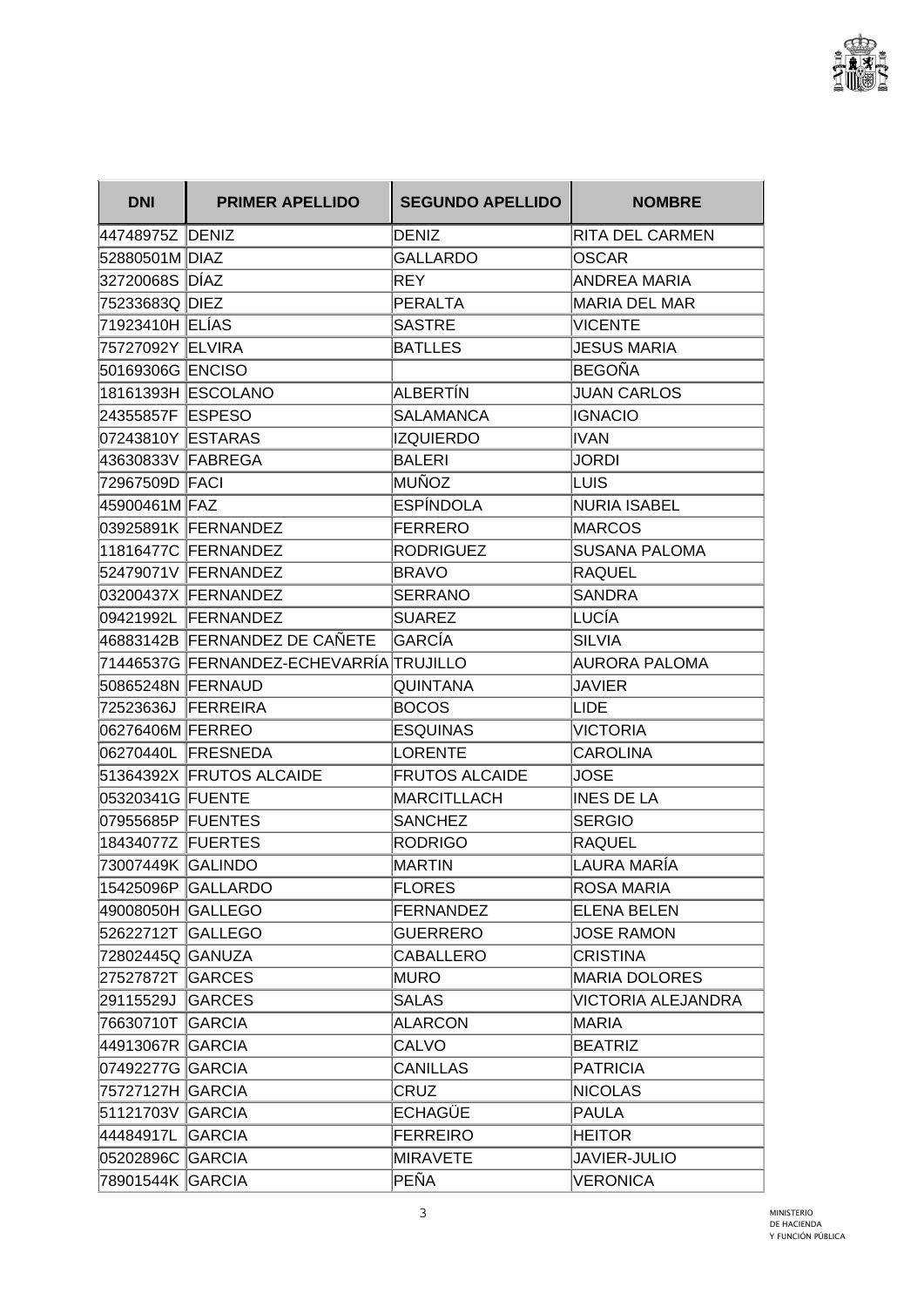

| <b>DNI</b>        | <b>PRIMER APELLIDO</b>   | <b>SEGUNDO APELLIDO</b> | <b>NOMBRE</b>           |
|-------------------|--------------------------|-------------------------|-------------------------|
| 14938200E GARCÍA  |                          | ALDAZABAL               | IÑIGO                   |
| 46858538V GARCÍA  |                          | ARIAS                   | ANA                     |
| 50906705T GARCÍA  |                          | <b>CARABANTES</b>       | <b>MIGUEL ANDRES</b>    |
| 53620306S GARCÍA  |                          | <b>DEL CAMPO</b>        | <b>MARIA DEL MAR</b>    |
| 48939558C GARCÍA  |                          | <b>DEUDERO</b>          | PATRICIA JOSE           |
| 78890252E GARCÍA  |                          | FERNANDEZ               | <b>VIRGINIA</b>         |
| 33900060S GARCÍA  |                          | <b>GARCÍA</b>           | <b>NEMESIO</b>          |
|                   | 05320499R GARCÍA DE SOLA | FERNANDEZ               | <b>BORJA</b>            |
|                   | 06250886S GARCÍA-BAQUERO | <b>UTRILLA</b>          | <b>RAUL EUGENIO</b>     |
| 02655354G GARZA   |                          | <b>GARRIDO</b>          | <b>ANA ISABEL</b>       |
| 52084144T GASCO   |                          | <b>MORENO</b>           | <b>MIGUEL ANGEL</b>     |
| 11870547V GEA     |                          | VEIGA                   | <b>AMPARO LEONOR</b>    |
| 17156832M GIL     |                          | ARCADA                  | ANA DELIA               |
| 53416789WGIL      |                          | <b>GONZALEZ</b>         | <b>VICTOR</b>           |
| 51376155C GIL     |                          | <b>OCHANDO</b>          | <b>JUAN CARLOS</b>      |
| 50964625Y GIMENEZ |                          | <b>RAMOS</b>            | MARÍA ISABEL            |
| 49159045H GIRALDO |                          | GIL                     | LUISA FERNANDA          |
| 74173500H GIRONA  |                          | <b>PAMIES</b>           | <b>MARÍA DEL CARMEN</b> |
| 50868634V GISBERT |                          | <b>CLEMENTE</b>         | <b>RAQUEL</b>           |
| 76128120Y GOMEZ   |                          | FERNANDEZ               | LAURA                   |
| 11817107Y GOMEZ   |                          | LOPEZ                   | <b>MERCEDES</b>         |
| 02911650B GOMEZ   |                          | ROBLES                  | <b>RAQUEL</b>           |
| 08807290S GOMEZ   |                          | <b>DEL BARCO</b>        | MARÍA GRANADA           |
|                   | 52619216T GONZALEZ       | AMANDI                  | <b>BEATRIZ</b>          |
|                   | 30468623V GONZALEZ       | CABRERA                 | <b>GABRIEL PABLO</b>    |
|                   | 34076659C GONZALEZ       | MARISCAL                | <b>ANA ISABEL</b>       |
|                   | 72140499X GONZALEZ       | PEÑA                    | <b>IRENE DOLORES</b>    |
| 05706900W GONZALO |                          | PERAL                   | <b>RAQUEL</b>           |
| 01932943T GUILLEN |                          | <b>ASENSIO</b>          | <b>OLIVIA</b>           |
| 38116449K GUILLEN |                          | LIGORI                  | <b>DIEGO</b>            |
|                   | 30562732X GUTIERREZ      | <b>ESTEBANEZ</b>        | <b>VERONICA</b>         |
| 25605453J GUZMAN  |                          | ANDRADES                | <b>GALA ISABEL</b>      |
| 16615332V HERNAEZ |                          | MONTALVO                | <b>ALICIA</b>           |
|                   | 06561083B HERNANDEZ      | MARTINEZ                | <b>MARIA ISABEL</b>     |
|                   | 54091644Z HERNANDEZ      | <b>SANCHEZ</b>          | <b>VICTOR NEUZET</b>    |
|                   | 51087616Q HERNANDEZ      | <b>TORRES</b>           | MARINA                  |
|                   | 24375599S HERNANDEZ      | <b>CHOVER</b>           | MIRACLE                 |
| 00403245D HERRAEZ |                          | <b>CACERES</b>          | Mª LOURDES              |
| 18448070T ISIDRO  |                          | <b>BELLIDO</b>          | ALODIA                  |
|                   | 52890623F  IZAGUIRRE     | NEVADO                  | MIGUEL                  |
| 50900315G JASSO   |                          | AGENJO                  | ALEJANDRO               |
| 51378420P JIMENEZ |                          | <b>RODRIGUEZ</b>        | <b>ROBERTO</b>          |
| 18442863Z JULVE   |                          | <b>CHINCHON</b>         | ANGELA                  |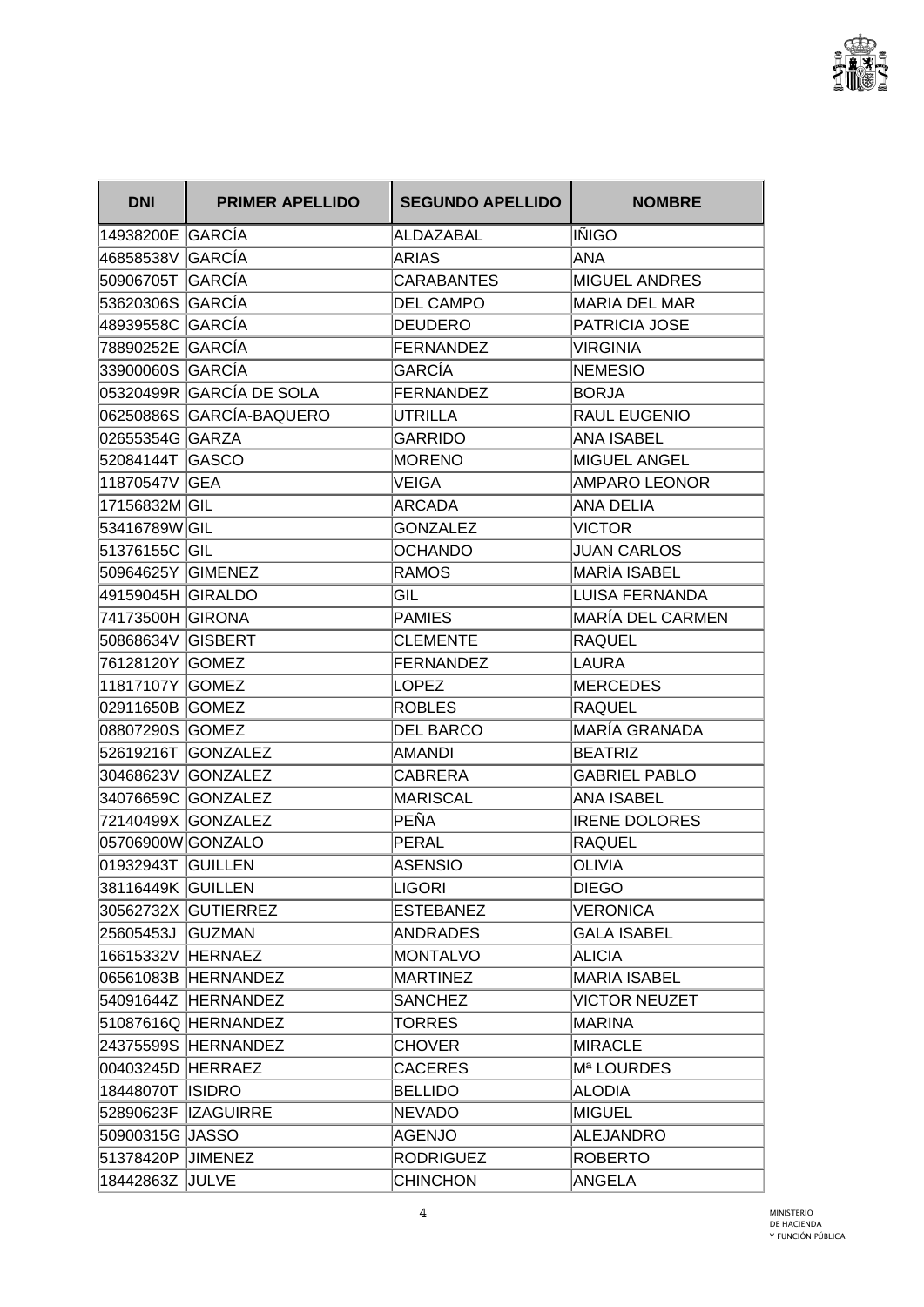

| <b>DNI</b>         | <b>PRIMER APELLIDO</b>      | <b>SEGUNDO APELLIDO</b> | <b>NOMBRE</b>         |
|--------------------|-----------------------------|-------------------------|-----------------------|
| 50557799G JURADO   |                             | <b>CUEVAS</b>           | MARTA                 |
| 44366362Y JURADO   |                             | MEJÍAS                  | MONICA                |
| 03900353J LAZARO   |                             | <b>SANTIAGO</b>         | <b>JAVIER</b>         |
| 25202388T LEON     |                             | FERNANDEZ               | IVAN                  |
| 11841296E LERA     |                             | LOPEZ                   | ROSA DE               |
| 26966956P LINARES  |                             | RAMOS                   | ROCÍO                 |
| 06277963K LIZANO   |                             | <b>HERNANDEZ</b>        | <b>MARCOS</b>         |
|                    | 16013203M LIZARRAGA         | <b>VALDIVIESO</b>       | MARÍA FELISA          |
| 14586732V LLANO    |                             | <b>GUTIERREZ</b>        | MARCELINIO            |
| 10085343G LOPEZ    |                             | ALVAREZ                 | MARIA LUISA           |
| 31727987Q LOPEZ    |                             | <b>DEL AGUILA</b>       | <b>JUAN JOSE</b>      |
| 71037637K LOPEZ    |                             | <b>GARCIA</b>           | <b>MARIA ESTELA</b>   |
| 48502427G LOPEZ    |                             | <b>SANCHEZ</b>          | PABLO MAZIN           |
| 77406428C LOPEZ    |                             | <b>VELASCO</b>          | MARIA DEL CARMEN      |
| 11859432B LOPEZ    |                             | <b>GONZALEZ</b>         | HENAR                 |
| 73012489R LOPEZ    |                             | VIU                     | <b>NICOLAS</b>        |
|                    | 51527612E LUNA BARRERA      | MOLLINEDO               | VIVIAN                |
| 11846047N MADEJON  |                             | APARICIO                | <b>CARLOS</b>         |
| 43794416R MARÍN    |                             | GARCÍA                  | MARÍA DACIL           |
| 78503587X MARRERO  |                             | lMARÍN                  | <b>EVA</b>            |
| 02642526X MARTIN   |                             | <b>GONZALEZ</b>         | <b>RODRIGO</b>        |
| 44588652R MARTIN   |                             | MOLINA                  | CRISTINA              |
| 12398446C MARTIN   |                             | <b>PUENTES</b>          | <b>HENAR</b>          |
| 47036627V MARTÍN   |                             | <b>NUÑEZ</b>            | <b>ALICIA CARMEN</b>  |
| 29489943X MARTINEZ |                             | <b>ISIDORO</b>          | BEATRIZ CARMEN        |
| 13168323H MARTINEZ |                             | <b>SAIZ</b>             | <b>VIRGINIA</b>       |
| 23029355F MARTÍNEZ |                             | <b>EXPOSITO</b>         | <b>LAURA</b>          |
| 16808936F MARTÍNEZ |                             | <b>GARRIDO</b>          | <b>SARA</b>           |
| 70062197B MARTÍNEZ |                             | HERRERO                 | <b>ESPERANZA</b>      |
| 14302058Z MARTÍNEZ |                             | MARTÍN                  | <b>GREGORIO</b>       |
| 73012330A MARTÍNEZ |                             | PALLAS                  | LAURA                 |
| 70063414D MARTÍNEZ |                             | <b>ROBLEDO</b>          | <b>SONIA</b>          |
| 25480467D MARTÍNEZ |                             | <b>SANZ</b>             | <b>HELGA</b>          |
|                    | 30623054A MARTÍNEZ DE LEYVA | <b>CAPEANS</b>          | <b>CARLOS</b>         |
| 26039837L MARTOS   |                             | <b>TORRES</b>           | MARÍA MAGDALENA       |
| 48463722P MAS      |                             | <b>GALLUD</b>           | MARIA LUISA           |
| 53042315Z MATEOS   |                             | <b>CORROCHANO</b>       | ARANZAZU MARIA        |
|                    | 75271646Y MATURANA          | MUYOR                   | <b>FRANCISCO JOSE</b> |
| 25193201J MELENDO  |                             | GARCÍA                  | <b>SERGIO</b>         |
| 52186980A MENDOZA  |                             | CARO                    | MONICA                |
| Y3141682B MENDOZA  |                             | MERCEDES                | <b>FLORIBEL</b>       |
| 51380508A MENDOZA  |                             | <b>MERINO</b>           | <b>PEDRO</b>          |
|                    | 75234080E MENGIBAR          | MUÑOZ                   | NOELIA MARIA          |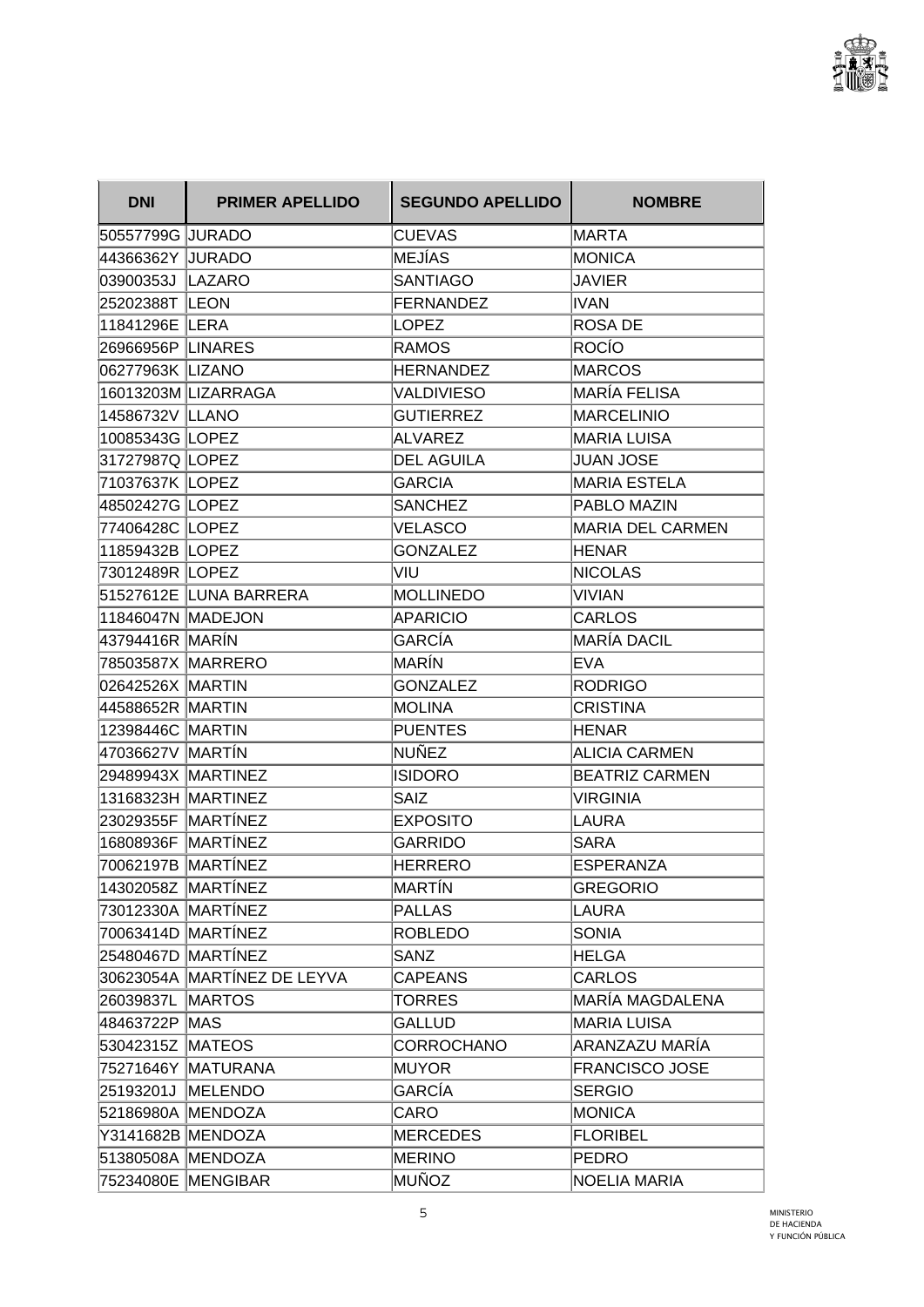

| <b>DNI</b>        | <b>PRIMER APELLIDO</b> | <b>SEGUNDO APELLIDO</b> | <b>NOMBRE</b>             |
|-------------------|------------------------|-------------------------|---------------------------|
|                   | 30990973Z MOLINERO     | <b>POZUELO</b>          | CATALINA INMACULADA       |
| 20430179S MOLLA   |                        | <b>BATALLER</b>         | <b>PILAR</b>              |
| 44844100B MONTERO |                        | <b>BARREIRO</b>         | TAMARA                    |
| 75264658X MONTES  |                        | SANCHEZ                 | <b>SERGIO YOEL</b>        |
|                   | 03924888F MORALEDA     | DE LA PLATA             | <b>RUBEN</b>              |
| 76125651K MORENO  |                        | MUÑOZ                   | <b>MARÍA VICTORIA</b>     |
| 53495555Q MUELA   |                        | MENDEZ                  | <b>MONICA</b>             |
| 32055824B MUÑOZ   |                        | <b>GORDON</b>           | <b>JOSE MARIA</b>         |
| 72826469M NAPAL   |                        | LEGARDA                 | ANE                       |
| 44744073B NARANJO |                        | <b>GONZALEZ</b>         | Mª ELENA                  |
| 25567432B NARVAEZ |                        | <b>MATEOS</b>           | <b>DIEGO ENRIQUE</b>      |
| 50727532C NARVAEZ |                        | VILA                    | <b>MARIA BELEN</b>        |
| 51464906Z NAVARRO |                        | <b>PICAZO</b>           | LAURA                     |
| 48649318V NORTES  |                        | MANJAVACAS              | <b>SILVIA SOFIA</b>       |
| 18027940B NOYA    |                        | ARNAIZ                  | MIGUEL                    |
| 06012973Z NUÑEZ   |                        | GARCÍA                  | <b>JUAN JOSE</b>          |
| 51455074A OLANO   |                        | <b>GONZALEZ</b>         | <b>JAVIER</b>             |
| 02649233R  OROZCO |                        | DELGADO                 | KAMALA                    |
| 78494387X ORTEGA  |                        | ALVAREZ                 | <b>YASMINA</b>            |
| 49099343R ORTEGA  |                        | <b>DELGADO</b>          | AARON                     |
| 50900695Q ORTEGA  |                        | <b>ECHEVARRIA</b>       | <b>ESTHER</b>             |
| 50900693Z  ORTEGA |                        | ECHEVARRIA              | <b>JESUS</b>              |
| 70888117R OTERO   |                        | PEREZ                   | <b>IRENE</b>              |
| 52930100Q OUJO    |                        | <b>FERNANDEZ</b>        | <b>WENCESLAO</b>          |
| 44558942F PAGOLA  |                        | GALARDI                 | MARTA                     |
| 70588607C PALOMAR |                        | MERIDA                  | <b>ELISA</b>              |
| 70070865P PARES   |                        | PEG                     | SOLEDAD                   |
| 12418980S PASCUAL |                        |                         | <b>SERGIO</b>             |
| 76028582N PAVON   |                        | <b>CORBACHO</b>         | <b>LUIS MIGUEL</b>        |
| 72148772A PEDRAZ  |                        | <b>HERNANDEZ</b>        | <b>MARTA</b>              |
| 07503054V PEÑA    |                        | RICHART                 | <b>JOSE CARLOS</b>        |
| 16547938J PERAL   |                        | <b>GOMEZ</b>            | M <sup>a</sup> CONCEPCION |
| 52431185V PEREZ   |                        | AÑON                    | <b>JOSE ANGEL</b>         |
| 72698852S PEREZ   |                        | ARELLANO                | ANA ISABEL                |
| 47401831G PEREZ   |                        | CAVOLO                  | ANA MARIA                 |
| 00676051N PEREZ   |                        | <b>ESCRIBANO</b>        | <b>JOAQUIN</b>            |
| 50190173X PEREZ   |                        | <b>HEREDIA</b>          | MIGUEL ANGEL              |
| 75248755T PEREZ   |                        | PEREZ DE PERCEVAL       | MIGUEL ANGEL              |
| 53444057S PEREZ   |                        | CAVA                    | PAULA                     |
| 25198220H PEREZ   |                        | IBAÑEZ                  | <b>IGNACIO</b>            |
| 07254071D PEREZ   |                        | MACÍAS                  | <b>ELENA</b>              |
| 33514649S PERNAS  |                        | <b>SEGURA</b>           | MANUEL JERONIMO           |
| 51094276Y PEYRO   |                        | <b>GALDRAN</b>          | ESTER                     |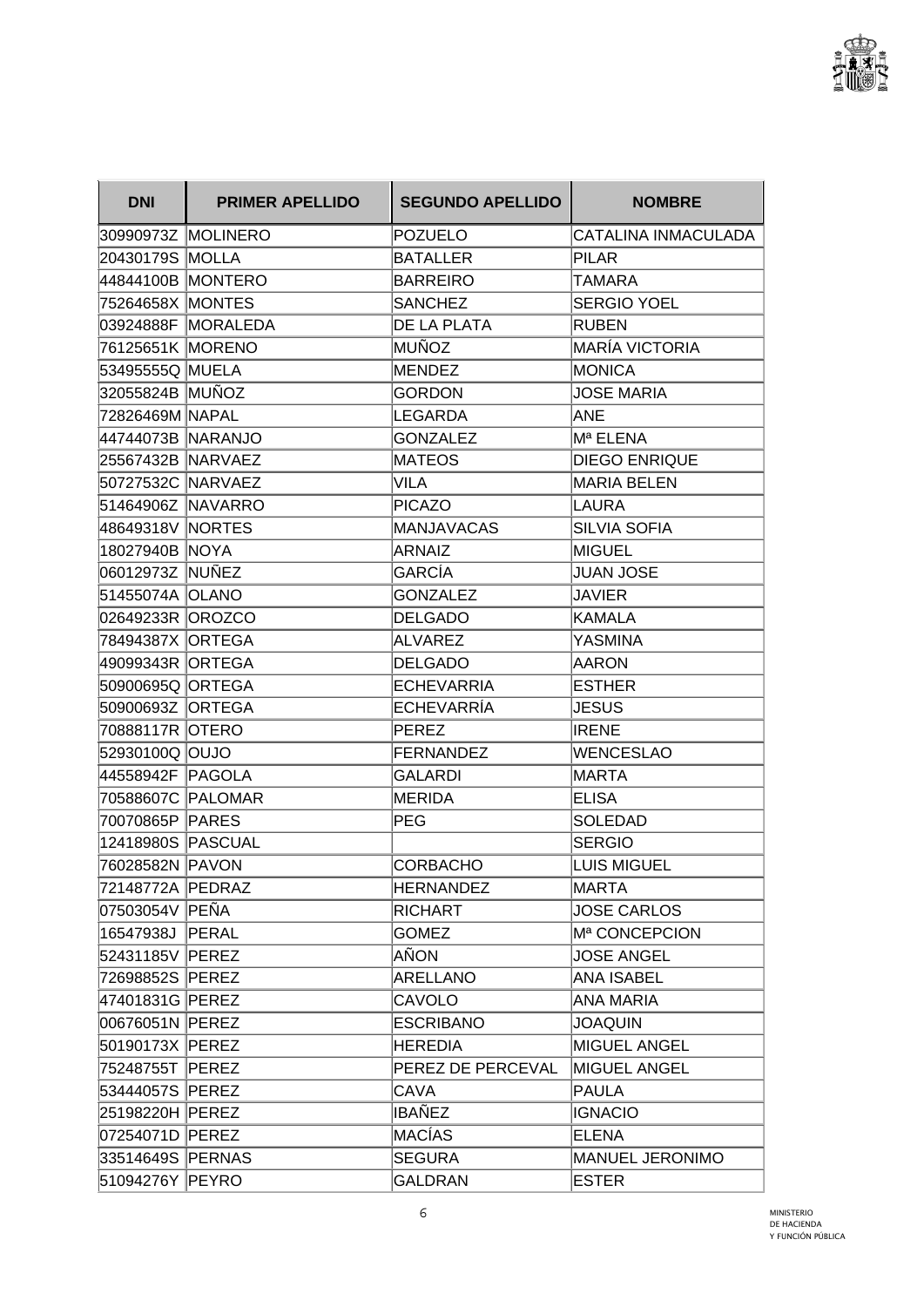

| <b>DNI</b>         | <b>PRIMER APELLIDO</b>       | <b>SEGUNDO APELLIDO</b>         | <b>NOMBRE</b>           |
|--------------------|------------------------------|---------------------------------|-------------------------|
| 53224561P PI       |                              | <b>GIMENEZ</b>                  | VANESA                  |
| 53706120Q PIQUERAS |                              | <b>ROMAN</b>                    | MARÍA ISABEL            |
| 02634071L PORRAS   |                              | SENDRA                          | <b>CESAR</b>            |
| 71935587M PRADO    |                              | <b>FRANCIA</b>                  | <b>ESTHER DE</b>        |
| 50707334Q PRIETO   |                              | GARRIDO                         | MARIA DEL CARMEN        |
| 50544528G PULIDO   |                              | SANJURJO                        | <b>ADRIAN</b>           |
| 75267052N RAMOS    |                              | PEÑA                            | <b>MARIA INMACULADA</b> |
| 00696407J RANERA   |                              | <b>SANCHEZ</b>                  | MONSERRAT               |
| 50737079E RATTAB   |                              | <b>HAMMOUCHE</b>                | LAILA                   |
|                    | 71170735H REGUEIRA           | <b>DE LA ROSA</b>               | SAMUEL                  |
| 47034131M REMACHA  |                              | <b>GONZALEZ</b>                 | LORENA                  |
| 52100539L RESINO   |                              | BELLO                           | <b>OSCAR</b>            |
| 54063445J REYES    |                              | <b>GUTIERREZ</b>                | <b>MARIA DEL ROCIO</b>  |
| 47303829M RIESCO   |                              | <b>SANCHEZ</b>                  | MARTA                   |
| 25462054L RIVAS    |                              | <b>ALONSO</b>                   | <b>CARMEN</b>           |
| 29206226K RIVERA   |                              | <b>MATEO</b>                    | <b>ISABEL</b>           |
| 51448314M RODAS    |                              | <b>NAVARRO</b>                  | <b>SERGIO ANDRES</b>    |
|                    | 44227962C RODRIGUEZ          | GARCIA DE CORTAZAR MARIA BEGOÑA |                         |
|                    | 53393732Z RODRIGUEZ          | <b>GOMEZ</b>                    | AMAIA                   |
|                    | 43206254H RODRIGUEZ          | <b>MARTIN</b>                   | ROSA                    |
|                    | 74502714X RODRÍGUEZ          | FRÍAS                           | <b>M. AMPARO</b>        |
|                    | 51075707K RODRÍGUEZ          | MANZANARES                      | MARÍA VICTORIA          |
|                    | 76964354Y RODRÍGUEZ          | NORIEGA                         | <b>SOLEDAD</b>          |
|                    | 30998075D RODRIGUEZ-MORCILLO | ROMAN                           | RAUL                    |
| 01189140V ROMERO   |                              | <b>MARCOS</b>                   | <b>MARIA DEL PILAR</b>  |
| 09007904T ROMERO   |                              | MARTÍNEZ                        | PABLO                   |
| 05302904R ROMERO   |                              | <b>RANERA</b>                   | PAULA                   |
| 17762393E ROYO     |                              | <b>NADAL</b>                    | NATALIA                 |
| 28497244Z RUIZ     |                              | BERNAL                          | LAURA NOELIA            |
| 50855819J RUIZ     |                              | <b>HERVAS</b>                   | MARIA RUTH              |
| 23272224L RUIZ     |                              | <b>SANCHEZ</b>                  | ANTONIO JOSE            |
| 16039264F SABORIT  |                              | <b>SORIANO</b>                  | MARÍA FELISA            |
|                    | 33504504J SACRISTAN          | <b>ROMERO</b>                   | <b>FRANCISCO</b>        |
| 02666069R SAEZ     |                              | <b>PASCUAL</b>                  | <b>EVA</b>              |
| 73571377N SALCEDO  |                              | LOPEZ                           | MARÍA                   |
| 53415619M SALGADO  |                              | TARTAJO                         | VANESSA                 |
| 47472678B SANCHEZ  |                              | <b>ALONSO</b>                   | <b>ROBERTO</b>          |
| 02551125B SANCHEZ  |                              | <b>JIMENEZ</b>                  | ALBERTO                 |
| 05418024Y SANCHEZ  |                              | <b>SANCHEZ</b>                  | <b>CRISTINA</b>         |
| 03138396T SANCHEZ  |                              | <b>RUBIO</b>                    | <b>DIEGO</b>            |
| 53104930T SANCHEZ  |                              | RUIZ                            | LAURA                   |
| 35577589Q SANCHEZ  |                              | VAZQUEZ                         | <b>CLARA</b>            |
|                    | 50982771M SANTAMARIA         | <b>JUSTO</b>                    | ANA MARIA               |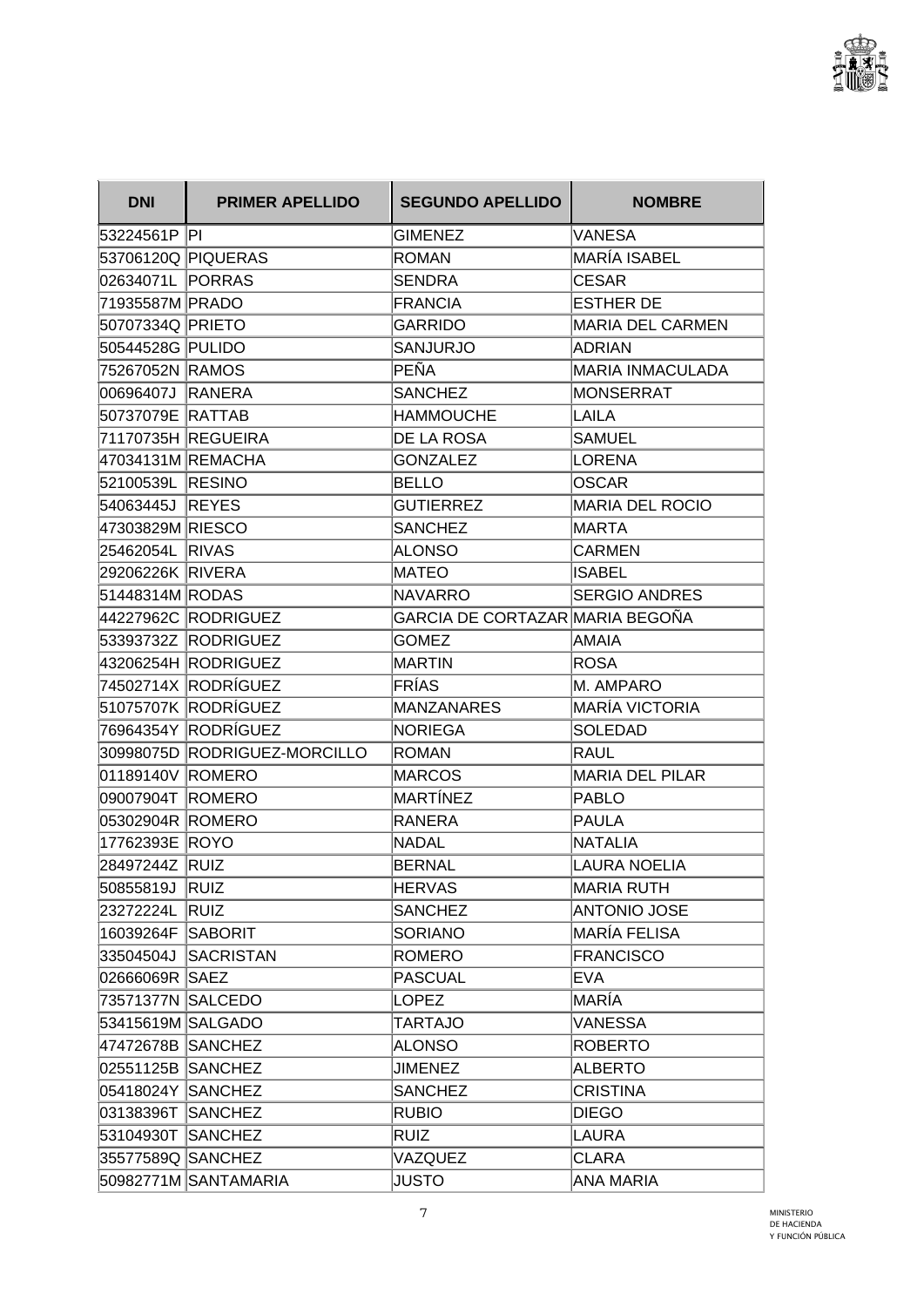

| <b>DNI</b>               | <b>PRIMER APELLIDO</b> | <b>SEGUNDO APELLIDO</b> | <b>NOMBRE</b>          |
|--------------------------|------------------------|-------------------------|------------------------|
| 71115042P SANZ           |                        | <b>HERNANDO</b>         | <b>CLARA</b>           |
| 15958080J                | <b>SARATSA</b>         | ORTIZ                   | <b>ENRIQUE</b>         |
| 09442230V SELA           |                        | <b>MENDEZ</b>           | LUZ MARÍA              |
| 50324156H SEVILLA        |                        | GIL                     | <b>ELENA</b>           |
| 71459614V SIMON          |                        | <b>GOMEZ</b>            | ILUIS.                 |
| 77415818A SOBRAL         |                        | FARIÑA                  | <b>JUAN DAVID</b>      |
| 25200916T SOLA           |                        | PUEYO                   | <b>JAVIER DE</b>       |
|                          | 75755317X TABERNERO    | <b>HUGUET</b>           | <b>ISABEL</b>          |
| 20477047D TARREGA        |                        | <b>GAMONEDA</b>         | <b>BARBARA</b>         |
| 50739192L TEJERO         |                        | CANELO                  | <b>ANKOR</b>           |
|                          | 12450533N TEODORESCU   | <b>DUMITRESCU</b>       | <b>CAMELIA</b>         |
|                          | 12407344V TRABAJOS     | <b>MORENO</b>           | ALMA                   |
|                          | 28597065S TRONCOSO     | MUÑOZ                   | <b>MARIA DEL ROCIO</b> |
| 50436274B URBANO         |                        | PEREZ                   | <b>JOSE ANTONIO</b>    |
| 07486493Q  VAILLANT      |                        | CANELADA                | <b>MARIA SOLEDAD</b>   |
|                          | 50186363H VALBUENA     | <b>SAENZ</b>            | ELVIRA                 |
| 48616670Y VALERA         |                        | <b>PINEDO</b>           | MARIA                  |
| 47253867E VAQUER         |                        | <b>FERRER</b>           | <b>ISAAC JOSE</b>      |
| 36173993F VAZQUEZ        |                        | FRAGA                   | DAVID                  |
| 30792214K VELASCO        |                        | <b>VELASCO</b>          | RAFAEL                 |
| 09763291K  VELILLA       |                        | <b>GONZALEZ</b>         | <b>MARÍA TERESA</b>    |
| 45304493J VENTAJA        |                        | <b>CRUZ</b>             | <b>CRISTINA</b>        |
| <b>11844437N VICARIO</b> |                        | <b>SAIZ</b>             | <b>JOSE LUIS</b>       |
| 53580631S VIDAL          |                        | RIEZU                   | <b>ELISA MARIA</b>     |
| 15416900T VILELLA        |                        | <b>HUERTAS</b>          | <b>SANTIAGO</b>        |
| 75724972W VILLEGAS       |                        | <b>FERNANDEZ</b>        | YANDIRA                |
| 28958023B VIVAS          |                        | <b>CHAMORRO</b>         | MARTA VICTORIA         |
| 11855741T ZUGASTI        |                        | <b>HERVAS</b>           | <b>IRENE</b>           |

# **RELACIÓN Nº 1 TITULADO SUPERIOR DE GESTIÓN Y SERVICIOS COMUNES**

**Nº Orden 1 – Programa 1** 

**CUPO RESERVA PERSONAS CON DISCAPACIDAD** 

| <b>DNI</b>         | <b>PRIMER APELLIDO</b> | <b>SEGUNDO APELLIDO</b> | <b>NOMBRE</b>      |
|--------------------|------------------------|-------------------------|--------------------|
| 05268002J CASTILLO |                        | <b>MORENO</b>           | YOLANDA            |
| 09300344H DIEZ     |                        | <b>IMERILLAS</b>        | LUIS               |
|                    | 48611078A FABREGAS     | <b>GOLLONET</b>         | <b>PALOMA</b>      |
| 25480334Z HERAS    |                        | <b>PASTOR</b>           | <b>JORGE</b>       |
| 05284368A MARTIN   |                        | FRAGUA                  | <b>LUIS DANIEL</b> |
|                    | 34930859T MARTÍNEZ     | <b>ALVAREZ</b>          | <b>ELISA</b>       |
| 53386076V MOLINA   |                        | <b>GARCIA</b>           | BERTA              |
| 51643914J QUERO    |                        | <b>MADERUELO</b>        | <b>ANGEL LUIS</b>  |
| 48289359P SOLER    |                        | <b>QUILIS</b>           | LINA               |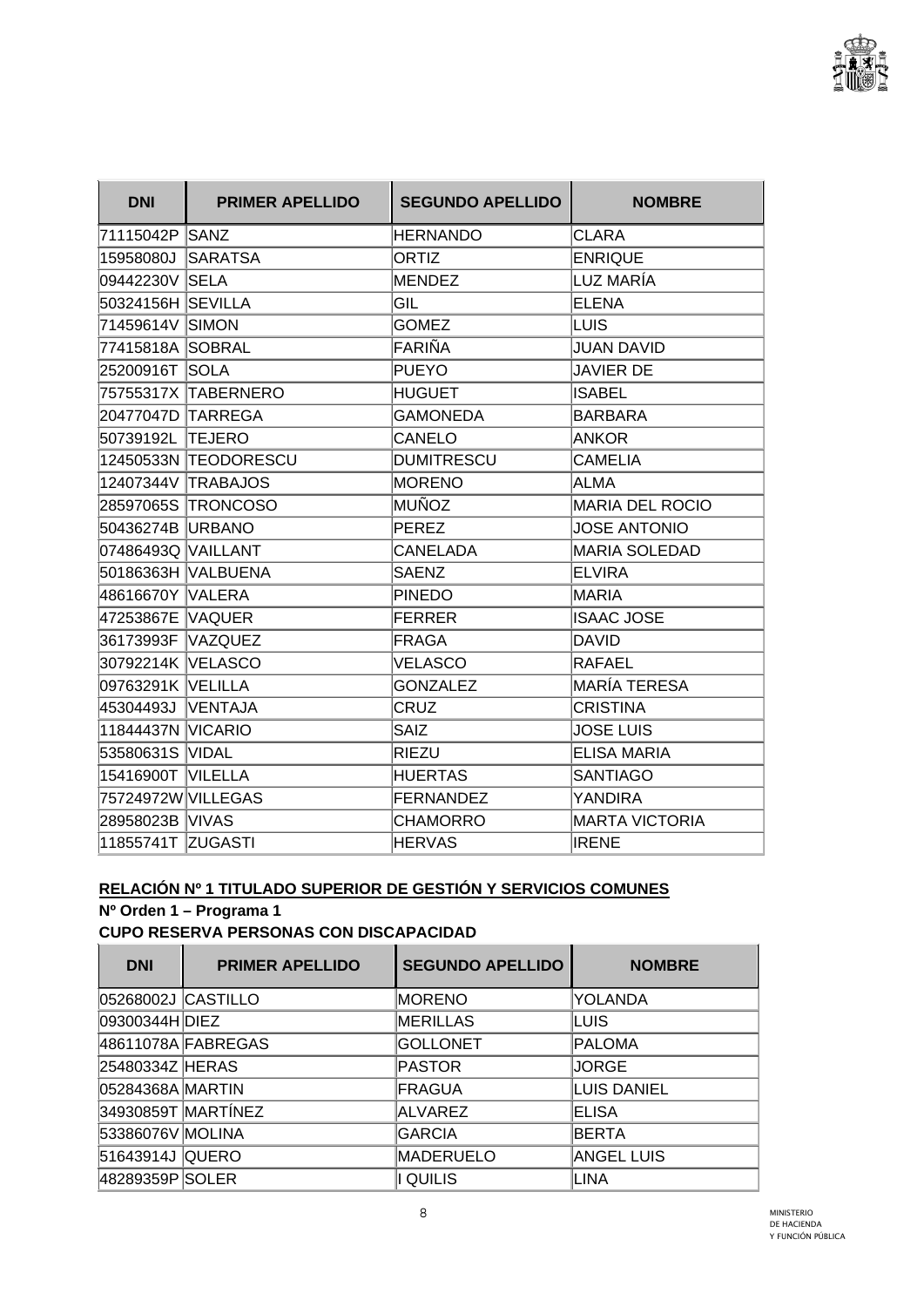

l,

| DNI              | <b>PRIMER APELLIDO</b> | I SEGUNDO APELLIDO | <b>NOMBRE</b>  |
|------------------|------------------------|--------------------|----------------|
| 44458756D SOTELO |                        | <b>IGARCIA</b>     | <b>IMONICA</b> |

# **RELACIÓN Nº 1 TITULADO SUPERIOR DE GESTIÓN Y SERVICIOS COMUNES**

## **Nº Orden 2 – Programa 2**

**SISTEMA GENERAL** 

| <b>DNI</b>         | <b>PRIMER APELLIDO</b>          | <b>SEGUNDO APELLIDO</b> | <b>NOMBRE</b>              |
|--------------------|---------------------------------|-------------------------|----------------------------|
| 22586809G ALAMAN   |                                 | TABERO                  | <b>JORDI</b>               |
| 70898250Z ARIAS    |                                 | <b>LERA</b>             | <b>ALEJANDRO</b>           |
|                    | 11789456R BAÑUELOS              | MADERA                  | <b>MARIA DEL CARMEN</b>    |
| 46403291D CABEZA   |                                 | PEREZ                   | <b>LAURA</b>               |
| 30633484Z CAMPO    |                                 | LADERO                  | <b>MARÍA JESUS</b>         |
| X3862963K CASSAIN  |                                 |                         | LAURA                      |
| 50187163J CERDA    |                                 | <b>ENCABO</b>           | <b>BELEN</b>               |
| 45649294K CHAGER   |                                 | <b>NAVARRO</b>          | <b>SONIA</b>               |
| 05455956B CHAYCHI  |                                 | <b>INACARINO</b>        | <b>DARIO</b>               |
| 70878627X CILLEROS |                                 | <b>CONDE</b>            | <b>ROBERTO</b>             |
| 72892506D CIRIA    |                                 | CARAZO                  | JAVIER                     |
|                    | 11967517L COBREROS              | PEREZ                   | <b>LETICIA</b>             |
| 78892826C CORREA   |                                 | <b>SALAZAR</b>          | <b>BORJA</b>               |
| 07260992F CUBEDO   |                                 | <b>PINAZO</b>           | <b>VICTORIA</b>            |
| 00387112E DIAZ     |                                 | <b>HUERTAS</b>          | <b>MARIA ANGELES</b>       |
| 03138591B DÍEZ     |                                 | <b>GARCÍA</b>           | <b>RODRIGO</b>             |
|                    | 46235120Z DOMINGUEZ             | ANGULO                  | <b>GERARDO</b>             |
| 12767343C DUASO    |                                 | AGUADO                  | <b>ALEJANDRO</b>           |
| 09064389C ESTEBAN  |                                 | <b>REVIEJO</b>          | <b>SERGIO</b>              |
|                    | 70803281N FERNANDEZ             | <b>VELASCO</b>          | <b>ELENA</b>               |
| 34880286G FREIJE   |                                 | СОТО                    | <b>DAVID</b>               |
|                    | 53557785P   GALCERAN            | <b>GONZALEZ</b>         | <b>OSCAR</b>               |
| 54962024M GARCIA   |                                 | <b>CHOURIO</b>          | <b>JOSE GUILLERMO</b>      |
| 09404462S  GARCÍA  |                                 | ALVAREZ                 | VALENTÍN                   |
| 70883664X GARCÍA   |                                 | IMARTÍN                 | <b>ALBERTO</b>             |
|                    | 51133502V  GARCÍA DE LA CAMACHA | <b>MORENO</b>           | <b>MARÍA DE LAS CRUCES</b> |
| 50874349M GARDE    |                                 | LOBO                    | <b>BEATRIZ</b>             |
| 17771978Q GASTON   |                                 | <b>GUIU</b>             | <b>SILVIA</b>              |
| 17703152Y GIL      |                                 | LAFUENTE                | <b>MARIA ELENA</b>         |
| 48515756Q GOMEZ    |                                 | <b>SALMERON</b>         | <b>ANTONIO</b>             |
| 05233843D GOMEZ    |                                 | YAÑEZ                   | <b>JOSE ANTONIO</b>        |
|                    | 42914188Y GONZALEZ              | <b>SUAREZ</b>           | <b>CESAR</b>               |
|                    | 52449946X GONZALEZ              | CALVO                   | <b>NEREA</b>               |
|                    | 50110823X HERNANDEZ             | <b>SANCHEZ</b>          | <b>EUGENIA</b>             |
| 13771762Y HERRERA  |                                 | <b>CUESTA</b>           | <b>DAMIAN</b>              |
|                    | 53800680T JAKIWARA              | <b>GRANDEZ</b>          | <b>LESSY GABRIELA</b>      |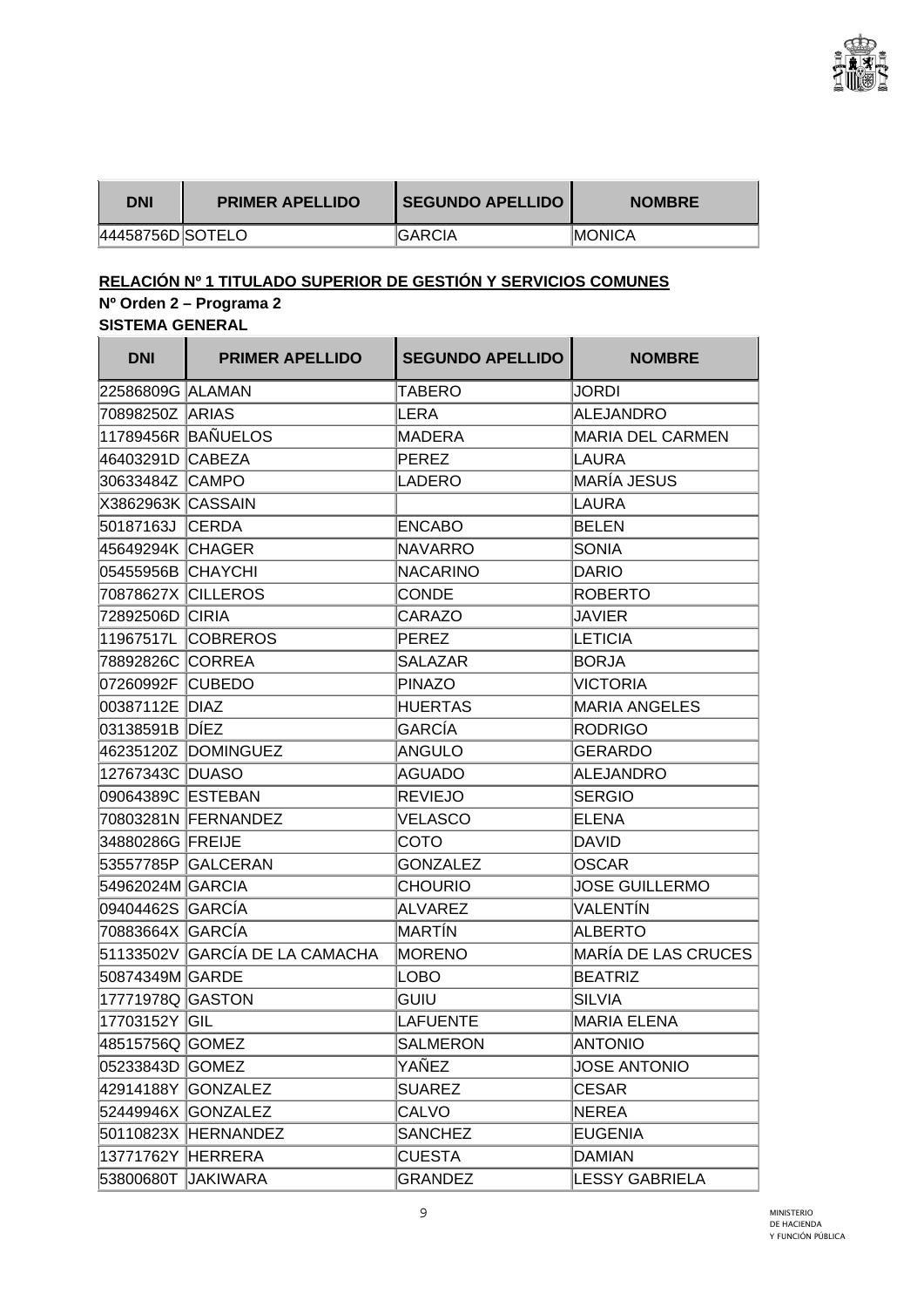

| <b>DNI</b>        | <b>PRIMER APELLIDO</b> | <b>SEGUNDO APELLIDO</b> | <b>NOMBRE</b>        |
|-------------------|------------------------|-------------------------|----------------------|
| 52355098Z LEON    |                        | <b>QUIROS</b>           | PASCUAL ALFONSO      |
| 32701839W LOPEZ   |                        | <b>GONSALVEZ</b>        | TATIANA              |
| 30639366P MARCOS  |                        | ARANDA                  | RAFAEL               |
| 70980110V MARTIN  |                        | <b>HERNANDEZ</b>        | <b>ALVARO</b>        |
| 48927489A MORENO  |                        | <b>DELGADO</b>          | <b>FLORIAN</b>       |
| 72967533X MOYA    |                        | <b>ALFONSO</b>          | <b>RAFAEL</b>        |
| 05302495Y OSANZ   |                        | <b>GONZALEZ</b>         | <b>LISBOA ISABEL</b> |
| 32062025W PARADES |                        | MARTIN                  | MARTA                |
| 07842869F PEREZ   |                        | HERNANDEZ               | <b>JOSE MARIA</b>    |
| 12338302K PEREZ   |                        | <b>RECIO</b>            | <b>ALFREDO</b>       |
| 07215459Z POMBO   |                        | <b>SAN MIGUEL</b>       | Mª NIEVES            |
| 47215440M POZO    |                        | DE BENITO               | <b>VIRGINIA</b>      |
| 08942683F ROMERO  |                        | <b>CALCERRADA</b>       | <b>RAQUEL</b>        |
| 11787252M ROSELL  |                        | <b>ARENAS</b>           | <b>CARMEN</b>        |
| 44085775L SANTOS  |                        | <b>GONZALEZ</b>         | <b>DIEGO</b>         |
| 47693207Q SORIA   |                        | <b>MORENTE</b>          | LARA                 |
| 53448196Z SORIA   |                        | NEGRETE                 | <b>VERONICA</b>      |
| 50237877N SUERO   |                        | <b>GARCIA</b>           | <b>CRISTINA</b>      |
| 51107611R VELASCO |                        | ALARCON                 | JAIME                |

### **RELACIÓN Nº 2 OFICIAL DE GESTIÓN Y SERVICIOS COMUNES**

#### **Nº Orden 1 - Programa 1**

| <b>DNI</b>          | <b>PRIMER APELLIDO</b> | <b>SEGUNDO APELLIDO</b> | <b>NOMBRE</b>       |
|---------------------|------------------------|-------------------------|---------------------|
|                     | 45278847N ABDEL LAH    | GARCIA                  | DUNIA               |
|                     | 45294027N ABDELKADER   | <b>EL AARBI</b>         | <b>EL ARBI</b>      |
|                     | 45302949X ABDELKADER   | LAARBI                  | FAISAL              |
|                     | 45297520D ABDESLAM     | <b>MOHAMED</b>          | <b>ABDELMAYID</b>   |
| 20793337A AGUILAR   |                        | AROSA                   | FCO. JAVIER         |
| 45282424R AHMED     |                        | <b>MOHAND</b>           | <b>ALI-EL BAHRI</b> |
| 53020931C   ALARCON |                        | MUÑOZ                   | RAUL                |
|                     | 45305440V ALBALADEJO   | LASCANO                 | <b>ALICIA</b>       |
| 50549721E ALBERO    |                        | <b>TORRADO</b>          | <b>SERGIO</b>       |
| 44279105B ALCALDE   |                        | FERNANDEZ               | <b>MOISES</b>       |
| 40880701H ALIMBAU   |                        | <b>CASTELLS</b>         | ALBERT              |
| 44910552Q ALONSO    |                        | DIEZ                    | <b>EUGENIO</b>      |
| 36111498A ALONSO    |                        | <b>FERNANDEZ</b>        | <b>ENRIQUE</b>      |
| 53528814V ALONSO    |                        | <b>GARCIA</b>           | <b>CONCEPCION</b>   |
| 10860547Q ALONSO    |                        | GARCÍA                  | VALENTÍN            |
| 71011091V ALONSO    |                        | <b>MATEOS</b>           | <b>JORGE</b>        |
| 53544695M ALONSO    |                        | <b>VALLINA</b>          | <b>EMILIO JOSE</b>  |
| 11968457Q ALVAREZ   |                        | BARRIO                  | PEDRO LORENZO       |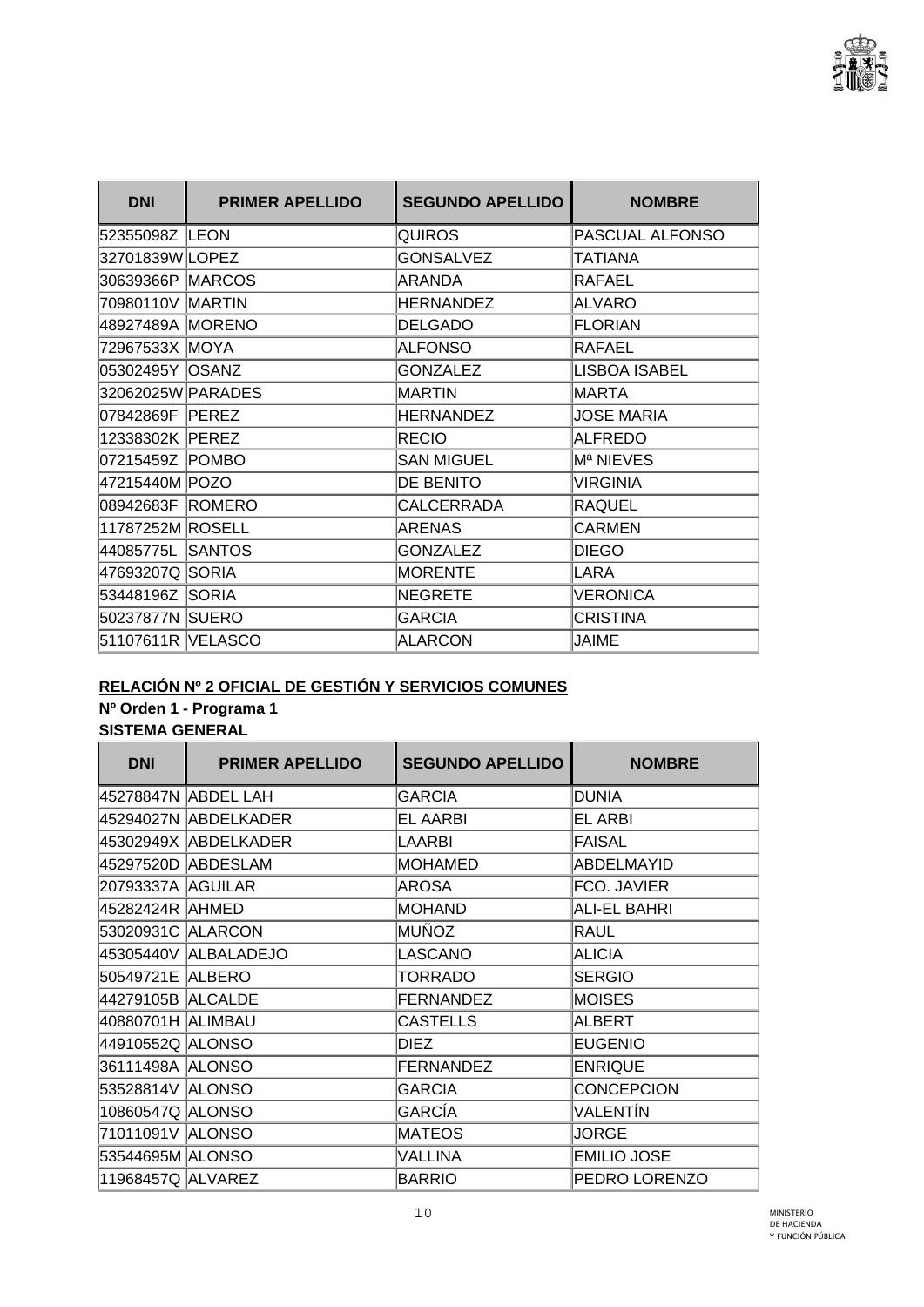

| <b>DNI</b>         | <b>PRIMER APELLIDO</b> | <b>SEGUNDO APELLIDO</b> | <b>NOMBRE</b>                          |
|--------------------|------------------------|-------------------------|----------------------------------------|
|                    |                        | CARVAJAL                | <b>ANTONIO</b>                         |
| 32680853S ALVAREZ  |                        | <b>FERNANDEZ</b>        | <b>JESUS MANUEL</b>                    |
|                    |                        | <b>PEREZ</b>            | <b>JOSE</b>                            |
|                    | X8112950E AMADDOUR     |                         | <b>DAOUD</b>                           |
| 43674127W AMAYA    |                        | <b>ORTEGA</b>           | <b>CARLOS</b>                          |
| 12754996R AMOR     |                        | MARTIN                  | LUIS JAVIER                            |
|                    |                        | <b>DIAZ</b>             | <b>SANTIAGO</b>                        |
| 49053649P APARICIO |                        | MAGRO                   | <b>ALBERTO</b>                         |
| 52888101S ARAGON   |                        | BRAVO                   | <b>ALFONSO</b>                         |
| 72028924P   ARENAL |                        | TRAPAGA                 | <b>JOSE LUIS</b>                       |
| 70165630J ARENAS   |                        | <b>HURTADO</b>          | <b>JESUS</b>                           |
| 48997638W AREVALO  |                        | GARCÍA                  | <b>JORGE</b>                           |
| 20433264H ARGENTE  |                        | <b>ALBALADEJO</b>       | <b>SALVADOR</b>                        |
| 30644462K ARNAIZ   |                        | <b>GOMEZ</b>            | <b>JUAN CARLOS</b>                     |
| 34796060G ARQUES   |                        | ZARAGOZA                | <b>MARIANO</b>                         |
| 75931911X ARRAEZ   |                        | <b>PEREIRA</b>          | <b>EMILIO JOSE</b>                     |
| 45301098E  ARRIBA  |                        | <b>DE LA ROSA</b>       | ALEJANDRO JOSE DE                      |
| 45298958K  ARROYO  |                        | LLAMAS                  | <b>FRANCISCO</b>                       |
| 13786681K ARROYO   |                        | MANTECA                 | ANA                                    |
|                    |                        | <b>BRIGUECH</b>         | <b>IMANE</b>                           |
| 45287970G AYALA    |                        | <b>GUERRA</b>           | <b>MARIA GLORIA</b>                    |
|                    |                        | <b>SANCHEZ</b>          | <b>SERGIO</b>                          |
|                    | 26298639W BALLESTEROS  | ORDOÑEZ                 | <b>SANDRA KATHERINE</b>                |
| 72128299T BARATEY  |                        | RANZ                    | <b>BORJA</b>                           |
| 45305922Q  BAROJA  |                        | RUIZ                    | <b>MARIA DE LAS</b><br><b>MERCEDES</b> |
| 76086558M BAZAN    |                        | <b>PINEDA</b>           | <b>JOSE JOAQUIN</b>                    |
|                    | 51941267E BENADERO     | <b>TOLEDO</b>           | <b>DOMINGO</b>                         |
| 04609397J BENITO   |                        | <b>CHICO</b>            | <b>ANTONIO</b>                         |
| 52507665E BERCEDO  |                        | <b>ARANDA</b>           | <b>FERNANDO</b>                        |
|                    | 72745546L BERGÜENDA    | GARAYALDE               | <b>AITOR</b>                           |
|                    | 03202018G BERLINCHES   | <b>GARCIA</b>           | <b>JORGE</b>                           |
| 71211467V BERMEJO  |                        | <b>GONZALEZ</b>         | <b>JAVIER</b>                          |
| 01107398V BERMEJO  |                        | <b>RAMIREZ</b>          | <b>ANA MARIA</b>                       |
|                    | 52593060H BERMUDEZ     | <b>MOYANO</b>           | <b>MANUEL</b>                          |
| 45283206R BLANCA   |                        | <b>GONZALEZ</b>         | <b>ALBERTO</b>                         |
| 32654071M BLANCO   |                        | <b>ANTELO</b>           | ALFREDO                                |
| 10064141P BLANCO   |                        | <b>MANUEL</b>           | <b>JOSE ANGEL</b>                      |
| 16556574R BLANCO   |                        | <b>MARTIN</b>           | PEDRO                                  |
|                    | 02612279P BLAZQUEZ     | <b>JIMENEZ</b>          | <b>GREGORIO</b>                        |
| 46340574J BOBED    |                        | MONDRAGON               | <b>IGNACIO ANGEL</b>                   |
|                    | 49016473T BORRUECO     | <b>BLANCO</b>           | <b>DIEGO GENARO</b>                    |
| 47377151A BOTANA   |                        | <b>BUDIÑO</b>           | <b>ROCIO</b>                           |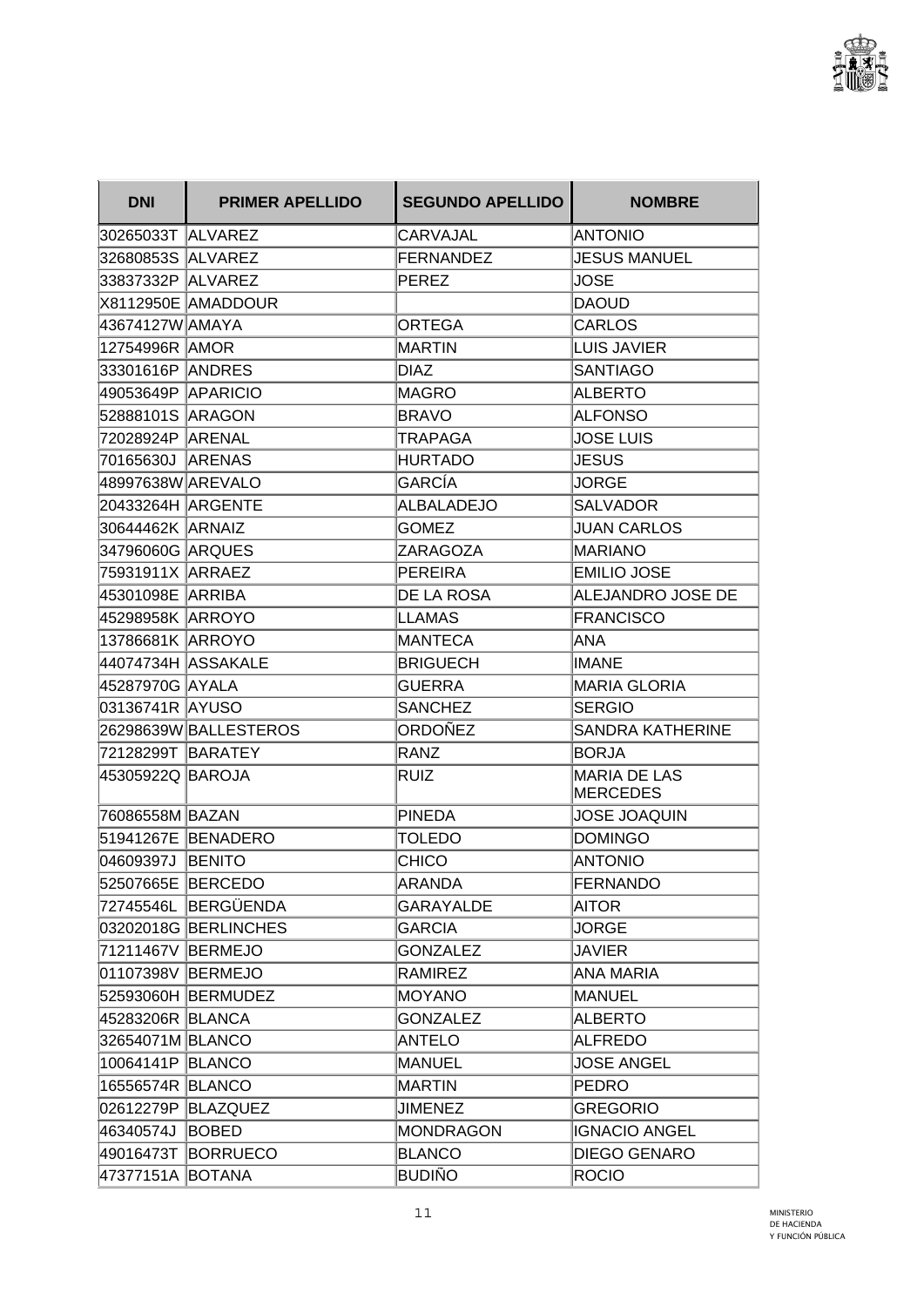

| <b>DNI</b>               | <b>PRIMER APELLIDO</b> | <b>SEGUNDO APELLIDO</b> | <b>NOMBRE</b>           |
|--------------------------|------------------------|-------------------------|-------------------------|
| 45291742G BOUARFA        |                        | <b>HAMED</b>            | <b>ABDELKADER</b>       |
| 45296344Y BOUARFA        |                        | <b>HAMED</b>            | <b>BAGDAD</b>           |
|                          | 45294762B BOUHNOUF     | <b>SAHAIM</b>           | <b>SUFIAN</b>           |
| 52955655H BRAVO          |                        | <b>JIMENEZ</b>          | <b>BORJA</b>            |
| 77460215X BUEZAS         |                        | ARGIBAY                 | INORMAN                 |
| 03114746V BURCIO         |                        | DUQUE                   | ANGEL                   |
| 32054904B CABEZA         |                        | <b>GONZALEZ</b>         | <b>JUAN DE DIOS</b>     |
| 53681712B CABEZAS        |                        | <b>SASTRE</b>           | <b>ANGEL LUIS</b>       |
| 45274106D CABRERA        |                        | <b>GARCIA</b>           | <b>GABRIEL JOSE</b>     |
| 04548590H CABRERA        |                        | MORCILLO                | PEDRO JOSE              |
|                          | 71453862S CABREROS     | <b>CASTRILLO</b>        | <b>GUILLERMO</b>        |
| 31705806F CAMACHO        |                        | <b>ORTEGA</b>           | <b>JESUS MIGUEL</b>     |
| 48623258Q CAMPOS         |                        | PENALVA                 | <b>SANTIAGO</b>         |
| 45279602P CANTON         |                        | ALONSO                  | <b>JUAN RAFAEL</b>      |
| 45293326R  CAÑADA        |                        | <b>ESPINOSA</b>         | <b>JUAN MANUEL</b>      |
| 45275158A CAÑADAS        |                        | MADRID                  | ANA Ma                  |
| 50193903Z CAÑAS          |                        | ARROYO                  | <b>FRANCISCO JAVIER</b> |
| <b>20148362V CAPILLA</b> |                        | <b>CATALAN</b>          | RAFAEL                  |
| 20913982J CAPITAN        |                        | CARRO                   | <b>PILAR</b>            |
|                          | 32792883N CARBALLO     | FRAGUIO                 | <b>FRANCISCO JAVIER</b> |
| 44561159Q CARBALLO       |                        | MUÑOZ                   | <b>YON</b>              |
| 76866668R CARBIA         |                        | <b>DORELLE</b>          | JOSE JAIME              |
|                          | 03903290Y CARRASCO     | BARGUEÑO                | <b>RAQUEL</b>           |
| 33398679B  CARREÑO       |                        | <b>CASABONA</b>         | ROSA MARIA              |
| 45595296G CASARES        |                        | VILLAMAYOR              | CARLOS                  |
|                          | 71129022G CASTAÑEDA    | ALVAREZ                 | <b>RAUL</b>             |
| 08985668M CASTAÑO        |                        | <b>GONZALEZ</b>         | <b>MIGUEL</b>           |
|                          | 05673069G CASTELLANOS  | <b>BLANCO</b>           | <b>SERGIO</b>           |
| 45308286B CASTILLO       |                        | <b>GARCIA</b>           | <b>CARLOS</b>           |
| 48959155K CASTILLO       |                        | <b>GOMEZ</b>            | <b>MIGUEL ANGEL</b>     |
| 50342458N CASTILLO       |                        | ORIHUELA                | YAID EDGARDO            |
| 50099428T CASTRO         |                        | <b>CERNUDA</b>          | <b>MANUEL</b>           |
| 33537550P CASTRO         |                        | <b>CRECENTE</b>         | <b>EMILIO</b>           |
| 35463018P CASTRO         |                        | <b>DIOS</b>             | RAMIRO                  |
| 18435144T CATALAN        |                        | EDO.                    | CARLOS ALFONSO          |
| 33297245F CEPEDA         |                        | BARREIRO                | <b>FRANCISCO</b>        |
|                          | 45305536K CERVANTES    | <b>GARCIA</b>           | <b>CARLOS GUILLERMO</b> |
| 76993892N CHAVES         |                        | FARIÑA                  | <b>OLAIA</b>            |
| 32424239N CHICO          |                        | FERNANDEZ               | <b>FRANCISCO JAVIER</b> |
| 39676960M CHIVITE        |                        | MODOL                   | JORDI                   |
|                          | 44132133D CHOCARRO     | GIL                     | MARIA MAR               |
|                          | 04615473V CIFUENTES    | <b>GALLEGO</b>          | <b>JAVIER</b>           |
| 71215182Y COBOS          |                        | PARRA                   | <b>BELEN</b>            |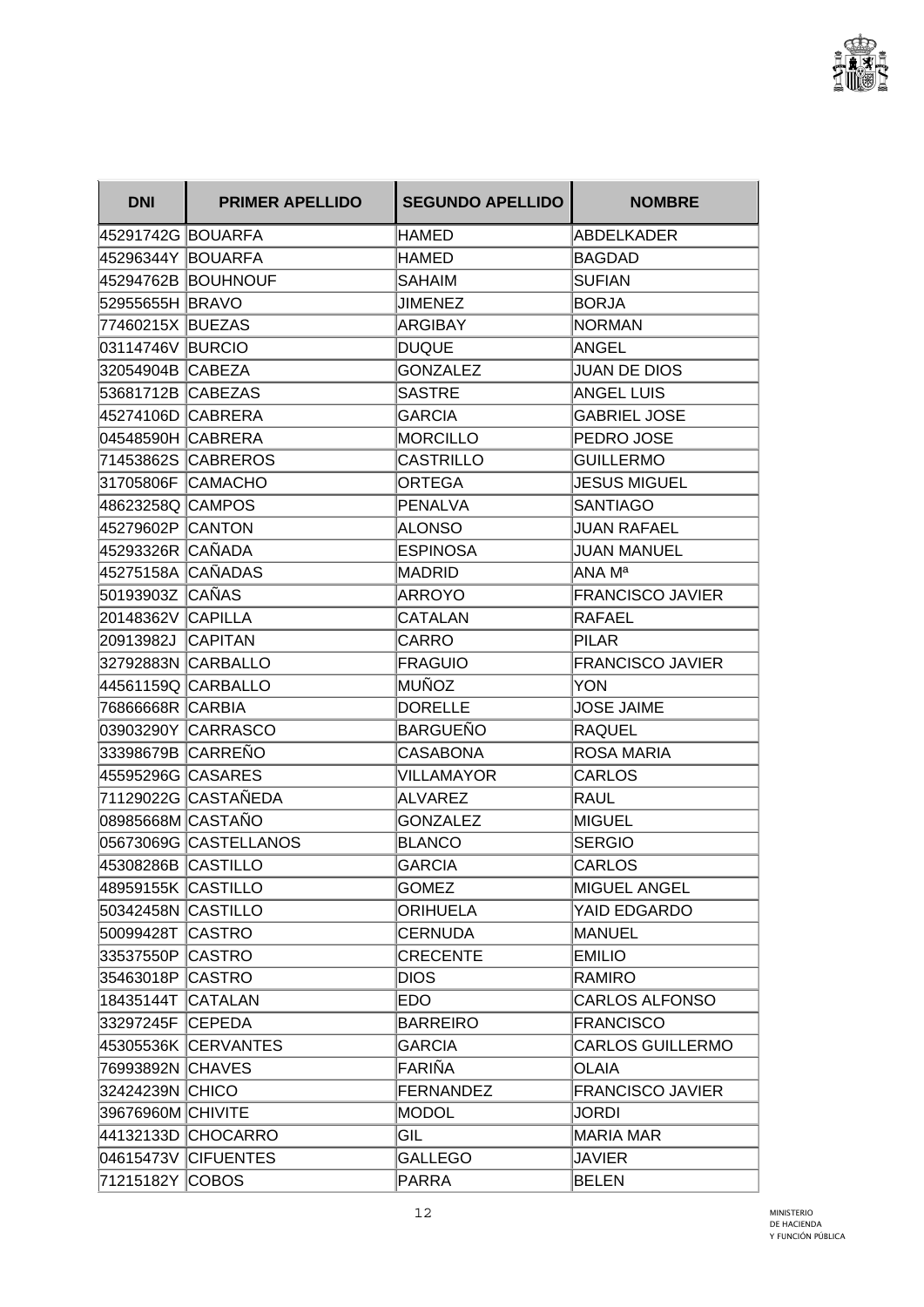

| <b>DNI</b>         | <b>PRIMER APELLIDO</b> | <b>SEGUNDO APELLIDO</b> | <b>NOMBRE</b>           |
|--------------------|------------------------|-------------------------|-------------------------|
|                    | 02674198B CONSTENLA    | AGUIRRE                 | <b>ALEJANDRO</b>        |
|                    | 02674197X CONSTENLA    | <b>AGUIRRE</b>          | <b>GONZALO</b>          |
| 36144636K CORBAL   |                        | CORDERO                 | <b>ALBERTO</b>          |
| 46887496H CORONEL  |                        | ALBANDOZ                | JAVIER                  |
|                    | 32078371H CORRALES     | RODRÍGUEZ               | <b>JOSE LUIS</b>        |
| 80064336W CORTES   |                        | BLANCO                  | <b>MARIA ISABEL</b>     |
| 35321388N CORTIZO  |                        | <b>CONDE</b>            | <b>JOSE CARLOS</b>      |
| 24395252A COSTA    |                        | <b>CORTINA</b>          | JORDI                   |
| 02261234N COSTA    |                        | NOGUERA                 | <b>CARLOS ALBERTO</b>   |
|                    | 45318008G CRESPILLO    | MORILLA                 | ALEJANDRO               |
|                    | 76256462P CRISTOBAL    | <b>PRIETO</b>           | <b>DANIEL</b>           |
| 76126334Z CRUZ     |                        | FRANCO                  | <b>EDUARDO</b>          |
| 50445824Q CRUZ     |                        | <b>GARCÍA</b>           | MIGUEL                  |
| 17726255V CUBERO   |                        | FERRANDO                | LINO                    |
| 47049103G DAVILA   |                        | <b>GUILLEN</b>          | ANGEL                   |
| 28814546P DELGADO  |                        | <b>CANTOS</b>           | <b>MIGUEL ANGEL</b>     |
| 45308319K DELGADO  |                        | <b>SAAVEDRA</b>         | <b>CASANDRA</b>         |
| 34770837N DIAZ     |                        | IMARTIN                 | <b>CANDIDO FELIPE</b>   |
| 45309454Y DIAZ     |                        | POMARES                 | <b>CHRISTIAN</b>        |
| 45309453M DIAZ     |                        | POMARES                 | <b>FRANCISCO MARTIN</b> |
| 32682318P DIAZ     |                        | REJO                    | <b>JOSE ANGEL</b>       |
| 50151367M DÍAZ     |                        | MARTÍNEZ                | MARÍA PALOMA            |
| 51997241Z DIEZ     |                        | PALANCAR                | <b>SERGIO</b>           |
| 10067705F DIÑEIRO  |                        | <b>MACIAS</b>           | <b>CONCEPCION</b>       |
|                    | 52894298W DOMENECH     | PEREZ                   | SONIA                   |
|                    | 44486035X DOMÍNGUEZ    | VAZQUEZ                 | <b>GABRIEL</b>          |
| 48965365K DOMOUSO  |                        | <b>MONTADO</b>          | <b>CRISTINA</b>         |
| 23036012V EGEA     |                        | <b>VIVANCOS</b>         | RAUL                    |
| 71663230Z EIRIN    |                        | <b>GARCIA</b>           | <b>ALFONSO</b>          |
|                    | 45321270T EL AKROUTI   | KAAMOUCHI               | <b>BENAISA</b>          |
| 07978313G ENCINAS  |                        | MATEOS                  | PEDRO JOSE              |
|                    | 45272541P ESCUDERO     | <b>FLORES</b>           | <b>ESTEBAN</b>          |
|                    | 70889946J ESCUDERO     | MARCOS                  | <b>FRANCISCO</b>        |
| 51066529C ESPADAS  |                        | <b>PALOMARES</b>        | <b>GUSTAVO RAMON</b>    |
|                    | 45286590G ESPIGARES    | <b>GUTIERREZ</b>        | <b>ANDRES</b>           |
| 45278353R ESTELLER |                        | <b>SEVILLA</b>          | RAFAEL JOSE             |
| 76042228L EXPOSITO |                        | <b>HERAS</b>            | <b>LEANDRO</b>          |
| 37687676Z FAURE    |                        | GIL                     | <b>ALBERTO</b>          |
|                    | 44429064X FERNANDEZ    | <b>CARREIRA</b>         | EDER                    |
|                    | 15379657V FERNANDEZ    | <b>CONDE</b>            | <b>FRANCISCO JAVIER</b> |
|                    | 33298023A FERNANDEZ    | FERNANDEZ               | <b>JOSE LUIS</b>        |
|                    | 46998919Y FERNANDEZ    | <b>FLORES</b>           | <b>XAVIER</b>           |
|                    | 13754580M FERNANDEZ    | <b>GARCIA</b>           | <b>NARCISO</b>          |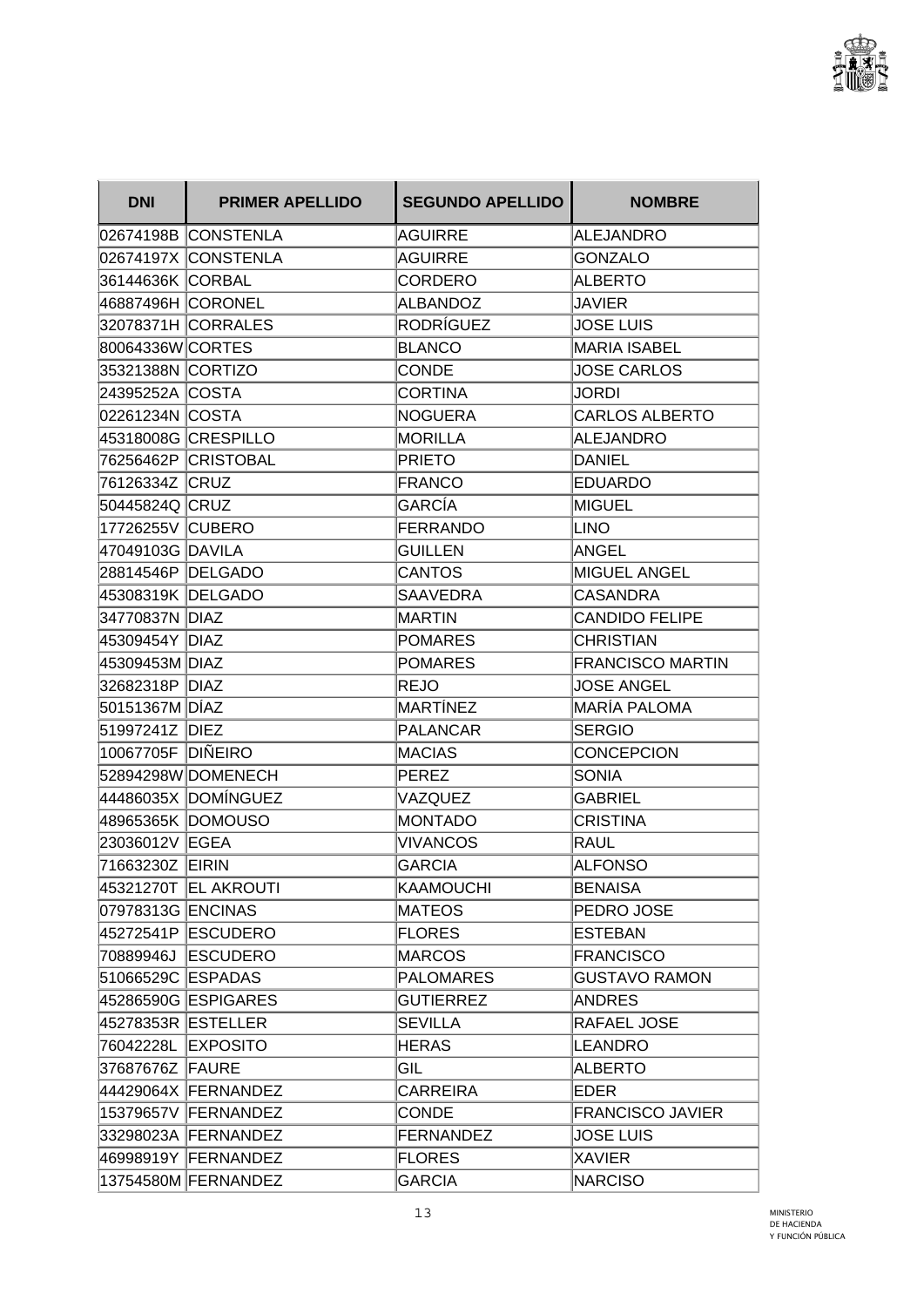

| <b>DNI</b>         | <b>PRIMER APELLIDO</b>   | <b>SEGUNDO APELLIDO</b> | <b>NOMBRE</b>           |
|--------------------|--------------------------|-------------------------|-------------------------|
|                    | 03462928W FERNANDEZ      | <b>HERRERO</b>          | <b>URBANO</b>           |
|                    | 33518732G FERNANDEZ      | MARTINEZ                | <b>ALBERTO</b>          |
|                    | 46870017L FERNANDEZ      | MARTINEZ                | <b>SERGIO</b>           |
|                    | 71450997W FERNANDEZ      | <b>RODRIGUEZ</b>        | <b>ANDRES</b>           |
|                    | 76025291X FERNANDEZ      | RODRIGUEZ               | <b>MANUEL MARIA</b>     |
|                    | 45296705E FERNANDEZ      | ROLIN                   | <b>ANGEL MARIO</b>      |
|                    | 71419880G FERNANDEZ      | <b>CUERVO</b>           | <b>RAFAEL</b>           |
| 18059382N FERRAZ   |                          | ABAD                    | <b>JORGE AMADO</b>      |
| 33328184B FERREIRO |                          | FERNANDEZ               | <b>JOSE</b>             |
| 33301851J FERRO    |                          | BARRAL                  | <b>FRANCISCO JAVIER</b> |
| 45311708Y FERROL   |                          | <b>CALERO</b>           | <b>BORJA</b>            |
| 45276806H FLORES   |                          | FAZ                     | <b>PEDRO</b>            |
| 30516157X FLORES   |                          | PEREZ                   | <b>MOISES</b>           |
| 33509400X FLOREZ   |                          | <b>GOMEZ</b>            | <b>ALBERTO</b>          |
| 53690851L FORTES   |                          | PEREZ                   | <b>FRANCISCO</b>        |
|                    | 25350119W FRANCISCO      | BERDUN                  | <b>CARMEN MONSERRAT</b> |
| 71959132K FRANCO   |                          | <b>ALONSO</b>           | JAVIER                  |
| 18433552H FUERTES  |                          | CATALAN                 | MIGUEL JOAQUIN          |
|                    | 44512024D GALLARDO       | RODRIGUEZ               | <b>ABRAHAM</b>          |
| 78095701Y GARCIA   |                          | <b>ALONSO</b>           | IKEVIN                  |
| 36128943Z GARCIA   |                          | <b>BARRIO</b>           | LUIS                    |
| 01833927E GARCIA   |                          | BARTOLOME               | JULIA                   |
| 03901243Y   GARCIA |                          | BRAVO                   | <b>MIGUEL ANGEL</b>     |
| 07865919B GARCIA   |                          | <b>GONZALEZ</b>         | <b>CESAR</b>            |
| 45319184F GARCIA   |                          | LOPEZ                   | JAVIER                  |
| 50976098W GARCIA   |                          | MARTINEZ                | <b>CESAR</b>            |
| 45310397Y GARCIA   |                          | <b>MOHAMED</b>          | ANTONIO                 |
| 51921870Z GARCIA   |                          | MUÑOZ                   | <b>JAVIER</b>           |
| 72406724X GARCIA   |                          | ∣NUÑEZ                  | <b>AITOR</b>            |
| 08803241Z GARCIA   |                          | PEREZ                   | <b>JOSE MARIA</b>       |
| 13792048Y GARCIA   |                          | <b>SAIZ</b>             | <b>RICARDO</b>          |
| 25175553Y GARCIA   |                          | <b>SALCEDO</b>          | <b>MARIA LORETO</b>     |
| 52497023Y GARCIA   |                          | <b>SANTIAGO</b>         | MIGUEL ANGEL            |
| 53646999M GARCIA   |                          | <b>SUAREZ</b>           | DAVID                   |
| 45597352J GARCÍA   |                          | <b>BARRANCO</b>         | <b>ANTONIO</b>          |
| 31003461J GARCÍA   |                          | <b>CANTALEJO</b>        | <b>CARLOS</b>           |
| 29202820L GARCÍA   |                          | CHARDÍ                  | <b>FRANCISCO</b>        |
| 50863900K GARCÍA   |                          | MARTÍNEZ                | <b>VICENTE</b>          |
|                    | 05320499R GARCÍA DE SOLA | FERNANDEZ               | <b>BORJA</b>            |
| 45310342C GARRIDO  |                          | CALDERAY                | <b>ANTONIO</b>          |
| 34993281T GARRIDO  |                          | FERNANDEZ               | <b>ALBERTO</b>          |
| 20420031X GARRIDO  |                          | <b>GINER</b>            | <b>FRANCISCO</b>        |
| 53361136D GARRIDO  |                          | MOMPARLER               | VÍCTOR JOSE             |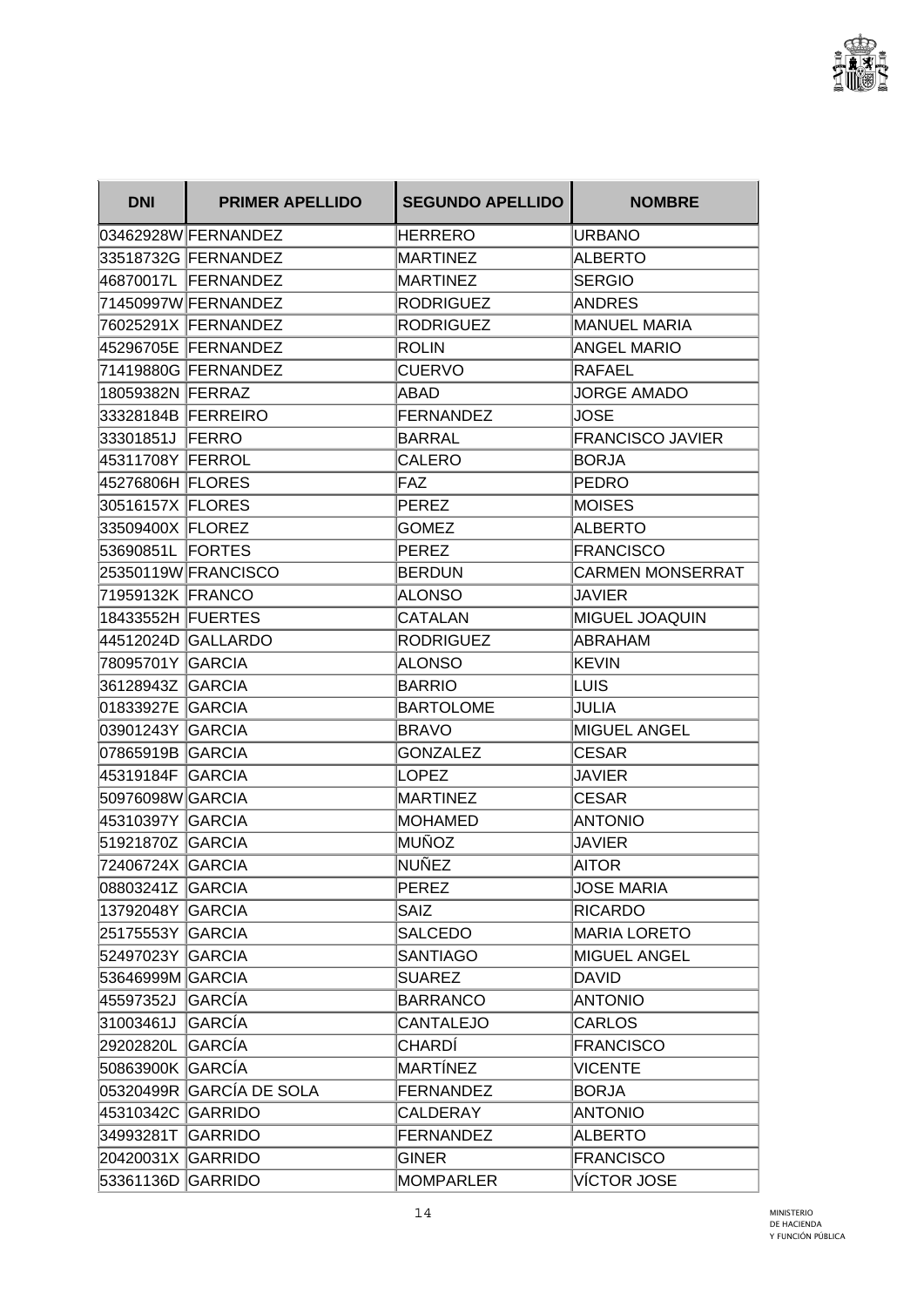

| <b>DNI</b>         | <b>PRIMER APELLIDO</b> | <b>SEGUNDO APELLIDO</b> | <b>NOMBRE</b>           |
|--------------------|------------------------|-------------------------|-------------------------|
| 53574054Q GARRIDO  |                        | VILLAR                  | <b>FEDERICO</b>         |
| 13301121Z GAVELA   |                        | <b>SANTAMARIA</b>       | <b>MARIA VICTORIA</b>   |
| 52908420W GAVILAN  |                        | <b>MALDONADO</b>        | <b>ALEJANDRO</b>        |
| 13155827B GIL      |                        | <b>GONZALEZ</b>         | <b>JORGE RODRIGO</b>    |
| 72512975R   GOMEZ  |                        | <b>DEL PUERTO</b>       | <b>JOKIN</b>            |
| 25680634F GOMEZ    |                        | ORTEGO                  | <b>MIGUEL</b>           |
| 21469581R GOMEZ    |                        | <b>RODRIGUEZ</b>        | <b>ANA SONSOLES</b>     |
| 18453542K GOMEZ    |                        | <b>SANCHEZ</b>          | <b>IGNACIO</b>          |
| 71945620X GOMEZ    |                        | <b>CONDE</b>            | <b>DANIEL</b>           |
| 47815625M GOMEZ    |                        | <b>HURTADO</b>          | <b>RUBEN</b>            |
| 35319168T GOMEZ    |                        | <b>SANCHEZ</b>          | <b>FRANCISCO JAVIER</b> |
|                    | 78937756P   GONZALEZ   | <b>ATECA</b>            | LAURA                   |
|                    | 70815470B GONZALEZ     | CARRO                   | <b>EDUARDO</b>          |
|                    | 05902496Y GONZALEZ     | <b>ESCRIBANO</b>        | <b>JOSE</b>             |
| 11084564J          | <b>GONZALEZ</b>        | <b>GARCIA</b>           | <b>JUAN CARLOS</b>      |
|                    | 45311843A GONZALEZ     | <b>MORALES</b>          | <b>ADRIAN YAMAL</b>     |
|                    | 72053155C GONZALEZ     | VAZQUEZ                 | ANA                     |
|                    | 72084644E GONZALEZ     | VAZQUEZ                 | <b>ISABEL</b>           |
| 51113124V GONZALO  |                        | <b>ESTEBARANZ</b>       | DAVID                   |
| ∣77409744R ∣GRAÑA  |                        | <b>FEIJOO</b>           | <b>DAVID</b>            |
|                    | 03116946D GREGORIO     | <b>HERRANZ</b>          | <b>MARIA DEL CARMEN</b> |
| 45310210A  GRIÑAN  |                        | PEREZ                   | <b>JUAN MANUEL</b>      |
|                    | 71670141W GUERRERO     | <b>ESTEVEZ</b>          | <b>DANIEL</b>           |
|                    | 01927403A GUTIERREZ    | AUGUSTO                 | <b>JUAN GABRIEL</b>     |
|                    | 51754909X GUTIERREZ    | <b>BANEGAS</b>          | JUAN PABLO              |
|                    | 09776592M GUTIERREZ    | <b>DIAZ</b>             | <b>DELFIN</b>           |
| 45295438C HAMED    |                        | MOHAMED                 | <b>HAMED</b>            |
| 47461227Z HARO     |                        | PIRIZ                   | <b>ANDRES</b>           |
| 12382175X HERMIDA  |                        | PEREZ                   | <b>ALEJANDRO</b>        |
|                    | 76040004A HERNANDEZ    | <b>AMARILLA</b>         | <b>JUAN JOSE</b>        |
|                    | 53148876Q HERNANDEZ    | <b>GARCIA</b>           | <b>ISABEL</b>           |
|                    | 43775678P HERNANDEZ    | <b>JIMENEZ</b>          | <b>OSCAR</b>            |
|                    | 04591639B HERNANDEZ    | <b>OSMA</b>             | <b>CARLOS</b>           |
|                    | 45307165V HERNANDEZ    | <b>SEGURA</b>           | MARTA                   |
|                    | 09323814M HERNANDEZ    | GONZALEZ                | JAVIER                  |
| 44449975Z HERRERO  |                        | <b>CABRERA</b>          | <b>ADRIAN</b>           |
| 70244778H HERRERO  |                        | <b>HERRERO</b>          | <b>JESUS JAVIER</b>     |
| 74631130V HIDALGO  |                        | <b>GONZALEZ</b>         | <b>VICTOR FRANCISCO</b> |
| 09787453X IBAÑEZ   |                        | <b>GONZALEZ</b>         | <b>MARIA ELENA</b>      |
| 07974045Z IGLESIAS |                        | <b>ZABALLOS</b>         | MANUEL ISAAC            |
| 44820970L INSUA    |                        | <b>BARROS</b>           | <b>ALBERTO</b>          |
| 03120866L ISIDRO   |                        | <b>CAMPOS</b>           | <b>DANIEL</b>           |
| 51378420P JIMENEZ  |                        | <b>RODRIGUEZ</b>        | <b>ROBERTO</b>          |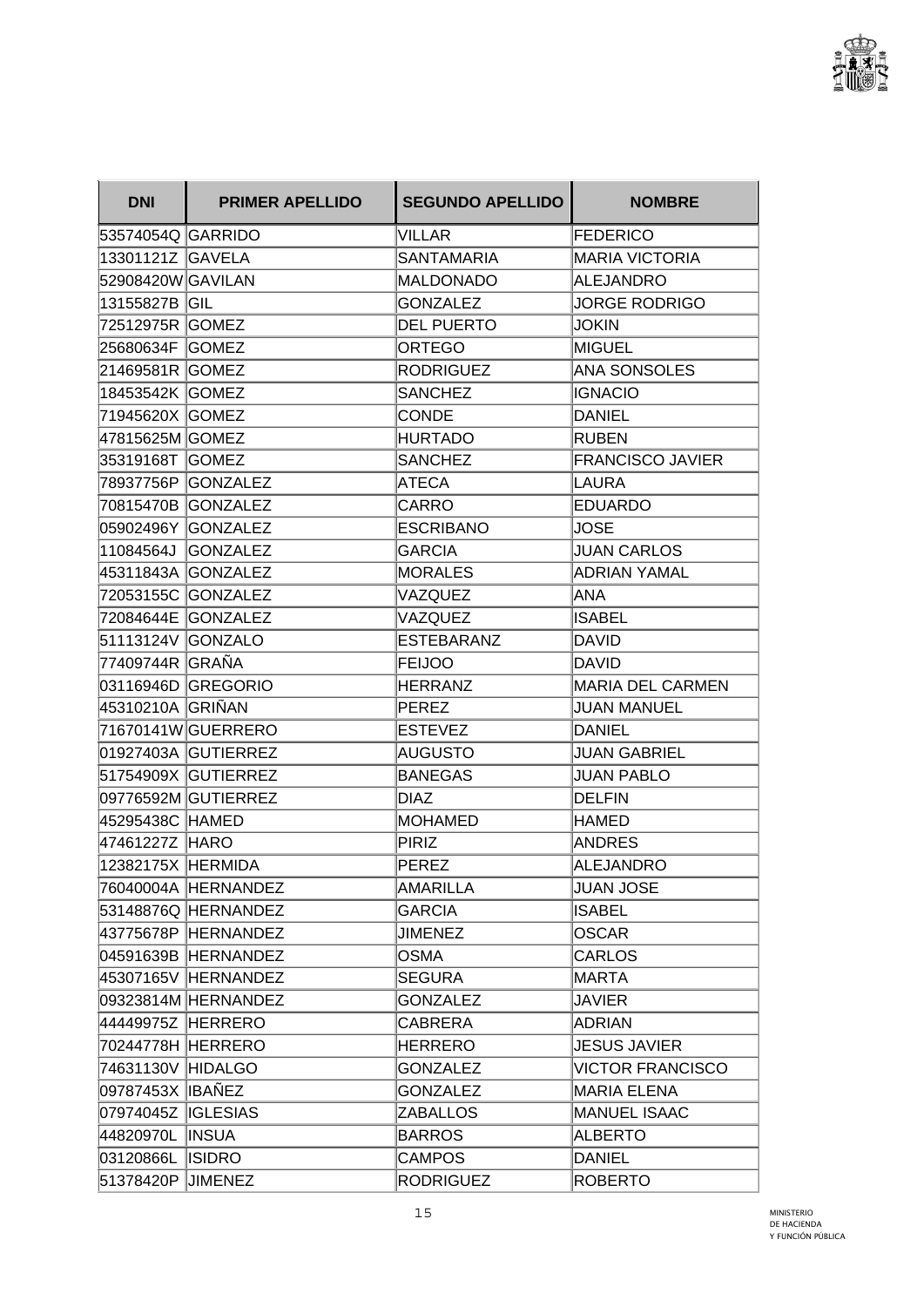

| <b>DNI</b>        | <b>PRIMER APELLIDO</b> | <b>SEGUNDO APELLIDO</b> | <b>NOMBRE</b>           |
|-------------------|------------------------|-------------------------|-------------------------|
| 72881186M JIMENO  |                        | JIMENEZ                 | ANA                     |
| 32680634A JOVE    |                        | <b>REY</b>              | <b>JAVIER</b>           |
| 53203325R JUAN    |                        | <b>SEGOVIA</b>          | <b>M CARMEN DE</b>      |
| 76967481M JUSTO   |                        | <b>LOPEZ</b>            | E                       |
| 45309705G KARTIT  |                        | HADDU                   | HAMED                   |
|                   | 18448742M LAHUERTA     | ZAYAS                   | <b>DAVID</b>            |
| 52904711L LAÍN    |                        | MARTÍNEZ                | <b>IRENE</b>            |
|                   | X8315372K LAMRABET     |                         | <b>ISSAM</b>            |
| 45310715WLEON     |                        | <b>GOMEZ</b>            | <b>IVAN</b>             |
| 52355098Z LEON    |                        | <b>QUIROS</b>           | PASCUAL ALFONSO         |
| 14586732V LLANO   |                        | <b>GUTIERREZ</b>        | <b>MARCELINIO</b>       |
| 43716345S LLOP    |                        | MASIP                   | <b>FRANCISCO JAVIER</b> |
| 18434810B LLORENS |                        | <b>CAMPOS</b>           | <b>RICARDO</b>          |
| 52371068E LOBO    |                        | ARRANZ                  | <b>FELIPE</b>           |
| 71021738S LOPEZ   |                        | <b>FERNANDEZ</b>        | <b>GUSTAVO</b>          |
| 33537568A LOPEZ   |                        | <b>GARCIA</b>           | LUIS                    |
| 12740179L LOPEZ   |                        | <b>MIGUEL</b>           | ANGEL                   |
| 48482156L LOPEZ   |                        | PEÑARANDA               | <b>ALEJANDRA</b>        |
| 48499056Z LOPEZ   |                        | PEÑARANDA               | <b>JAVIER</b>           |
| 48494355M LOPEZ   |                        | PEÑARANDA               | JUAN                    |
| 33534874T LOPEZ   |                        | <b>SEVILLA</b>          | <b>EDUARDO</b>          |
| 18957231X LOPEZ   |                        | ALBA                    | <b>MARÍA GLORIA</b>     |
| 32689133S LOPEZ   |                        | <b>CASTRO</b>           | <b>ALBERTO ANTONIO</b>  |
| 50459564W LOPEZ   |                        | PEREZ                   | <b>VÍCTOR</b>           |
| 76818917K LORES   |                        | <b>GUIANCE</b>          | ANA                     |
| 51372927N LUCAS   |                        | <b>ESCRIBANO</b>        | PABLO DE                |
| 70242647A LUCAS   |                        | <b>SANZ</b>             | <b>JOSE LUIS DE</b>     |
| 47055083G LUJAN   |                        | PAÑOS                   | <b>ALEJANDRO</b>        |
| 53818615H MACEDA  |                        | <b>ALVAREZ</b>          | <b>SERGIO</b>           |
|                   | 45314653F MADOLELL     | <b>BERROCAL</b>         | <b>ADRIAN</b>           |
| 45307683Y MADRID  |                        | <b>ANDUJAR</b>          | <b>JOSE MARÍA</b>       |
| 76044254K MAESTRE |                        | <b>MAESTRE</b>          | <b>ALBERTO</b>          |
| 18437321S MAÍCAS  |                        | <b>PEREZ</b>            | <b>ANGEL</b>            |
| 18425397M MAÍCAS  |                        | PEREZ                   | <b>FERNANDO</b>         |
|                   | 18056244W MANZANARES   | <b>REYES</b>            | <b>JULIO</b>            |
| 28618363S MARCANO |                        | <b>FERNANDEZ</b>        | <b>MIGUEL ANGEL</b>     |
| 07966951G MARCOS  |                        | <b>MARTIN</b>           | <b>IVAN</b>             |
| 11972473F MARCOS  |                        | <b>RODRIGUEZ</b>        | <b>SILVIA</b>           |
| 32794228T MARIN   |                        | <b>RODRIGUEZ</b>        | <b>ELENA ITZIAR</b>     |
|                   | X7886310R MARINESCU    |                         | MARIUS                  |
| 45274029R MARQUEZ |                        | <b>INFANTES</b>         | <b>JUAN CARLOS</b>      |
|                   | 16630293M MARRODAN     | <b>SAENZ</b>            | <b>JAIME</b>            |
| 70244373G MARTIN  |                        | CEREZO                  | <b>JOSE MARIA</b>       |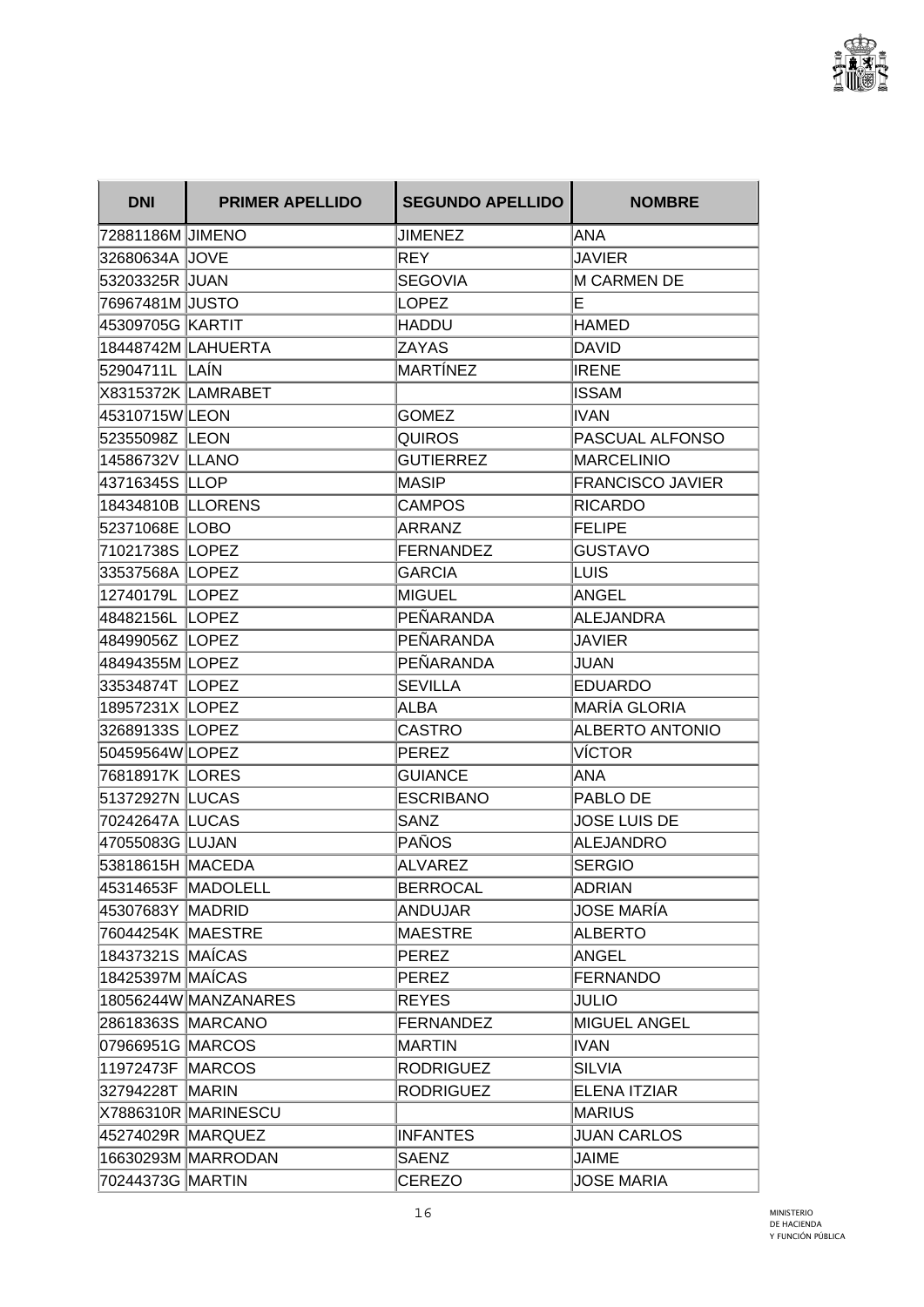

| <b>DNI</b>         | <b>PRIMER APELLIDO</b> | <b>SEGUNDO APELLIDO</b> | <b>NOMBRE</b>                         |
|--------------------|------------------------|-------------------------|---------------------------------------|
| 71939669Q MARTIN   |                        | <b>DE LA ROSA</b>       | <b>ANGEL FRANCISCO</b>                |
| 09186038E MARTIN   |                        | <b>GARCIA</b>           | <b>MARIA DE LOS</b><br><b>ANGELES</b> |
| 45313422H MARTIN   |                        | MADRID                  | <b>ERNESTO</b>                        |
| 48361191B MARTIN   |                        | <b>SELLES</b>           | JOANA                                 |
| 70913717W MARTIN   |                        | <b>VALLE</b>            | TAIDE                                 |
| 45683993J   MARTIN |                        | VIÑAS                   | <b>ELIECER</b>                        |
| 46932010G MARTÍN   |                        | <b>LIZANA</b>           | <b>JAVIER</b>                         |
| 44327392K MARTÍN   |                        | RUIZ                    | MARÍA TRINIDAD                        |
| 52492283G MARTINEZ |                        | <b>DE LA TORRE</b>      | <b>JOSE LUIS</b>                      |
| 33556633R MARTINEZ |                        | <b>DEVESA</b>           | VALERIO JORGE                         |
| 48653768M MARTINEZ |                        | MARTINEZ                | ANA MARIA                             |
| 77758881K MARTINEZ |                        | <b>MARTINEZ</b>         | PEDRO MANUEL                          |
| 48592359Y MARTINEZ |                        | <b>MONTON</b>           | <b>RAFAEL</b>                         |
| 11429291Q MARTINEZ |                        | <b>PALOMARES</b>        | MONTSERRAT INES                       |
| 06263803Y MARTINEZ |                        | PARLA                   | <b>JOSE ALBERTO</b>                   |
| 71170350R MARTINEZ |                        | <b>REQUES</b>           | <b>GUILLERMO</b>                      |
| 45300659C MARTINEZ |                        | <b>RODRIGUEZ</b>        | <b>NICOLAS</b>                        |
| 50873421C MARTÍNEZ |                        | <b>GOMEZ</b>            | <b>JORGE</b>                          |
| 50097515L MARTÍNEZ |                        | <b>USED</b>             | MARÍA DEL PILAR                       |
| 09332672P MAS      |                        | <b>GOMEZ</b>            | JORGE                                 |
| 00693016A MAS      |                        | MARTI                   | <b>JOSE MANUEL</b>                    |
| 77410939T MASCATO  |                        | GALIÑANES               | ANXO                                  |
| 70895019A  MATA    |                        | ALONSO                  | MIGUEL                                |
|                    | 45318511R MATAMALA     | MUÑOZ                   | <b>IRENE</b>                          |
| 53434580Z MATEO    |                        | <b>ARELLANO</b>         | <b>ROSA MARIA</b>                     |
| 48882724L MATEOS   |                        | <b>RUBIO</b>            | ROSA Mª                               |
|                    | 05946007R MATESANZ     | BREÑA                   | LUIS                                  |
| 27436339F   MATIAS |                        | ALGUACIL                | PEDRO ANTONIO                         |
| 06576720P MAYORAL  |                        | MATIAS                  | <b>JUAN CARLOS</b>                    |
| 45300407K MAZOUZI  |                        | <b>CHAIB</b>            | MURAD                                 |
| 45314709V MEJIAS   |                        | <b>TEMIMI</b>           | PEDRO JOSE                            |
| 52138344N MENA     |                        | <b>GALLEGO</b>          | LUIS FERNANDO                         |
| 21455575W MENA     |                        | MARTÍNEZ                | MIGUEL                                |
| 08940225X MENA     |                        | <b>RODRIGUEZ</b>        | <b>FELIX LUIS</b>                     |
| 12781485V MERINO   |                        | MUÑOZ                   | <b>BEATRIZ</b>                        |
| 50816702L MIGUEL   |                        | MUÑOZ                   | <b>RAMON</b>                          |
| 08945727S MILLAN   |                        | <b>DURAN</b>            | <b>JOSE MIGUEL</b>                    |
| 45294850F MIMUN    |                        | MIMUN                   | <b>ROLLDIN</b>                        |
|                    | 45304536X MOHAMED      | HACH-SALAH              | <b>SUFYAM</b>                         |
|                    | 45307474G MOHAMED      | MAANAN                  | HAFID                                 |
| 45302255Y MOHAMED  |                        | MOH                     | <b>HAMED</b>                          |
|                    | 45303836T MOHAMED      | <b>MOHAMED</b>          | <b>NABIL</b>                          |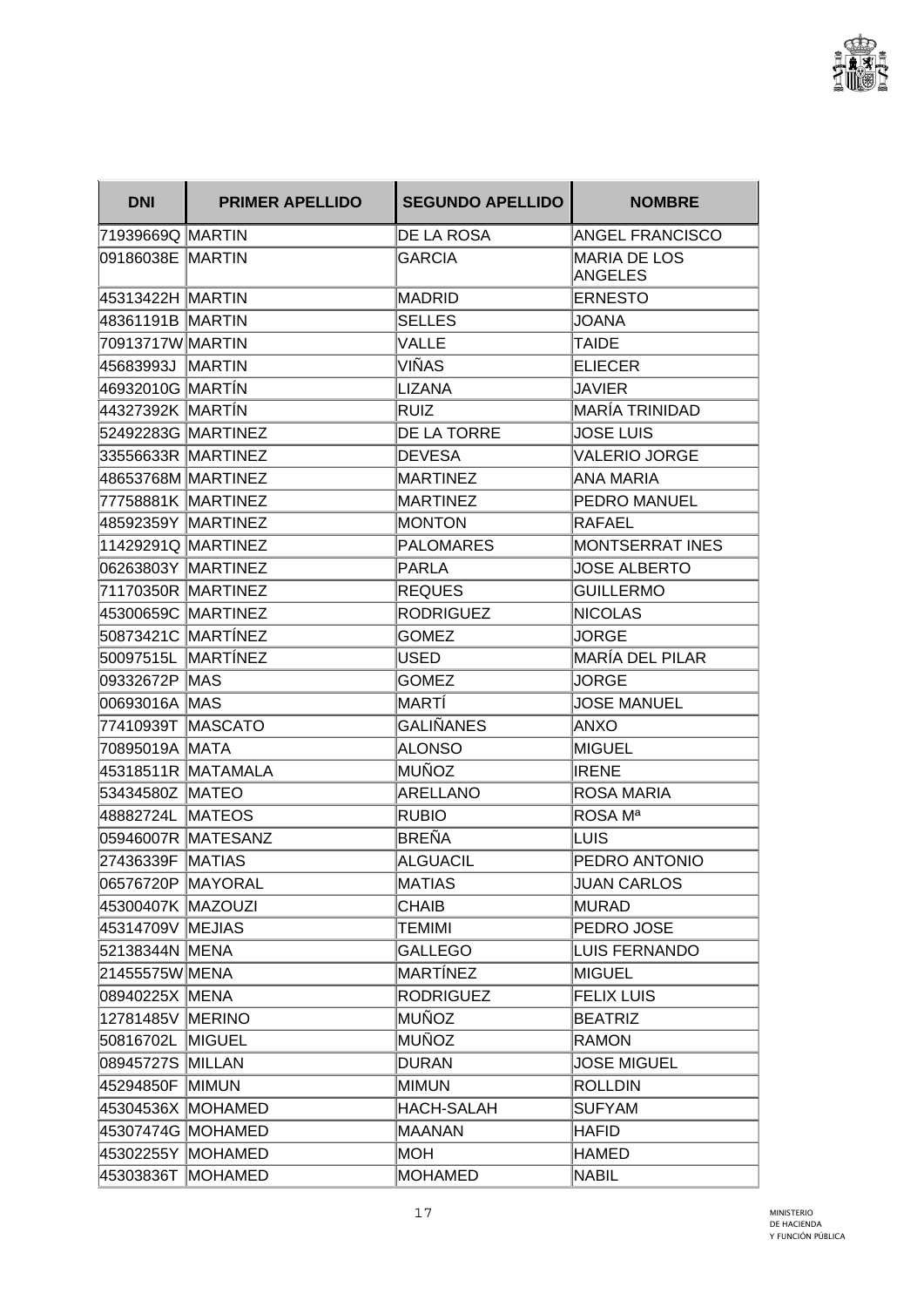

| <b>DNI</b>         | <b>PRIMER APELLIDO</b> | <b>SEGUNDO APELLIDO</b> | <b>NOMBRE</b>                          |
|--------------------|------------------------|-------------------------|----------------------------------------|
| 45297893Z  MOHAND  |                        | MOH                     | <b>SOLIMAN</b>                         |
| 44524273E MOJICA   |                        | <b>MORENO</b>           | <b>CEULATAN</b>                        |
| 47693391Q MOLINS   |                        | <b>CORTES</b>           | JUAN MARÍA                             |
| 53132708V MONZU    |                        | PEREZ                   | <b>ROBERTO MARIO</b>                   |
| 21449683K MORALES  |                        | <b>ESTELA</b>           | <b>FRANCISCO MIGUEL</b>                |
| 71936885S MORAS    |                        | <b>GARCIA</b>           | LAURA                                  |
| 23034134W MORCILLO |                        | MUÑOZ                   | PASCUAL                                |
| 50817937N MORENO   |                        | <b>ALVAREZ</b>          | <b>ANA MARIA</b>                       |
| 52000049Q MORENO   |                        | <b>CARRO</b>            | PABLO                                  |
| 43782380V MORENO   |                        | <b>GONZALEZ</b>         | JOSE ANGEL                             |
| 30966528H MORENO   |                        | LEIVA                   | FRANCISCO                              |
| 47081827E MORENO   |                        | RUIZ                    | <b>JOSE ANGEL</b>                      |
| 50439683Q MORO     |                        | MARTÍN                  | <b>FERNANDO</b>                        |
| 51943451K MORUECO  |                        | <b>MORENO</b>           | <b>HECTOR</b>                          |
| 30547962Y MOYA     |                        | <b>REGALON</b>          | RAFAEL                                 |
| 04581156Q MQYA     |                        | <b>CORONADO</b>         | <b>JULIAN JOAQUIN</b>                  |
| 52937390S MUÑIZ    |                        | <b>SANISIDRO</b>        | <b>HECTOR RAMON</b>                    |
| 44372092D MUÑOZ    |                        | <b>HERMOSO</b>          | <b>MANUEL JOSE</b>                     |
| 01663666F MUÑOZ    |                        | MATEO                   | <b>FELIPE</b>                          |
| 06553222Q MUÑOZ    |                        | <b>REVIRIEGO</b>        | <b>MIGUEL ANGEL</b>                    |
| 72826469M NAPAL    |                        | LEGARDA                 | ANE                                    |
|                    | 13985088F NARCIANDI    | POO                     | MANUEL                                 |
| 52880879S NAVARRO  |                        | <b>ESQUER</b>           | <b>RAQUEL</b>                          |
| 45312802L NAVARRO  |                        | RAMIREZ                 | IKATHAISSA                             |
| 52080510T NAVARRO  |                        | VALLS                   | <b>JUAN JOSE</b>                       |
| 50829835L NAVAS    |                        | <b>GARCIA</b>           | <b>MARIA ADORACION</b>                 |
| 33306696M NEIRA    |                        | RODRÍGUEZ               | <b>JUAN CARLOS</b>                     |
| 18446610N NEVOT    |                        | RUIZ                    | <b>VICTOR</b>                          |
| 76969261Z NOCHE    |                        | IMOURE                  | MARIA ELENA                            |
| 07972286A NOREÑA   |                        | <b>BELLIDO</b>          | <b>JOSE MANUEL</b>                     |
| 05665862L OCAÑA    |                        | <b>CONTRERAS</b>        | LUIS MIGUEL                            |
| 44083829M OGANDO   |                        | <b>VIEITEZ</b>          | <b>DAVID</b>                           |
| 08848679G ORDAZ    |                        | <b>ROLO</b>             | <b>BORJA</b>                           |
| 53409759X ORLANDO  |                        | <b>CLERICI</b>          | <b>BRUNO</b>                           |
| 79031449E OROZCO   |                        | MEDINILLA               | ZAIDA ARANTZA                          |
| 31861970R ORTEGA   |                        | NAVARRO                 | <b>INMACULADA</b><br><b>CONCEPCION</b> |
| 52873898A ORTIZ    |                        | <b>ANDRES</b>           | <b>JOSE ANTONIO</b>                    |
| 53456154Z OTON     |                        | MARTÍN                  | <b>ALVARO ABEL</b>                     |
| Y0186170E PADILLA  |                        | <b>GEROMES</b>          | <b>FELIX JOSE</b>                      |
| 16605414N PADILLA  |                        | <b>RUIZ</b>             | <b>JOSE MANUEL</b>                     |
| 02879510W PAJARES  |                        | <b>GONZALEZ</b>         | <b>QUINTÍN</b>                         |
| 45298629Z PALMERO  |                        | <b>ALBARRACIN</b>       | <b>JOSE LUIS</b>                       |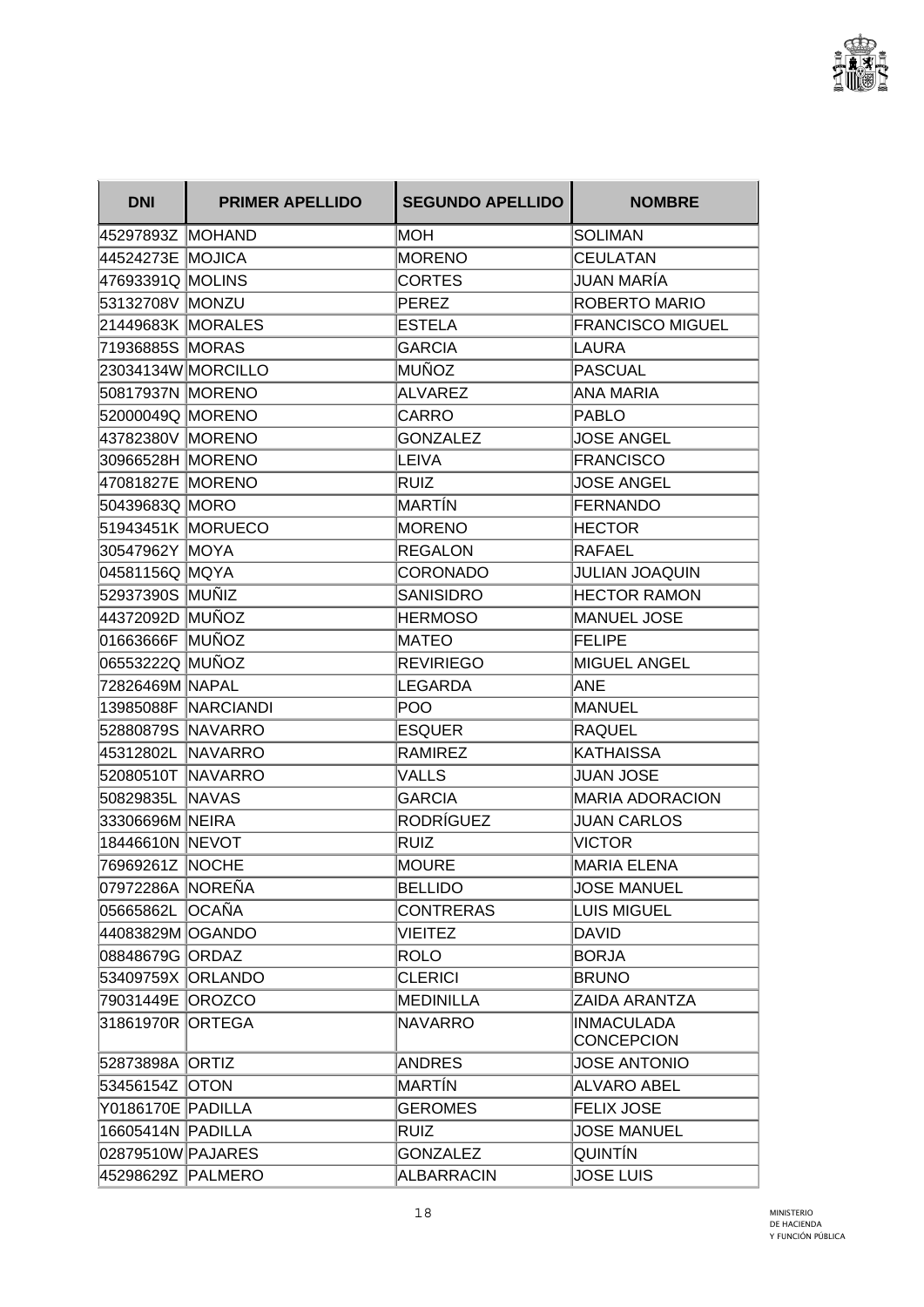

| <b>DNI</b>          | <b>PRIMER APELLIDO</b> | <b>SEGUNDO APELLIDO</b> | <b>NOMBRE</b>                  |
|---------------------|------------------------|-------------------------|--------------------------------|
| 04226273T PASCUAL   |                        | GALAN                   | <b>JOSE JAVIER</b>             |
| 75253838T PASCUAL   |                        | <b>LOPEZ</b>            | <b>MARIO</b>                   |
| 71156247C PAZ       |                        | FERNANDEZ               | DIEGO DE                       |
|                     | 11972360D PEDROCHE     | PELEGRIN                | <b>JORGE</b>                   |
| 21473804S PENALVA   |                        | <b>BLASCO</b>           | <b>MARIA ESTER</b>             |
| 52423444G PEREZ     |                        | <b>BOHOYO</b>           | <b>FRANCISCO JOSE</b>          |
| 43718120L PEREZ     |                        | <b>BOTELLA</b>          | <b>FRANCISCO JAVIER</b>        |
| 18454829C PEREZ     |                        | EDO                     | <b>PAULA</b>                   |
| 45292290T PEREZ     |                        | <b>GOMEZ</b>            | JAVIER                         |
| 74686170H PEREZ     |                        | <b>JIMENEZ</b>          | <b>JESUS JAVIER</b>            |
| 07872798J PEREZ     |                        | MINGUELA                | <b>SANTIAGO</b>                |
| 27522936D PEREZ     |                        | PEREZ                   | <b>ANGEL</b>                   |
| 06579600J PEREZ     |                        | <b>SANCHEZ</b>          | ELENA                          |
| 45682382N PEREZ     |                        | <b>TUDA</b>             | <b>OSCAR</b>                   |
| 76367529P PEREZ     |                        | <b>SAR</b>              | <b>MARCOS</b>                  |
| 32772575J PERMUY    |                        | MAROÑO                  | <b>MARIA LUZ</b>               |
| 71521452P PINTO     |                        | <b>DONIS</b>            | <b>FABIO</b>                   |
| 79264337N PORTALO   |                        | <b>REBOLLO</b>          | AGUSTIN                        |
| 45294080L POZO      |                        | MOLINA                  | <b>GUILLERMO</b>               |
| 03440342W PRIETO    |                        | YAGUE                   | <b>JOSE MIGUEL</b>             |
| 72127330C PUENTE    |                        | LLERA                   | <b>OSCAR</b>                   |
| 15954081Q PUERTO    |                        | LARREA                  | <b>ANTONIO DEL</b>             |
| 45297251Q PUGA      |                        | DONOSO                  | <b>JOAQUIN</b>                 |
| 45298231F QUESADA   |                        | REVERTE                 | <b>FRANCISCO JAVIER</b>        |
| 45307714Z  QUINTANA |                        | <b>BARRIONUEVO</b>      | <b>DIEGO</b>                   |
| 46412206T QUIÑONES  |                        | <b>GUTIERREZ</b>        | <b>CRISTIAN</b>                |
| 46067682Q QUIÑONES  |                        | RETUERTO                | <b>ALBERTO</b>                 |
| 72986471L RABANETE  |                        | ARBUES                  | <b>DIEGO</b>                   |
| 25459743P RABINAL   |                        | ARCUSA                  | <b>DANIEL</b>                  |
| 76427717M RAMOS     |                        | <b>GARCIA</b>           | <b>FRANCISCO JOSE</b>          |
| 11959705G RAMOS     |                        | MARTIN                  | <b>RAUL</b>                    |
| 46964654B RASCON    |                        | <b>GUILLEN</b>          | JORGE                          |
|                     | 10080727B REBOLLEDA    | <b>GOMEZ</b>            | <b>MARIA ARANZAZU</b>          |
|                     | 10074789F REBOLLEDA    | <b>GOMEZ</b>            | <b>MARIA DE LOS</b><br>ANGELES |
| 11791145B REBOLLO   |                        | <b>REVIRIEGO</b>        | <b>ALBERTO</b>                 |
| 70580280L RECIO     |                        | <b>GARCIA</b>           | MANUEL                         |
| 51995783M RECIO     |                        | <b>MORENO</b>           | <b>SERGIO</b>                  |
|                     | 43373010R REGALADO     | GARCÍA                  | <b>JOSE ANTONIO</b>            |
| 45296945D REINA     |                        | PAREJA                  | DAVID                          |
| 70240749Z REQUES    |                        | <b>REQUES</b>           | <b>DIEGO</b>                   |
| 71416548F REVILLA   |                        | <b>CASADO</b>           | <b>MONICA</b>                  |
| 45297858W REY       |                        | VAZQUEZ                 | RAUL                           |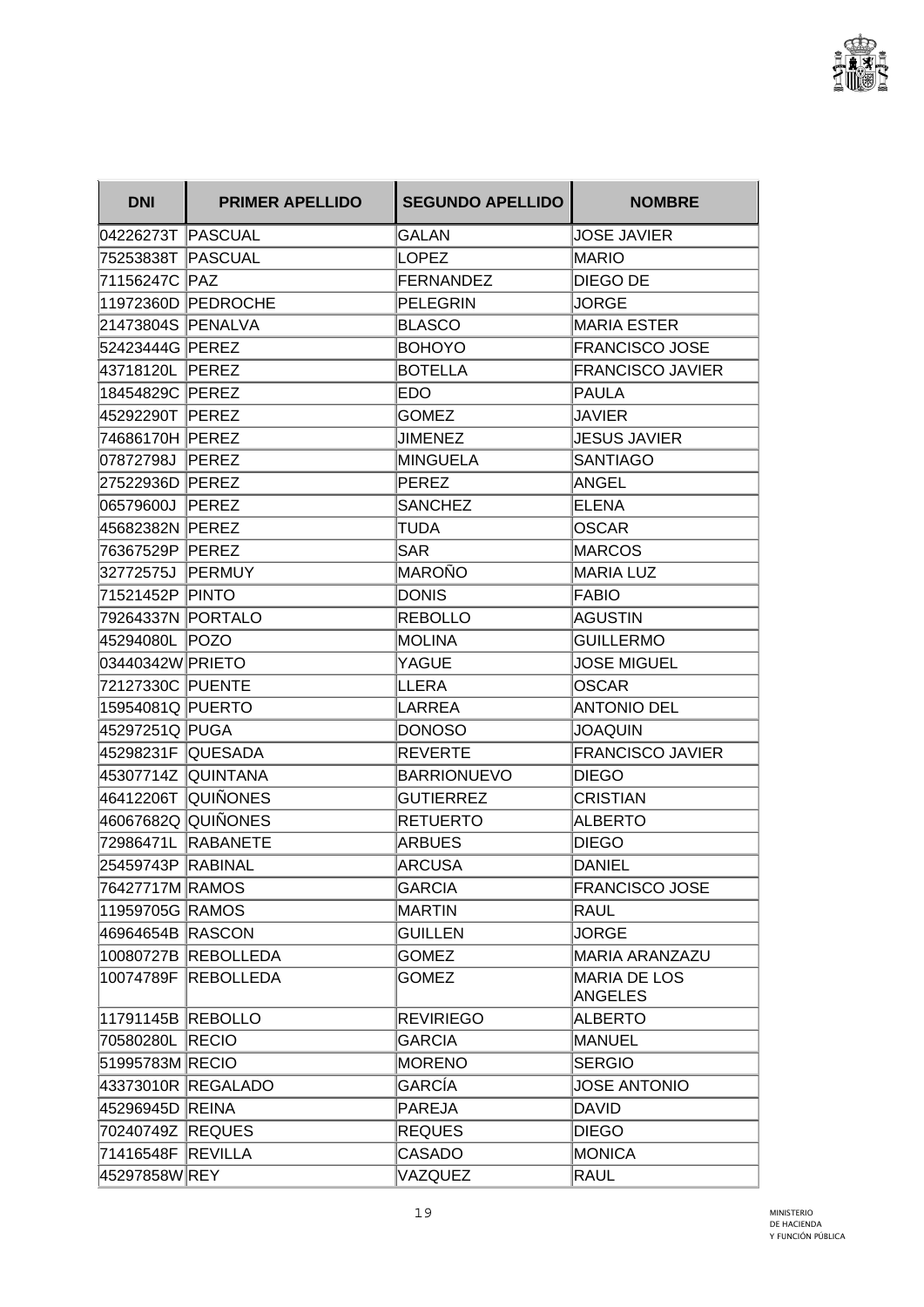

| <b>DNI</b>         | <b>PRIMER APELLIDO</b> | <b>SEGUNDO APELLIDO</b> | <b>NOMBRE</b>          |
|--------------------|------------------------|-------------------------|------------------------|
| X5590418S REYES    |                        | <b>PULIDO</b>           | <b>RAFAEL</b>          |
| 47303829M RIESCO   |                        | <b>SANCHEZ</b>          | <b>MARTA</b>           |
| 44072473B RIVERA   |                        | <b>AVILA</b>            | <b>LUCINA ESTHER</b>   |
| 07966946E RIVERO   |                        | <b>SIERRA</b>           | <b>JUAN FRANCISCO</b>  |
| 09795356R ROBLES   |                        | <b>GUTIERREZ</b>        | <b>CARLOS</b>          |
| 52754002Y RODENAS  |                        | <b>RODENAS</b>          | <b>JOSE</b>            |
|                    | 10072937H RODRIGUEZ    | <b>ALVAREZ</b>          | <b>ELOY</b>            |
|                    | 14324686X RODRIGUEZ    | <b>BONILLA</b>          | <b>SALVADOR</b>        |
|                    | 44831391K RODRIGUEZ    | CAAMAÑO                 | <b>JOSEFA</b>          |
|                    | 71149442T RODRIGUEZ    | <b>CANCA</b>            | RAUL                   |
|                    | 16045421T RODRIGUEZ    | MADERA                  | <b>JOSE</b>            |
|                    | 11955518A RODRIGUEZ    | MAGARZO                 | <b>MARIA ISABEL</b>    |
|                    | 36142534N RODRIGUEZ    | MARCOS                  | <b>LETICIA MARIA</b>   |
|                    | 10088104M RODRIGUEZ    | MARTINEZ                | <b>JOSE MANUEL</b>     |
|                    | 45300790J RODRIGUEZ    | <b>MOHAMED</b>          | <b>RAFAEL</b>          |
|                    | 32805483P RODRIGUEZ    | MOREIRA                 | <b>JOSE MARCOS</b>     |
|                    | 16063567E RODRIGUEZ    | <b>REBOLLEDO</b>        | <b>JON MIKEL</b>       |
|                    | 33540434V RODRIGUEZ    | <b>RODRIGUEZ</b>        | <b>MIGUEL ANGEL</b>    |
|                    | 46833619F RODRIGUEZ    | RODRIGUEZ               | PEDRO LUIS             |
| 10866110J          | <b>RODRIGUEZ</b>       | <b>SAMPEDRO</b>         | <b>CARLOS</b>          |
|                    | 08042539Z RODRIGUEZ    | <b>SANCHEZ</b>          | <b>JESUS EUGENIO</b>   |
|                    | 70938591J RODRIGUEZ    | YUSTE                   | <b>JOSUE</b>           |
|                    | 33311033H RODRÍGUEZ    | GARCÍA                  | <b>MANUEL</b>          |
|                    | 02518565L RODRÍGUEZ    | HERAS                   | <b>MARÍA DEL PILAR</b> |
|                    | 70048240S RODRÍGUEZ    | <b>ORTEGA</b>           | <b>JOSE ALBERTO</b>    |
|                    | 34258139F RODRÍGUEZ    | <b>OTERO</b>            | <b>MANUEL</b>          |
|                    | 07867971Q RODRÍGUEZ    | PEREZ                   | <b>JUAN JOSE</b>       |
| 76417092Y ROMAN    |                        | <b>CASTIÑEIRA</b>       | <b>PILAR</b>           |
| 07496269V ROMERO   |                        | FERRERA                 | YOLANDA                |
| 50312184Y ROZAS    |                        | MENENDEZ                | MIGUEL ANGEL           |
| 07842764V RUANO    |                        | RODRIGUEZ               | MANUEL                 |
| 50476188C RUBIO    |                        | <b>BALLESTEROS</b>      | <b>ESTHER</b>          |
| 29100016W RUBIO    |                        | <b>LACUEY</b>           | <b>OSCAR</b>           |
| 73116848D RUIZ     |                        | ESTEBAN                 | DAVID                  |
| 73116847P RUIZ     |                        | ESTEBAN                 | <b>ISMAEL</b>          |
| 80082851WRUIZ      |                        | <b>FLORINDO</b>         | <b>EVA MARIA</b>       |
| 07482111G RUIZ     |                        | <b>JUVERA</b>           | JOY                    |
| 45316970R RUIZ     |                        | <b>MARTINEZ</b>         | <b>CRISTIAN</b>        |
| 74511656M RUIZ     |                        | PEREZ                   | <b>CARLOS</b>          |
| 40336944G RUIZ     |                        | <b>RODRIGUEZ</b>        | JESUS                  |
|                    | 45298034V SAAVEDRA     | <b>MORENO</b>           | <b>FRANCISCO</b>       |
| 16620091S SAENZ    |                        | <b>SAENZ</b>            | <b>ISAAC</b>           |
| 71933965Q SAGÜILLO |                        | <b>EMPERADOR</b>        | <b>MARIA ISABEL</b>    |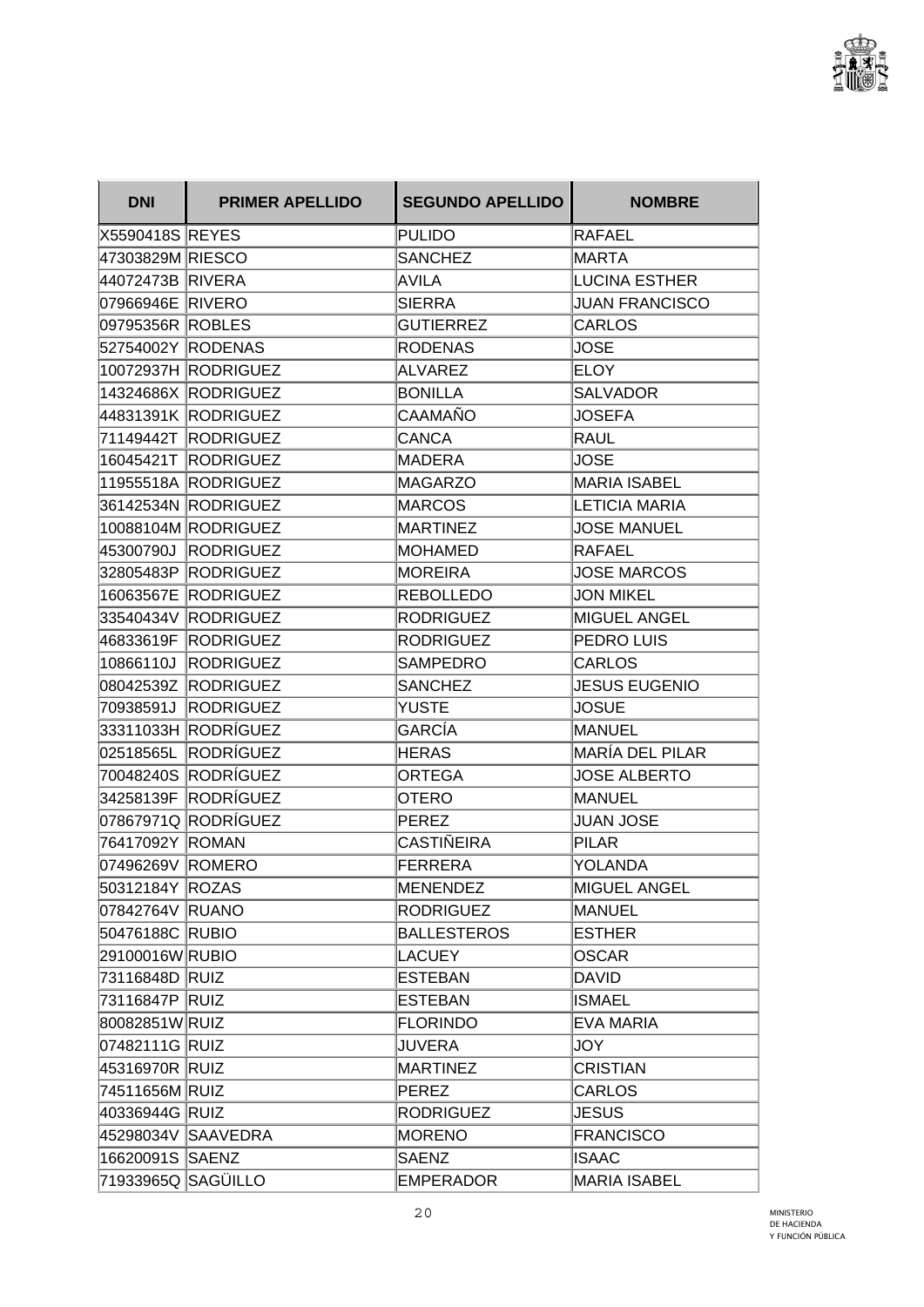

| <b>DNI</b>         | <b>PRIMER APELLIDO</b> | <b>SEGUNDO APELLIDO</b> | <b>NOMBRE</b>             |
|--------------------|------------------------|-------------------------|---------------------------|
| 51403462A SALCEDO  |                        | <b>CARVAJAL</b>         | FCO. JAVIER               |
| 74656367T SALTO    |                        | <b>DIAZ</b>             | <b>JOSE ANGEL</b>         |
|                    |                        | <b>MORENO</b>           | <b>PATRICIA</b>           |
|                    | 77818235N SAN MARTIN   | LOSADA                  | LAURA                     |
| 09175832M SANCHEZ  |                        | ALZAS                   | JAVIER                    |
| 45302764D SANCHEZ  |                        | ANDUJAR                 | <b>FRANCISCO JOSE</b>     |
| 45297591B SANCHEZ  |                        | BARON                   | <b>DOLORES</b>            |
| 45283775H SANCHEZ  |                        | <b>BURGOS</b>           | <b>ANTONIA</b>            |
| 45297322H  SANCHEZ |                        | <b>BURGOS</b>           | <b>JOSEFA</b>             |
| 07867810Q SANCHEZ  |                        | <b>CORRAL</b>           | LUIS                      |
| 22480704K SANCHEZ  |                        | <b>MARTINEZ</b>         | JOAQUIN                   |
| 76110733F SANCHEZ  |                        | <b>SANCHEZ</b>          | <b>BENJAMIN</b>           |
|                    | 44073284V  SANDOVAL    | <b>GUAMAN</b>           | MARITZA YADIRA            |
|                    | 14610498R SANTAMARIA   | <b>VIDAL</b>            | <b>ALBERTO</b>            |
| 45687615R SANTIAGO |                        | ARGULO                  | <b>VIRGINIA</b>           |
| 02898696Y SANTIAGO |                        | <b>CINTA</b>            | <b>ABRAHAM DE</b>         |
| 71523768R SANTIN   |                        | <b>PONCELAS</b>         | <b>CRISTIAN</b>           |
| 74236904B SERNA    |                        | PEREGRINA               | VANESA                    |
| 46698781H SESE     |                        | ALONSO                  | <b>DANIEL</b>             |
| 03888781X SEVILLA  |                        | TELLEZ                  | <b>JOSE MANUEL</b>        |
| 70235159J SIGUERO  |                        | AGUEDA                  | <b>CELSO</b>              |
| 03888308C SIMON    |                        | TORRES                  | <b>CLARA VICENTA</b>      |
| 36053197F SIO      |                        | <b>ALVAREZ</b>          | MARIANO ANTONIO           |
| 76047264H   SOLIS  |                        | <b>GALAN</b>            | ANGEL                     |
| 51667279X SORRIBE  |                        | PEÑA                    | PEDRO JOSE                |
| 35466161T SOUTO    |                        | <b>SIEIRO</b>           | <b>MANUEL</b>             |
| 35315473P SUANZES  |                        | HERNANDEZ               | <b>PAULA</b>              |
| 45298353Z SUAREZ   |                        | <b>CATALA</b>           | <b>ALEJANDRO</b>          |
| 45140878C SUAREZ   |                        | <b>CUNHA</b>            | DAVID                     |
|                    | 44561144R SUSPERREGI   | ZUMALAKARREGI           | <b>KIMETZ</b>             |
| 45281484G TOLEDO   |                        | MARQUEZ                 | <b>JOSE LUIS</b>          |
| 78499943T TOMAS    |                        | <b>GALLEGO</b>          | <b>JUAN PABLO</b>         |
|                    | 50086392M TORDESILLAS  | MARTÍNEZ                | <b>ANGEL MANUEL</b>       |
| 51983583H TORRES   |                        | LORAS                   | <b>CARLOS</b>             |
| 18426621X TORRES   |                        | <b>ROMERO</b>           | <b>MIGUEL ANGEL</b>       |
| 11938286K UFANO    |                        | <b>SOTO</b>             | <b>JUAN LUIS</b>          |
| 78877410Z URCELAY  |                        | <b>GOIRI</b>            | <b>EGOITZ</b>             |
| 78931188H URKIOLA  |                        | ROSELLO                 | <b>UNAI</b>               |
| 52672012B VAL      |                        | ROMERO                  | <b>JOSE MIGUEL</b>        |
| 71432597W VALDEON  |                        | FERNANDEZ               | <b>JORGE</b>              |
| 53543639F VALERA   |                        | FERNANDEZ               | <b>ROSANA</b>             |
| 07961123H VALLE    |                        | <b>SANCHEZ</b>          | M <sup>a</sup> DEL CARMEN |
| 48569435J VALLEJO  |                        | <b>GARCIA</b>           | MARIO                     |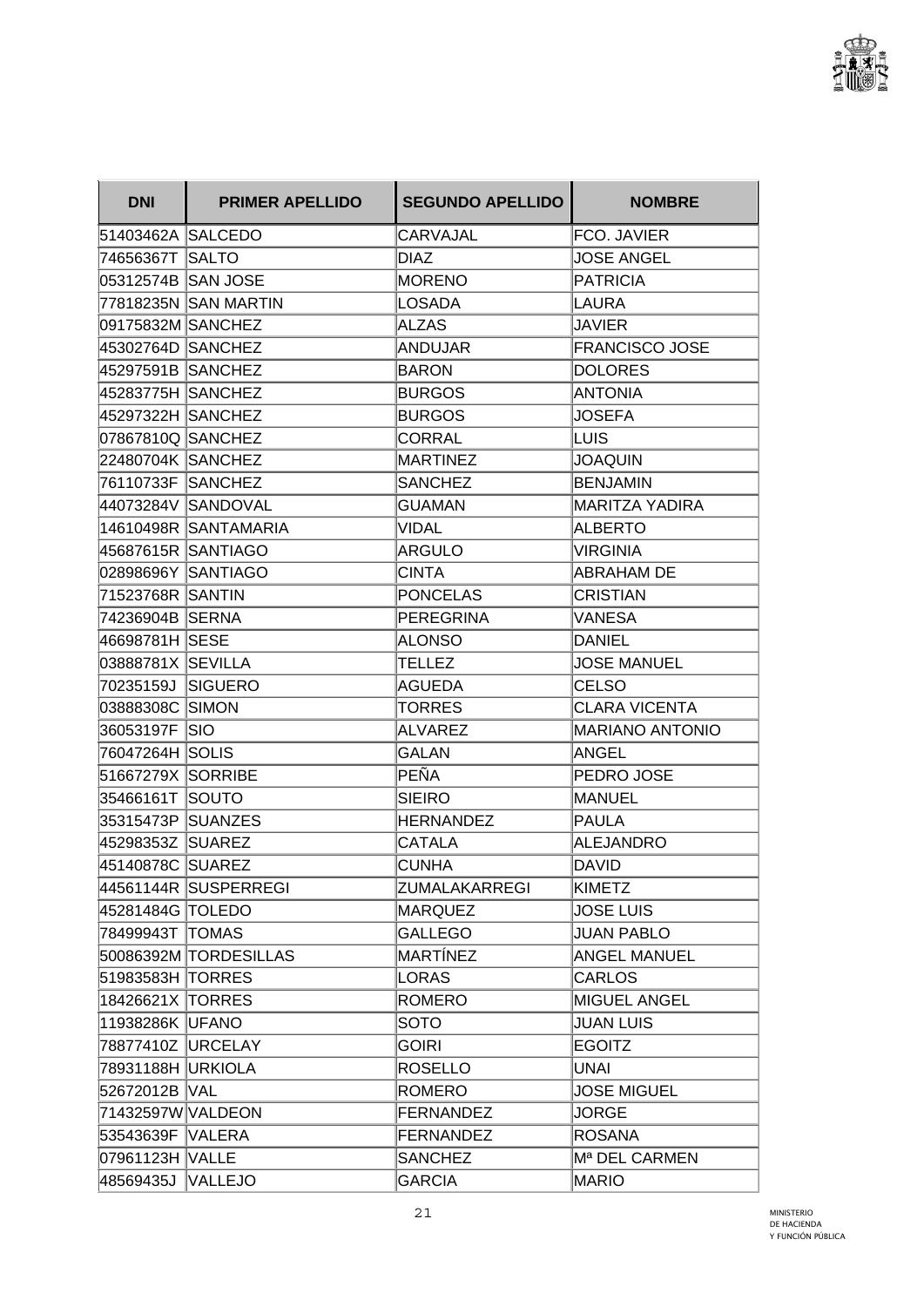

| <b>DNI</b>         | <b>PRIMER APELLIDO</b> | <b>SEGUNDO APELLIDO</b> | <b>NOMBRE</b>         |
|--------------------|------------------------|-------------------------|-----------------------|
| 75761047J VALLEJO  |                        | MUÑOZ                   | <b>CARLOS IGNACIO</b> |
| 50757946M VAQUERO  |                        | <b>MEDINA</b>           | <b>JAVIER</b>         |
| 32817270L VARELA   |                        | <b>VALES</b>            | <b>JOSE RAMON</b>     |
| 44293918N VAZQUEZ  |                        | <b>ESPINOSA</b>         | <b>RAFAEL</b>         |
| 40993162D VAZQUEZ  |                        | VERA                    | <b>OSCAR</b>          |
| 09049356Y VAZQUEZ  |                        | <b>VILLORIA</b>         | <b>VICTOR</b>         |
| 54033053G VERA     |                        | <b>DE TORRES</b>        | ALEJANDRO             |
| 48486408Q VERDEJO  |                        | NIETO                   | PEDRO PABLO           |
|                    | 32735095T VERDEZOTO    | <b>PAREDES</b>          | <b>ROBERTO</b>        |
| 22137881J VIDAL    |                        | <b>GARCIA</b>           | <b>ENRIQUE</b>        |
| 43275428P VIERA    |                        | BOSA                    | <b>CARMEN DELIA</b>   |
| 02649475J          | <b>VIGARA</b>          | <b>SERRANO</b>          | <b>MARINA</b>         |
| 47801478A VÍLCHEZ  |                        | <b>GONZALEZ</b>         | ALBERTO               |
|                    | 53611348G VILLANUEVA   | <b>CARBALLO</b>         | <b>GONZALO</b>        |
|                    | 47055471R VILLANUEVA   | SAHUQUILLO              | <b>JUAN CARLOS</b>    |
| 70910160X VILLARON |                        | <b>SANCHEZ</b>          | <b>SANDRA</b>         |
| 02259572Y VILLAVER |                        | <b>CHAVERO</b>          | <b>INICOLAS</b>       |
| 71017289M VIÑUELA  |                        | HERNANDEZ               | LETICIA               |
| 11906822K VIQUEIRA |                        | AMOR                    | <b>EDUARDO</b>        |
| 71033295A VIZAN    |                        | <b>TUNDIDOR</b>         | <b>ATILANO</b>        |
| 18453598P ZAYAS    |                        | <b>IZQUIERDO</b>        | <b>JAVIER</b>         |
| 52588561G ZAYAS    |                        | <b>MORENO</b>           | <b>JUAN CARLOS</b>    |

# **RELACIÓN Nº 3 AYUDANTE DE GESTIÓN Y SERVICIOS COMUNES**

### **Nº Orden 1 – Programa 1 SISTEMA GENERAL**

| <b>DNI</b>         | <b>PRIMER APELLIDO</b> | <b>SEGUNDO APELLIDO</b> | <b>NOMBRE</b>           |
|--------------------|------------------------|-------------------------|-------------------------|
|                    | 45112687G ABDELKADER   | <b>ASOUILEH</b>         | <b>IHSAN</b>            |
| 50101375S   ABUIN  |                        | FERNANDEZ               | <b>RICARDO</b>          |
| 30569881Y AGUADO   |                        | <b>MIGUEL</b>           | Jesus Maria             |
| 52924182D AGUILAR  |                        | <b>ARMARIO</b>          | <b>JUAN MANUEL</b>      |
| 45081464S AGUILERA |                        | LEON                    | CAYETANO JUAN           |
| 45080110H ALACID   |                        | <b>CARRERO</b>          | <b>PURIFICACION</b>     |
| 07992607S ALAMO    |                        | <b>GARCÍA</b>           | ANA ISABEL              |
| 45071639B  ALBA    |                        | <b>RIOS</b>             | <b>FRANCISCO JAVIER</b> |
|                    | 45068294R ALBARRACIN   | <b>CASTILLO</b>         | AGUSTÍN                 |
| 44279105B ALCALDE  |                        | <b>FERNANDEZ</b>        | <b>MOISES</b>           |
|                    | 17700241Q ALEJANDRE    | <b>MARTINEZ</b>         | <b>JOSE ANTONIO</b>     |
| 72100049V ALONSO   |                        | <b>BESOY</b>            | <b>ALMUDENA</b>         |
| 28953751V ALONSO   |                        | CEREZO                  | FELIX                   |
| 44910552Q ALONSO   |                        | DIEZ                    | <b>EUGENIO</b>          |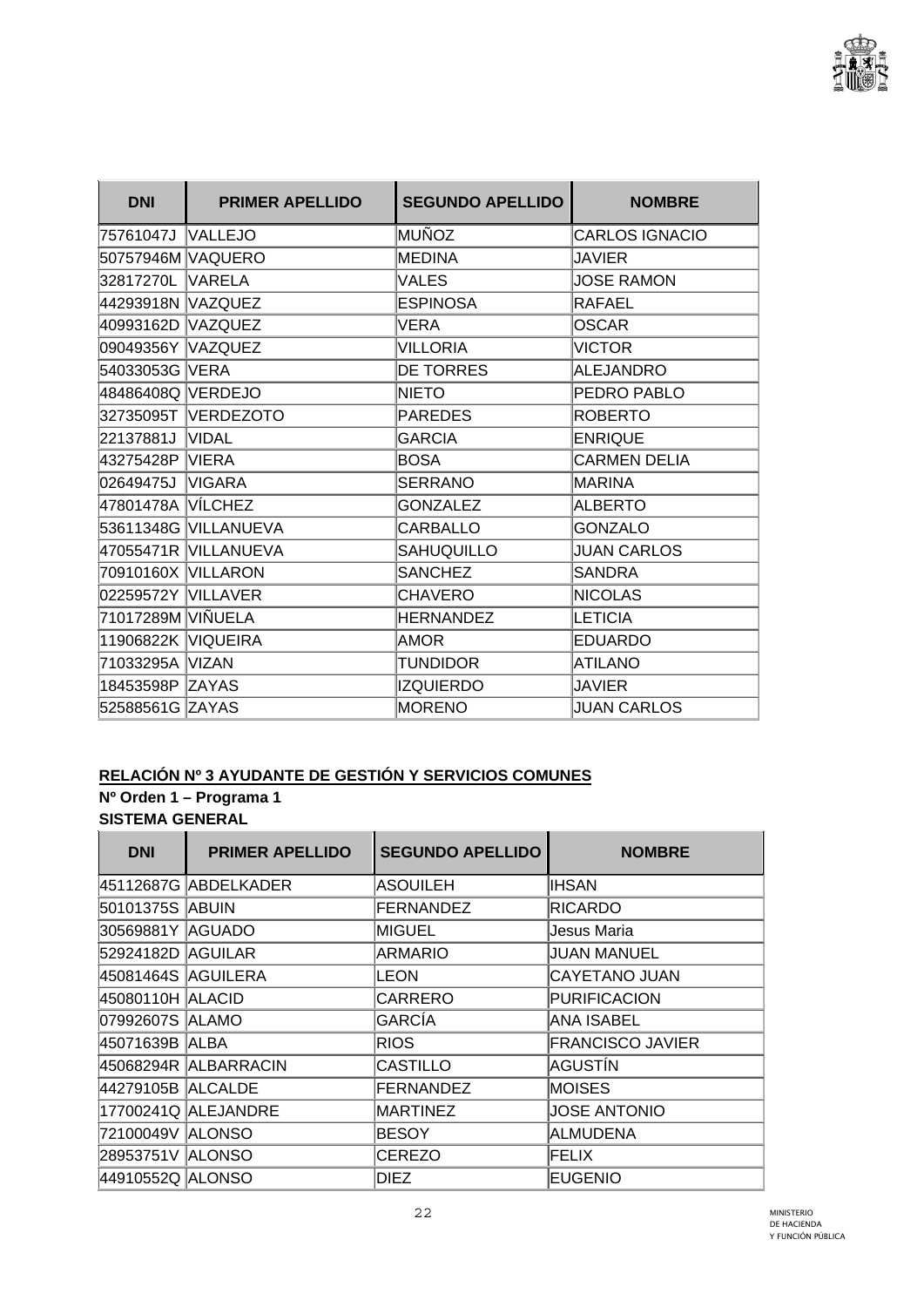

| <b>DNI</b>          | <b>PRIMER APELLIDO</b> | <b>SEGUNDO APELLIDO</b> | <b>NOMBRE</b>           |
|---------------------|------------------------|-------------------------|-------------------------|
| 50055604Z ALONSO    |                        | GONZALEZ                | <b>MARIA DEL MAR</b>    |
| 48291521P ALVAREZ   |                        | ALBIÑANA                | LAURA                   |
| 52476423Z  ANDRES   |                        | <b>GRECIANO</b>         | <b>VIRGINIA</b>         |
| 53500612J ANDRINO   |                        | <b>SANCHEZ</b>          | ADELA MARIA             |
| 47077334Z ANGUIX    |                        | <b>CARRETERO</b>        | <b>CARLOS</b>           |
| 49053649P APARICIO  |                        | MAGRO                   | <b>ALBERTO</b>          |
| 44351080L ARANDA    |                        | <b>RODRIGUEZ</b>        | <b>ANTONIO</b>          |
| 71556974H ARIAS     |                        | MAGAZ                   | <b>ENRIQUE</b>          |
| 45118782G  ARMESTO  |                        | ALVAREZ                 | LAURA                   |
| 29107885M ARMISEN   |                        | <b>CASTAN</b>           | MARÍA JOSE              |
| 48522276G   ARRONIZ |                        | <b>MARIN</b>            | <b>RUBEN</b>            |
| 70513118V ARTIAGA   |                        | GARCÍA                  | M <sup>a</sup> JOSEFA   |
| 51513840G ASENSIO   |                        | ARRIERO                 | <b>JAVIER</b>           |
| Y3983688X AVILA     |                        | <b>PINTO</b>            | <b>GUSTAVO ALONSO</b>   |
| 22945061P AZNAR     |                        | <b>GARCIA</b>           | <b>CONCEPCION</b>       |
| 32642672Z BACELO    |                        | <b>IGLESIAS</b>         | <b>MARIA JESUS</b>      |
|                     | 02624490Y BALLESTEROS  | <b>BAEZ</b>             | <b>JOSE ANTONIO</b>     |
| 51399092A BANDO     |                        | <b>POLAINO</b>          | <b>PALOMA</b>           |
| 11805834A BARES     |                        | <b>SIERRA</b>           | <b>ANTONIO</b>          |
| 47202066V BARRERA   |                        | <b>BERMEJO</b>          | <b>MANUEL</b>           |
| 09336399D BARRERA   |                        | <b>REDONDO</b>          | OSCAR                   |
| 09331639X BARRERO   |                        | MARTÍNEZ                | <b>MARIA DEL CARMEN</b> |
| 50116685F BEAMUD    |                        | MARTIN                  | <b>MARINA</b>           |
| 45066219L BELLIDO   |                        | <b>GARCIOLO</b>         | <b>MARIA DEL CARMEN</b> |
| 09276495C BELLOSTA  |                        | <b>VILLEGAS</b>         | <b>MONTSERRAT</b>       |
| 04609397J BENITO    |                        | <b>CHICO</b>            | <b>ANTONIO</b>          |
| 16794175N BENITO    |                        | <b>LOPEZ</b>            | <b>JOAQUIN</b>          |
|                     | 72745546L BERGÜENDA    | GARAYALDE               | AITOR                   |
| 75812232T BEY       |                        | <b>SILVA</b>            | LUIS                    |
| 05269852T BLANCO    |                        | BERMUDEZ                | <b>IGNACIO</b>          |
| 52884905Q BLANCO    |                        | <b>BERNAT</b>           | <b>CRISTINA</b>         |
| 45094211C BLANCO    |                        | LAS HERAS               | <b>FRANCISCO</b>        |
| 11973835N BOLAÑOS   |                        | PAINO                   | <b>FRANCISCO MANUEL</b> |
| 46884372E BRICIO    |                        | CASADO                  | <b>CARLOS DAVID</b>     |
| 53458464R BUENO     |                        | <b>RONDON</b>           | <b>JONATHAN</b>         |
| 02255938Y CABAÑAS   |                        | <b>GARCIA</b>           | <b>JOSE ENRIQUE</b>     |
| 45887319L CABELLO   |                        | LLAMAS                  | <b>PEDRO</b>            |
| 04548590H CABRERA   |                        | <b>MORCILLO</b>         | PEDRO JOSE              |
| 03471725J CALLE     |                        | <b>GARCIA</b>           | <b>BEATRIZ DE LA</b>    |
| 52124368C CAMAÑO    |                        | CABALLERO               | <b>ANGELES</b>          |
| 45096821P CAMPO     |                        | OCAÑA                   | <b>JAVIER DEL</b>       |
| 45082653P CAMPOS    |                        | TERRIZA                 | <b>INMACULADA</b>       |
| 26039262L CAMPOS    |                        | VAZQUEZ                 | RAFAEL                  |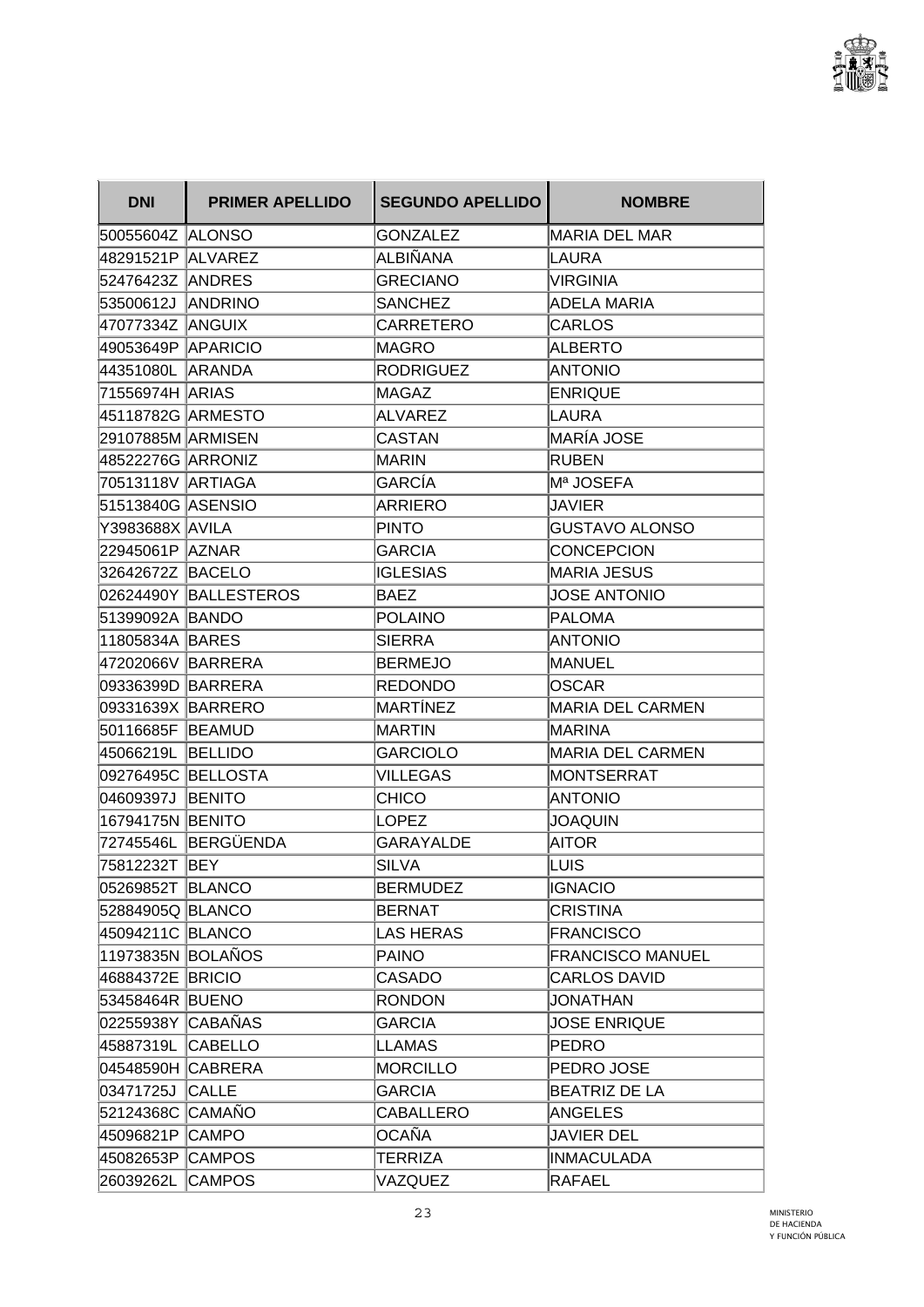

| <b>DNI</b>         | <b>PRIMER APELLIDO</b>               | <b>SEGUNDO APELLIDO</b> | <b>NOMBRE</b>           |
|--------------------|--------------------------------------|-------------------------|-------------------------|
| 20148362V CAPILLA  |                                      | CATALAN                 | RAFAEL                  |
| 20913982J CAPITAN  |                                      | CARRO                   | <b>PILAR</b>            |
| 45099198Q CARMONA  |                                      | <b>SALMERON</b>         | <b>FRANCISCO JAVIER</b> |
|                    | 03902627X CARRETERO                  | <b>RODRIGUEZ</b>        | MARIA DEL PILAR         |
| 51639049R CARRILLO |                                      | <b>SEVILLA</b>          | MARIA DOLORES           |
| 18050757N CARTIE   |                                      | <b>CALLEN</b>           | MARIA ARACELI           |
| 43811051F CASAL    |                                      | <b>LOPEZ</b>            | <b>SANTIAGO</b>         |
| 05677533Y  CASERO  |                                      | <b>OSORIO</b>           | <b>MARIA DEL CARMEN</b> |
|                    | 05399765D CASQUERO                   | LIBERAL                 | <b>CRISTINA ANTONIA</b> |
| 18048679G CASTAN   |                                      | LEIVA                   | <b>ALBERTO</b>          |
|                    | 05673069G CASTELLANOS                | <b>BLANCO</b>           | <b>SERGIO</b>           |
| 45110411M CASTILLO |                                      | <b>OLIVA</b>            | RAFAEL                  |
|                    |                                      | CARRILLO                | <b>ESTHER DE</b>        |
| 18435144T CATALAN  |                                      | EDO                     | <b>CARLOS ALFONSO</b>   |
| 52138550B CAVA     |                                      | GOMEZ                   | SANTIAGO FRANCISCO      |
| 22479410S CAZORLA  |                                      | <b>MARTINEZ</b>         | <b>ANTONIO</b>          |
| 51351586S CEBRIAN  |                                      | <b>FELIPE</b>           | MARIA ROSARIO           |
| 45070402Q CEIJAS   |                                      | <b>SALAS</b>            | ALVARO                  |
| 51449095G CENADOR  |                                      | <b>GONZALEZ</b>         | <b>EDUARDO</b>          |
| 75799020J  COCA    |                                      | <b>MORENO</b>           | MARTA                   |
|                    | 73004746D CONTRERAS                  | <b>LOPEZ</b>            | <b>CESAR</b>            |
| 52105045V CORDOBA  |                                      | <b>SAELICES</b>         | Mª DOLORES              |
| 53738954Y CORDON   |                                      | <b>MURILLO</b>          | <b>JORGE</b>            |
|                    | 06241915Z CORRALES                   | <b>GARCIA CALVILLO</b>  | <b>M PILAR</b>          |
| 80064336W CORTES   |                                      | <b>BLANCO</b>           | <b>MARIA ISABEL</b>     |
| 45114065W CORZO    |                                      | <b>SERRAN</b>           | <b>GLORIA</b>           |
|                    |                                      | <b>MORILLA</b>          | ALEJANDRO               |
| 53200004S CRESPO   |                                      | <b>PEREZ</b>            | MARIA JOSE              |
|                    | 76256462P  CRISTOBAL                 | <b>PRIETO</b>           | <b>DANIEL</b>           |
| 52412225D CRUZ     |                                      | MUÑOZ                   | PEDRO M <sup>a</sup>    |
| 44609099R CRUZ     |                                      | <b>NAVARRO</b>          | ALEJANDRO               |
| X4446130T DALLINO  |                                      |                         | <b>SEVERINO</b>         |
|                    | 45080515D DELGADO DE MENDOZA CHANTRE |                         | <b>MARIA DEL MAR</b>    |
| 45102188Q DIAZ     |                                      | ACOSTA                  | <b>JOSE MANUEL</b>      |
| 75713345J DIAZ     |                                      | <b>LOPEZ</b>            | <b>PEDRO</b>            |
| 10067705F DIÑEIRO  |                                      | <b>MACIAS</b>           | <b>CONCEPCION</b>       |
| 05666589X DIOS     |                                      | <b>RUIZ</b>             | <b>JOSE LUIS DE</b>     |
| 71104169Z DOMINGO  |                                      | <b>REVILLA</b>          | LIDIA                   |
|                    | 50971965D DOMINGUEZ                  | <b>GALVEZ</b>           | <b>ARTURO</b>           |
|                    | 50833526F DOMINGUEZ                  | <b>GALVEZ</b>           | <b>LOURDES</b>          |
|                    | 05418718X DOMINGUEZ                  | <b>LOPEZ</b>            | MARIA VICTORIA          |
|                    | 45105690E DRISSI KAITOUNI            | <b>MOHAMED</b>          | <b>HAYAT</b>            |
| 29205891P DUCTOR   |                                      | <b>GARCIA</b>           | <b>SONIA</b>            |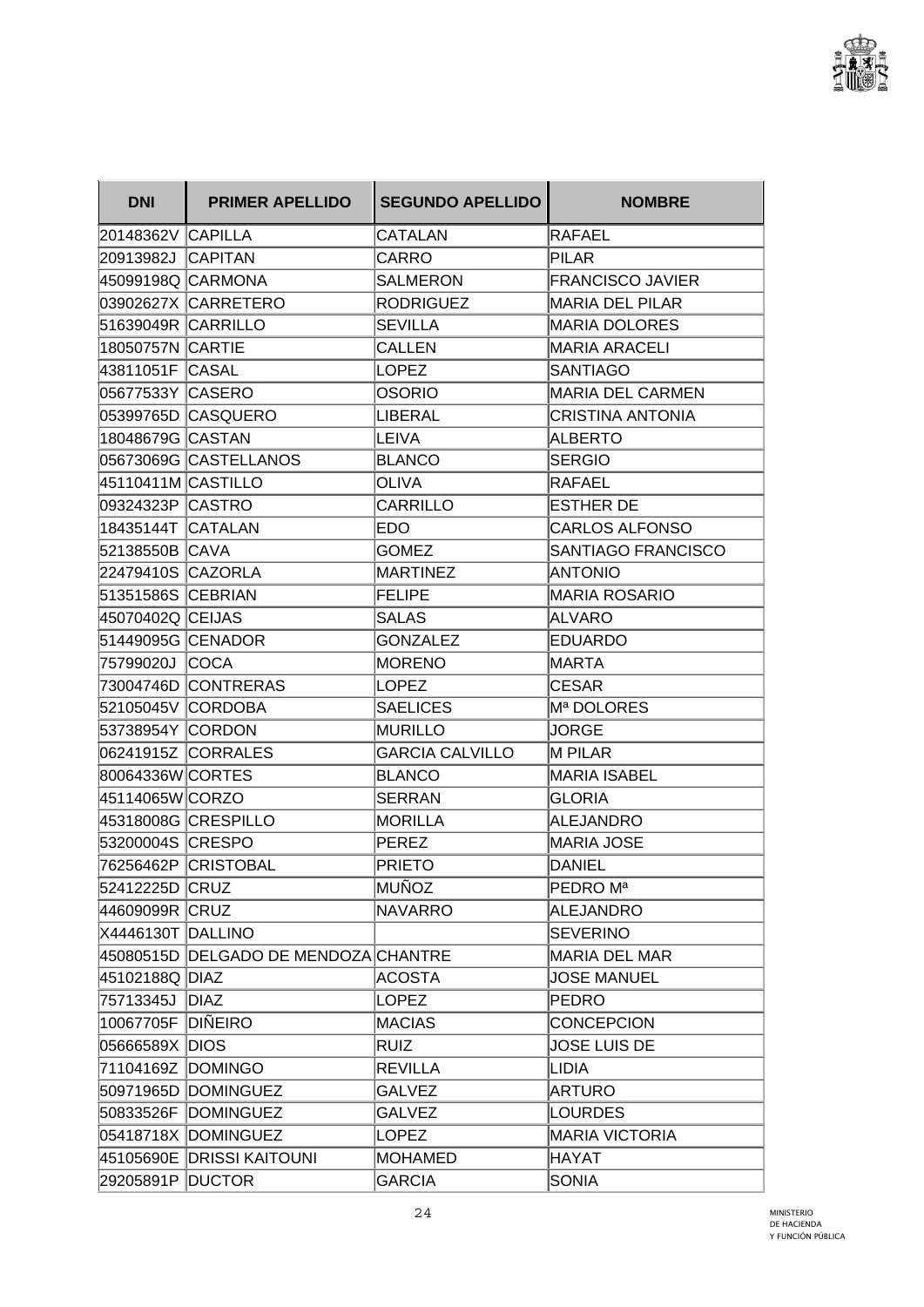

| <b>DNI</b>         | <b>PRIMER APELLIDO</b> | <b>SEGUNDO APELLIDO</b> | <b>NOMBRE</b>          |
|--------------------|------------------------|-------------------------|------------------------|
| 43230558B DURAN    |                        | DIAZ                    | <b>JAVIER</b>          |
|                    | 70889946J ESCUDERO     | <b>MARCOS</b>           | <b>FRANCISCO</b>       |
| 51066529C ESPADAS  |                        | <b>PALOMARES</b>        | <b>GUSTAVO RAMON</b>   |
| 79140892P  ESPEJO  |                        | <b>GOMEZ</b>            | <b>MARIA ISABEL</b>    |
| 09426551R ESPINA   |                        | <b>LOBO</b>             | ALBERTO                |
| 45101469X EXPINOSA |                        | <b>DEL MORAL</b>        | <b>JOSE FRANCISCO</b>  |
| 76042228L EXPOSITO |                        | <b>HERAS</b>            | LEANDRO                |
| 29116989R FANLO    |                        | <b>BURRIEL</b>          | <b>GONZALO</b>         |
|                    | 03462928W FERNANDEZ    | <b>HERRERO</b>          | <b>URBANO</b>          |
|                    | 77390277S FERNANDEZ    | <b>LOPEZ</b>            | ROCIO                  |
|                    | 45113689V FERNANDEZ    | MONTERO                 | <b>BELEN</b>           |
|                    | 16286476S FERNANDEZ    | <b>PARDO</b>            | ANTONIO                |
|                    | 71932355Q FERNANDEZ    | VALBUENA                | <b>CRISTINA</b>        |
|                    | 45069272J FERNANDEZ    | VAZQUEZ                 | <b>DIEGO LUIS</b>      |
|                    | 01186844K FERNANDEZ    | <b>GONZALEZ</b>         | <b>ADELARDO</b>        |
|                    | 71121675V FERNANDEZ    | <b>GONZALEZ</b>         | <b>MARTA JUDIT</b>     |
|                    | 53019303W FERNANDEZ    | <b>RODRIGUEZ</b>        | <b>SARA</b>            |
| 18059382N FERRAZ   |                        | ABAD                    | JORGE AMADO            |
| 32785286M FERREÑO  |                        | <b>GAREA</b>            | <b>NATALIA</b>         |
| 71452436S FERRERO  |                        | <b>BRAVO</b>            | ANA ROSA               |
| 33509400X FLOREZ   |                        | <b>GOMEZ</b>            | <b>ALBERTO</b>         |
| 75153863Y FUENTES  |                        | <b>HERRANZ</b>          | LIDIA                  |
| 03443172A FUENTES  |                        | <b>PEREZ</b>            | Mª ISABEL              |
| 08927447C FUENTES  |                        | VIÑUELA                 | CARLOS                 |
| 17713716J GABARRE  |                        | <b>CELMA</b>            | <b>MARIA DEL MAR</b>   |
|                    | 44512024D GALLARDO     | <b>RODRIGUEZ</b>        | <b>ABRAHAM</b>         |
| 11960136K GAMAZO   |                        | <b>CONTRA</b>           | <b>LUIS ANGEL</b>      |
| 51101153Y GANGA    |                        | <b>CALERO</b>           | <b>MIGUEL</b>          |
| 45077957G  GAONA   |                        | <b>MORALES</b>          | ADELA                  |
| 22565539D GARCIA   |                        | <b>BOU</b>              | <b>JOSE PASCUAL</b>    |
| 45075757N GARCIA   |                        | CADIZ                   | Mª DEL CARMEN          |
| 03883512P GARCIA   |                        | <b>CARRASCO</b>         | ARANZAZU               |
| 03905503B GARCIA   |                        | <b>ESTEVEZ</b>          | <b>MARIA JOSE</b>      |
| 30234688S GARCIA   |                        | <b>GARRIDO</b>          | <b>DAVID</b>           |
| 80226249H GARCIA   |                        | LEON                    | <b>JOSE MARIA</b>      |
| 05698960C GARCIA   |                        | <b>LOPEZ</b>            | <b>JESUS FRANCISCO</b> |
| 51921870Z GARCIA   |                        | <b>MUÑOZ</b>            | <b>JAVIER</b>          |
| 45084770D GARCIA   |                        | <b>PAJARES</b>          | <b>JUAN MANUEL</b>     |
| 27487375Y GARCIA   |                        | RIQUELME                | <b>ANTONIO</b>         |
| 25175553Y GARCIA   |                        | SALCEDO                 | <b>MARIA LORETO</b>    |
| 02307054Q GARCIA   |                        | <b>SOUSA</b>            | <b>LUIS MIGUEL</b>     |
| 09325350T GARCIA   |                        | VILORIA                 | MONTSERRAT             |
| 46860818C GARCÍA   |                        | FERNANDEZ-AVILES        | MARÍA                  |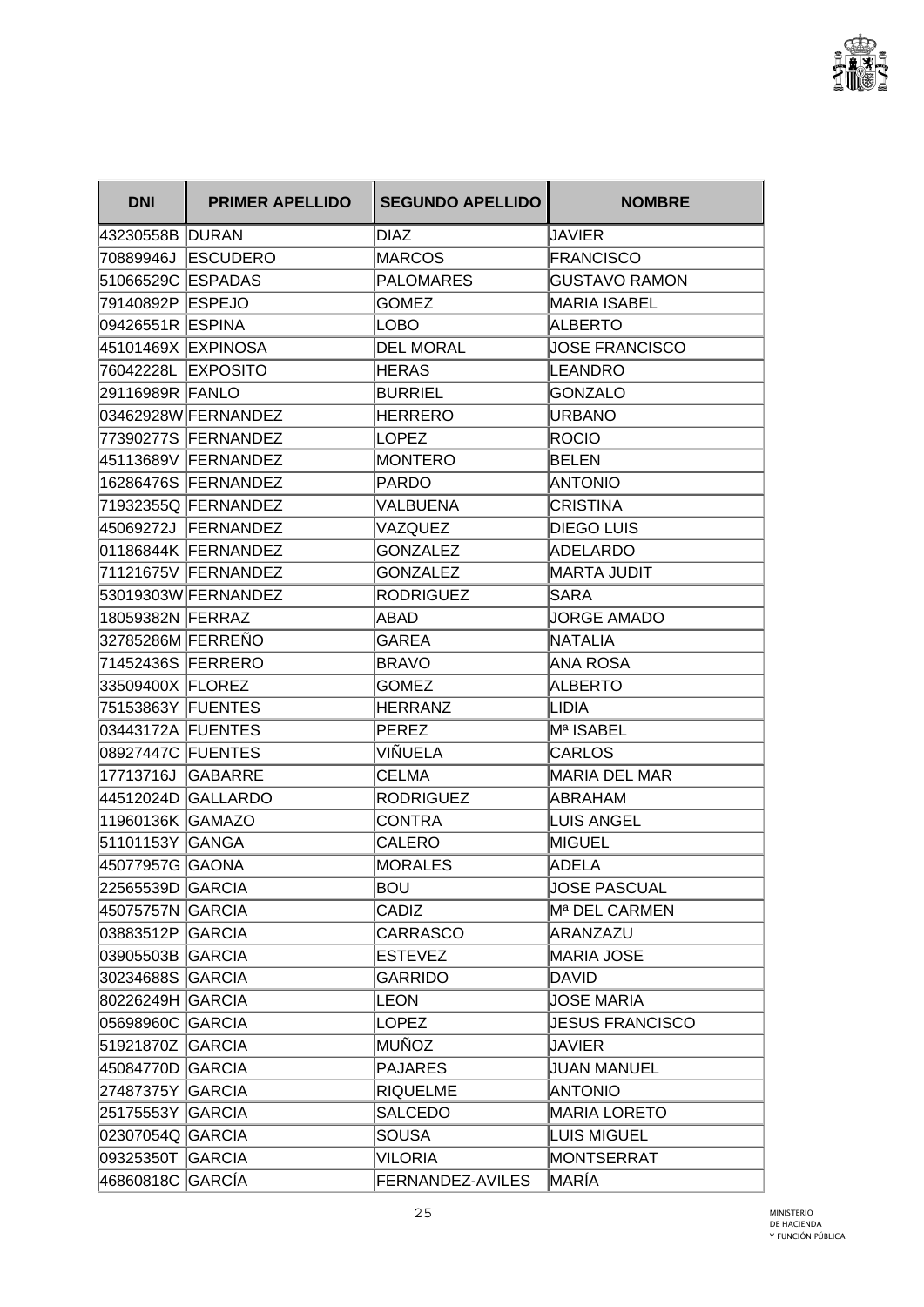

| <b>DNI</b>        | <b>PRIMER APELLIDO</b> | <b>SEGUNDO APELLIDO</b> | <b>NOMBRE</b>           |
|-------------------|------------------------|-------------------------|-------------------------|
| 05958091X GARCÍA  |                        | MARTÍNEZ                | <b>DIEGO</b>            |
| 05958090D GARCÍA  |                        | <b>MARTÍNEZ</b>         | <b>IRENE</b>            |
| 03138941Q  GARCÍA |                        | <b>PRIETO</b>           | <b>MARIA DEL CARMEN</b> |
| 76424891P  GARCÍA |                        | <b>ROJAS</b>            | ROSA MARÍA              |
|                   | 52983140H GARCIA-MOTOS | <b>GONZALEZ</b>         | <b>ANTONIO</b>          |
| 30556929A GARRIDO |                        | IBAÑEZ                  | <b>JESUS MARIA</b>      |
| 09015036W GARRIDO |                        | <b>SERRANO</b>          | <b>RAQUEL</b>           |
| 43039706J GAYA    |                        | <b>ALBERTI</b>          | <b>PEDRO</b>            |
|                   | 43036510Z GENESTRA     | <b>SERRA</b>            | <b>JAIME MIGUEL</b>     |
| 13155827B GIL     |                        | <b>GONZALEZ</b>         | <b>JORGE RODRIGO</b>    |
| 34995640J         | GIL                    | LOZANO                  | <b>JOSE MANUEL</b>      |
| 44513702P GIL     |                        | <b>QUILES</b>           | MANUEL                  |
| 74634470E GOMEZ   |                        | <b>AGUILERA</b>         | <b>ANTONIO</b>          |
| 06555228K GOMEZ   |                        | <b>DELGADO</b>          | <b>JOSE MARIA</b>       |
| 07867808Z GOMEZ   |                        | <b>GRANDE</b>           | <b>JUAN ANTONIO</b>     |
| 71160959V GOMEZ   |                        | MIÑAMBRES               | <b>ADRIAN</b>           |
| 52378067Y GOMEZ   |                        | <b>RODRIGUEZ</b>        | JESUS                   |
| 52095692W GOMEZ   |                        | <b>CASADO</b>           | <b>JUAN ANTONIO</b>     |
| 71945620X GOMEZ   |                        | <b>CONDE</b>            | <b>DANIEL</b>           |
| 45073200P         | <b>GONZALEZ</b>        | <b>GONZALEZ</b>         | <b>AFRICA</b>           |
|                   | 02265798E GONZALEZ     | <b>GONZALEZ</b>         | AITOR                   |
|                   | 47360210J GONZALEZ     | <b>IGLESIAS</b>         | <b>VANESSA</b>          |
|                   | 28797036R GONZALEZ     | <b>PARRA</b>            | <b>MARIA DOLORES</b>    |
|                   | 45681639M GONZALEZ     | PEREZ                   | <b>DAVID</b>            |
|                   | 16558487M GONZALEZ     | <b>PIEROLA</b>          | <b>JESUS ANGEL</b>      |
|                   | 48466962M GONZALEZ     | QUILEZ                  | <b>JUAN FRANCISCO</b>   |
|                   | 11810475K GONZALEZ     | <b>REYES</b>            | <b>MARIA DEL CARMEN</b> |
|                   | 12747548M GONZALEZ     | RUIZ                    | M.PAZ                   |
|                   | 11840738Q GONZALEZ     | <b>GARCÍA</b>           | MACARENA                |
|                   | 45077393S GONZALEZ     | <b>GUTIERREZ</b>        | ANTONIA                 |
|                   | 45112264H GONZALEZ     | LOPEZ                   | <b>CLAUDIA</b>          |
|                   | 71459104J GONZALEZ     | <b>TRIGAL</b>           | <b>JOSE LUIS</b>        |
| 51113124V GONZALO |                        | <b>ESTEBARANZ</b>       | <b>DAVID</b>            |
| 29135804W GONZALO |                        | TIRADO                  | MARIA CRISTINA          |
|                   | 70081442M GUTIERREZ    | <b>RUIZ</b>             | <b>MARIA DEL PILAR</b>  |
| 44903548G HERNAEZ |                        | <b>RAMOS</b>            | <b>JOSE MARIA</b>       |
| 03466011A HERNAN  |                        | <b>PUENTE</b>           | LUIS.                   |
|                   | 08864338T HERNANDEZ    | <b>ACEITUNO</b>         | <b>JUAN ANTONIO</b>     |
|                   | 05693807L HERNANDEZ    | <b>VIDAL</b>            | <b>URBANO</b>           |
|                   | 47468413R HERNANDEZ    | <b>DONCEL</b>           | <b>VIOLETA ROSARIO</b>  |
|                   | 09329015P HERNANDO     | <b>GOMEZ</b>            | <b>ESTEBAN</b>          |
| 78548890A HOYOS   |                        | <b>DORADO</b>           | <b>ALVARO DE</b>        |
| 23005049N HUESO   |                        | <b>GARCIA</b>           | <b>EMILIO ANTONIO</b>   |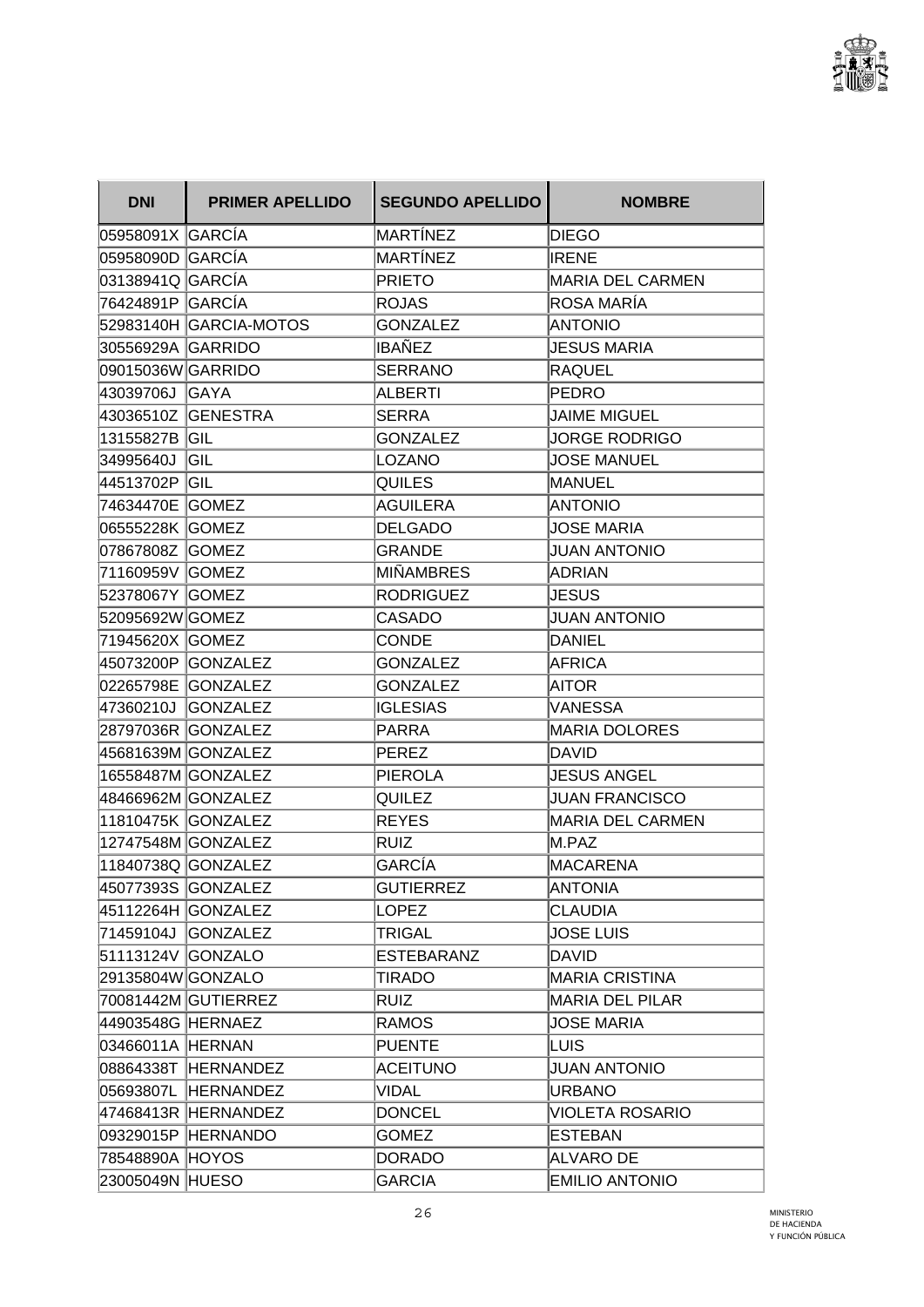

| <b>DNI</b>         | <b>PRIMER APELLIDO</b> | <b>SEGUNDO APELLIDO</b> | <b>NOMBRE</b>          |
|--------------------|------------------------|-------------------------|------------------------|
| 09787453X IBAÑEZ   |                        | GONZALEZ                | <b>MARIA ELENA</b>     |
| 09807368F IGLESIAS |                        | <b>LOPEZ</b>            | <b>IGNACIO DAVID</b>   |
| 03120866L ISIDRO   |                        | CAMPOS                  | <b>DANIEL</b>          |
| 45284021B  ITOJI   |                        | <b>BORIESA</b>          | MARCELINO              |
| 05355649F JIMENEZ  |                        | <b>CELESTEN</b>         | <b>MARIA ANGELES</b>   |
| 09017319P JJIMENEZ |                        | IZQUIERDO               | <b>ISRAEL</b>          |
| 25690736N JIMENEZ  |                        | <b>PAZ</b>              | LUIS                   |
| 51378420P JIMENEZ  |                        | <b>RODRIGUEZ</b>        | <b>ROBERTO</b>         |
| 08926371W JIMENEZ  |                        | <b>FLORES</b>           | MIRIAM                 |
|                    | 70984855R LABRADOR     | CAMUÑAS                 | <b>FRANCISCO</b>       |
|                    | 09411446F LACLAUSTRA   | <b>PEREZ</b>            | <b>JOAQUIN</b>         |
|                    | X8315372K LAMRABET     |                         | <b>ISSAM</b>           |
|                    | 25468201WLARRAYAD      | <b>MONEO</b>            | <b>RUBEN</b>           |
| 22599607Z LAZARO   |                        | <b>MORA</b>             | <b>JOSE ANTONIO</b>    |
| 45120248K LEON     |                        | VAZQUEZ                 | <b>ALBERTO</b>         |
| 34033397K LEON     |                        | VELA                    | <b>MARIA AGUILA</b>    |
| 45059466M LLADO    |                        | <b>LOZANO</b>           | <b>MANUEL</b>          |
| 73596440M LLINARES |                        | VELIS                   | <b>ANDRES</b>          |
| 49075755B LOPEZ    |                        | <b>ANDAMOYO</b>         | <b>MIGUEL ANGEL</b>    |
| 31727987Q LOPEZ    |                        | <b>DEL AGUILA</b>       | <b>JUAN JOSE</b>       |
| 33537568A LOPEZ    |                        | <b>GARCIA</b>           | LUIS                   |
| 48655013P   LOPEZ  |                        | <b>GONZALEZ</b>         | <b>IRENE</b>           |
| 53233234X LOPEZ    |                        | LOPEZ                   | <b>VERONICA</b>        |
| 70807657H LOPEZ    |                        | <b>MARTIN</b>           | MANUEL                 |
| 48482156L LOPEZ    |                        | PEÑARANDA               | <b>ALEJANDRA</b>       |
| 48499056Z LOPEZ    |                        | PEÑARANDA               | <b>JAVIER</b>          |
| 48494355M LOPEZ    |                        | PEÑARANDA               | <b>JUAN ANTONIO</b>    |
| 04572128G LOPEZ    |                        | SAIZ                    | FERNANDINA             |
| 33534874T LOPEZ    |                        | SEVILLA                 | <b>EDUARDO</b>         |
| 32690451E LOPEZ    |                        | <b>BEDOYA</b>           | ∣MARÍA                 |
| 50459564W LOPEZ    |                        | <b>PEREZ</b>            | <b>VÍCTOR</b>          |
| 03900652J LOPEZ    |                        | <b>PINILLA</b>          | <b>ALMUDENA</b>        |
| 80080960C LORRIO   |                        | <b>MOLIA</b>            | <b>ALEJANDRA</b>       |
| 53144610M LOZANO   |                        | <b>FERNANDEZ</b>        | <b>JOSE LUIS</b>       |
| 02627812Q LUNA     |                        | GARCÍA                  | EVA MARÍA              |
| 23284735H MADRID   |                        | <b>MADRID</b>           | <b>GREGORIO</b>        |
| 07010331T MAESTRE  |                        | <b>MONROY</b>           | <b>FRANCISCA</b>       |
| 03862580Y MAJANO   |                        | <b>DIAZ</b>             | <b>MARIA PILAR</b>     |
|                    | 03875460Y MANCHEÑOS    | ROJAS                   | <b>IGNACIO</b>         |
| 22688614B MANZANA  |                        | DE PEDRO                | <b>VICENTE ANTONIO</b> |
|                    | 18056244W MANZANARES   | <b>REYES</b>            | JULIO                  |
| 32794228T MARIN    |                        | <b>RODRIGUEZ</b>        | <b>ELENA ITZIAR</b>    |
|                    | X7886310R MARINESCU    |                         | <b>MARIUS</b>          |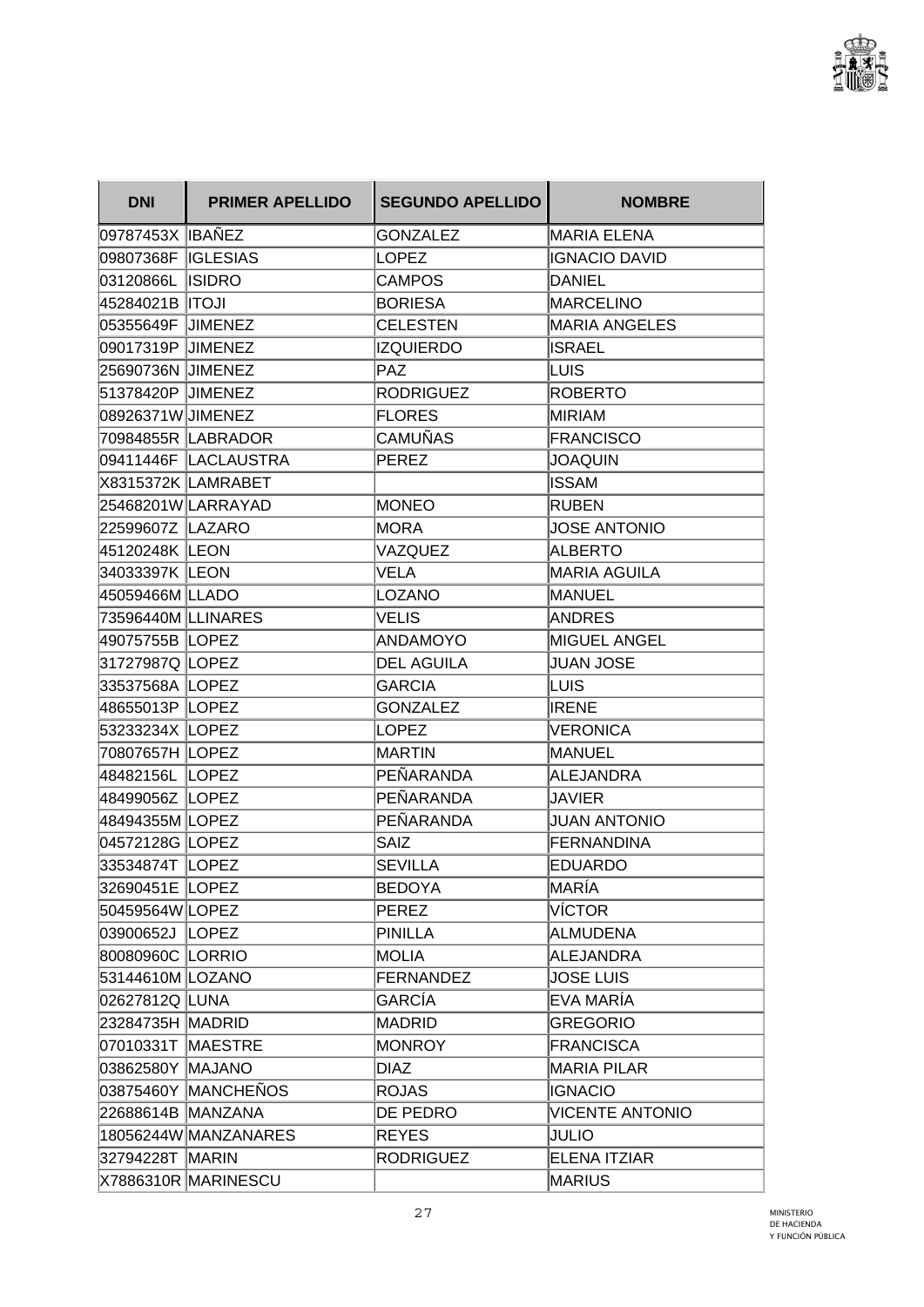

| <b>DNI</b>         | <b>PRIMER APELLIDO</b> | <b>SEGUNDO APELLIDO</b> | <b>NOMBRE</b>               |
|--------------------|------------------------|-------------------------|-----------------------------|
| 47007925L MARQUEZ  |                        | GAVIRA                  | MARIA BELEN                 |
| 29172237A MARTI    |                        | <b>GRESA</b>            | ARTURO                      |
| 29157689Z MARTIN   |                        | <b>BORRAS</b>           | <b>ENRIQUE</b>              |
| 71939669Q MARTIN   |                        | DE LA ROSA              | <b>ANGEL FRANCISCO</b>      |
| 09186038E MARTIN   |                        | <b>GARCIA</b>           | <b>MARIA DE LOS ANGELES</b> |
| 51406010K MARTIN   |                        | <b>DE SAGARMINAGA</b>   | <b>ALFONSO BORJA</b>        |
| 12330842J MARTÍN   |                        | <b>LOPEZ</b>            | <b>SERGIO</b>               |
| 52492283G MARTINEZ |                        | DE LA TORRE             | <b>JOSE LUIS</b>            |
| 03885507W MARTINEZ |                        | <b>DIAZ</b>             | <b>ISMAEL</b>               |
| 06994605Y MARTINEZ |                        | <b>FERNANDEZ</b>        | <b>SALVADOR</b>             |
| 08863872V MARTINEZ |                        | <b>GONZALEZ</b>         | <b>FRANCISCO JAVIER</b>     |
| 50863666V MARTINEZ |                        | <b>MAROTO</b>           | <b>MIGUEL</b>               |
| 48653768M MARTINEZ |                        | <b>MARTINEZ</b>         | <b>ANA MARIA</b>            |
| 70820112F MARTINEZ |                        | <b>SAN SEGUNDO</b>      | <b>NOELIA</b>               |
| 06216478S MARTÍNEZ |                        | <b>GARCIA</b>           | JOSEFA                      |
| 71168797N MARTINO  |                        | <b>CERROLAZA</b>        | <b>MARTA</b>                |
|                    | 05946007R MATESANZ     | <b>BREÑA</b>            | LUIS                        |
| 45105590Z MEBROUD  |                        | <b>MOHAMED</b>          | YOUSSEF                     |
| 44737145Y MELIAN   |                        | RODRÍGUEZ               | <b>VERONICA</b>             |
| 52138344N MENA     |                        | <b>GALLEGO</b>          | <b>LUIS FERNANDO</b>        |
| 51424066E MENA     |                        | <b>NIETO</b>            | lS                          |
| 48228020X MENDEZ   |                        | <b>MONTERO</b>          | <b>DAVID</b>                |
| 48228019D MENDEZ   |                        | <b>MONTERO</b>          | LAURA                       |
| 24417643S MENDOZA  |                        | <b>PEREZ</b>            | <b>CONCEPCION</b>           |
| 02699810R MENOR    |                        | <b>SANCHEZ</b>          | <b>APOLINAR</b>             |
| 45744349V MESA     |                        | <b>FUENTES</b>          | <b>ENRIQUE</b>              |
| 50816702L MIGUEL   |                        | MUÑOZ                   | <b>RAMON</b>                |
| 01114684N MILLANO  |                        | VARELA                  | <b>VICENTE</b>              |
|                    | 09270560L MIÑAMBRES    | <b>FERREIRA</b>         | Mº SIRA                     |
| 45074170N MOHAMED  |                        | <b>AHARCHUN</b>         | <b>EHSAN</b>                |
| 45093601P MOHAMED  |                        | <b>AHMED</b>            | <b>ZOHAIR</b>               |
| 45116953S MOHAMED  |                        | HAMED                   | <b>MOHAMED SAID</b>         |
| 45094603K MOHAMED  |                        | <b>HAMED</b>            | <b>NAWAL</b>                |
| 45114643M MOHAMED  |                        | <b>MOHAMED</b>          | ADAM                        |
| 45079718V MOHAMED  |                        | <b>MOHAMED</b>          | <b>HAFIDA</b>               |
| 44524273E MOJICA   |                        | <b>MORENO</b>           | <b>CEULATAN</b>             |
| 29207991S MOJICA   |                        | <b>MORENO</b>           | <b>KUNAN</b>                |
| 18989995E MOLINA   |                        | <b>MORELLA</b>          | <b>MARIA TERESA</b>         |
|                    | 05668795P MONTARROSO   | <b>RUIZ</b>             | <b>LUIS JAVIER</b>          |
| 32684673V MONTERO  |                        | CHAO                    | <b>CARLOS</b>               |
| 07984619P MONTES   |                        | LASO                    | <b>MARIA MERCEDES</b>       |
|                    | 20089262G MONTESINOS   | <b>GONZALEZ</b>         | <b>MIGUEL</b>               |
|                    | 03843689K MORALEDA     | <b>ALVAREZ</b>          | <b>SALVADOR</b>             |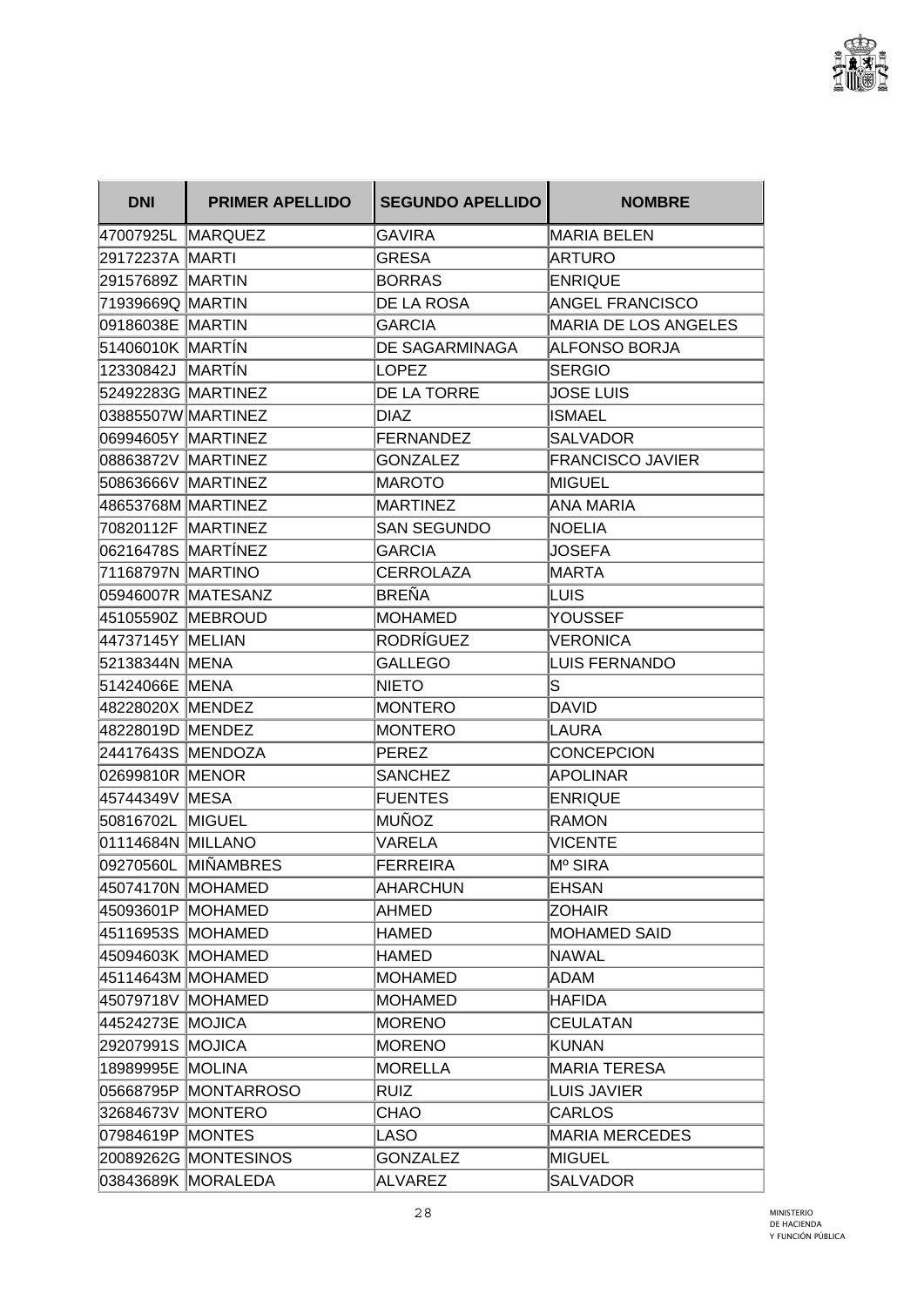

| <b>DNI</b>         | <b>PRIMER APELLIDO</b>    | <b>SEGUNDO APELLIDO</b> | <b>NOMBRE</b>          |
|--------------------|---------------------------|-------------------------|------------------------|
|                    | 52381655Y MORALEDA        | JIMENEZ                 | <b>DIEGO</b>           |
| 45109480V MORALES  |                           | <b>POSTIGO</b>          | <b>JORGE MANUEL</b>    |
| 44969894H MORALES  |                           | ROMERO                  | ARTURO                 |
| 11842412B MORAN    |                           | <b>MANCEBO</b>          | <b>ANTONIO</b>         |
| 09319322K MORATE   |                           | <b>VALDIVIESO</b>       | MARTA                  |
| 50960965A MORENO   |                           | <b>AGUILERA</b>         | LUIS                   |
| 50817937N MORENO   |                           | <b>ALVAREZ</b>          | <b>ANA MARIA</b>       |
| 45110270W MORENO   |                           | <b>MARQUEZ</b>          | <b>ANGEL LUIS</b>      |
| 05645826Q MORENO   |                           | <b>SERRANO</b>          | MIGUEL ANGEL           |
| 71946800V MORO     |                           | <b>SERRA</b>            | ALFONSO MARÍA          |
| 51943451K MORUECO  |                           | <b>MORENO</b>           | <b>HECTOR</b>          |
| 45099648Y MOYA     |                           | <b>JIMENEZ</b>          | <b>RAQUEL</b>          |
| 45091905Z  MUÑOZ   |                           | <b>LOPEZ</b>            | <b>ANTONIO</b>         |
| 47294850L MUÑOZ    |                           | <b>PUEBLA</b>           | <b>CAROLINA</b>        |
| 45092822B MURIEL   |                           | FERNANDEZ               | RAFAEL                 |
| 72826469M NAPAL    |                           | LEGARDA                 | ANE                    |
| 02663583E  NAVARRO |                           | FERNANDEZ-CHECA         | <b>INOEMI</b>          |
| 48574151Z NICOLAS  |                           | CALATRAVA               | <b>JOSE CARLOS</b>     |
| 12387045G NORIEGA  |                           | <b>GARCIA</b>           | <b>ANA MARIA</b>       |
| 46068459B NUÑEZ    |                           | TRENAS                  | LYDIA MARÍA            |
| 51674248X OCHOA    |                           | <b>OKEEFE</b>           | <b>JOSE FERNANDO</b>   |
| 44513710Q OLIUS    |                           | LLORIA                  | <b>GABRIEL</b>         |
| 45072100N OLIVA    |                           | <b>BARBA</b>            | <b>INES</b>            |
| 03828701Y ORGAZ    |                           | Ruiz                    | <b>CARLOS</b>          |
| 05685806E ORMEÑO   |                           | <b>SANCHEZ</b>          | <b>VICTOR MANUEL</b>   |
| 52722910X ORTEGA   |                           | <b>DELGADO</b>          | <b>ANGELA</b>          |
| 33325389E ORTEGA   |                           | FERNANDEZ               | <b>DAVID</b>           |
| 31861970R ORTEGA   |                           | <b>NAVARRO</b>          | INMACULADA CONCEPCION  |
| Y0186170E PADILLA  |                           | <b>GEROMES</b>          | <b>FELIX JOSE</b>      |
| 50207796S PADILLA  |                           | <b>URDIALES</b>         | <b>ISRAEL</b>          |
| 02879510W PAJARES  |                           | <b>GONZALEZ</b>         | <b>QUINTIN</b>         |
| 44328689F PALAO    |                           | MEDINA                  | <b>JUAN CARLOS</b>     |
| 47496391B PANIAGUA |                           | <b>LOPEZ</b>            | <b>JAIME</b>           |
| 45096818M PARDO    |                           | LOPEZ                   | <b>JOSE ANTONIO</b>    |
| 48501757R PARRAGA  |                           | <b>SAURA</b>            | <b>LEANDRO</b>         |
| 71722417E PARRILLA |                           | <b>SANCHEZ</b>          | <b>SALVADOR</b>        |
| 04226273T PASCUAL  |                           | <b>GALAN</b>            | <b>JOSE JAVIER</b>     |
| 44769195V PASTOR   |                           | <b>SALAR</b>            | <b>PATRICIA</b>        |
| 78876801A PAZ      |                           | <b>DE LA FUENTE</b>     | SANDRA                 |
| 71156247C PAZ      |                           | FERNANDEZ               | DIEGO DE               |
| 05674882T PECO     |                           | <b>BENITO</b>           | <b>MIGUEL ANGEL</b>    |
| 52409241S PENAS    |                           | <b>GUTIERREZ</b>        | <b>MARTA</b>           |
|                    | 48743169M PEREIRA ANTONIO | FERNANDEZ               | <b>WILLIAM RAYMOND</b> |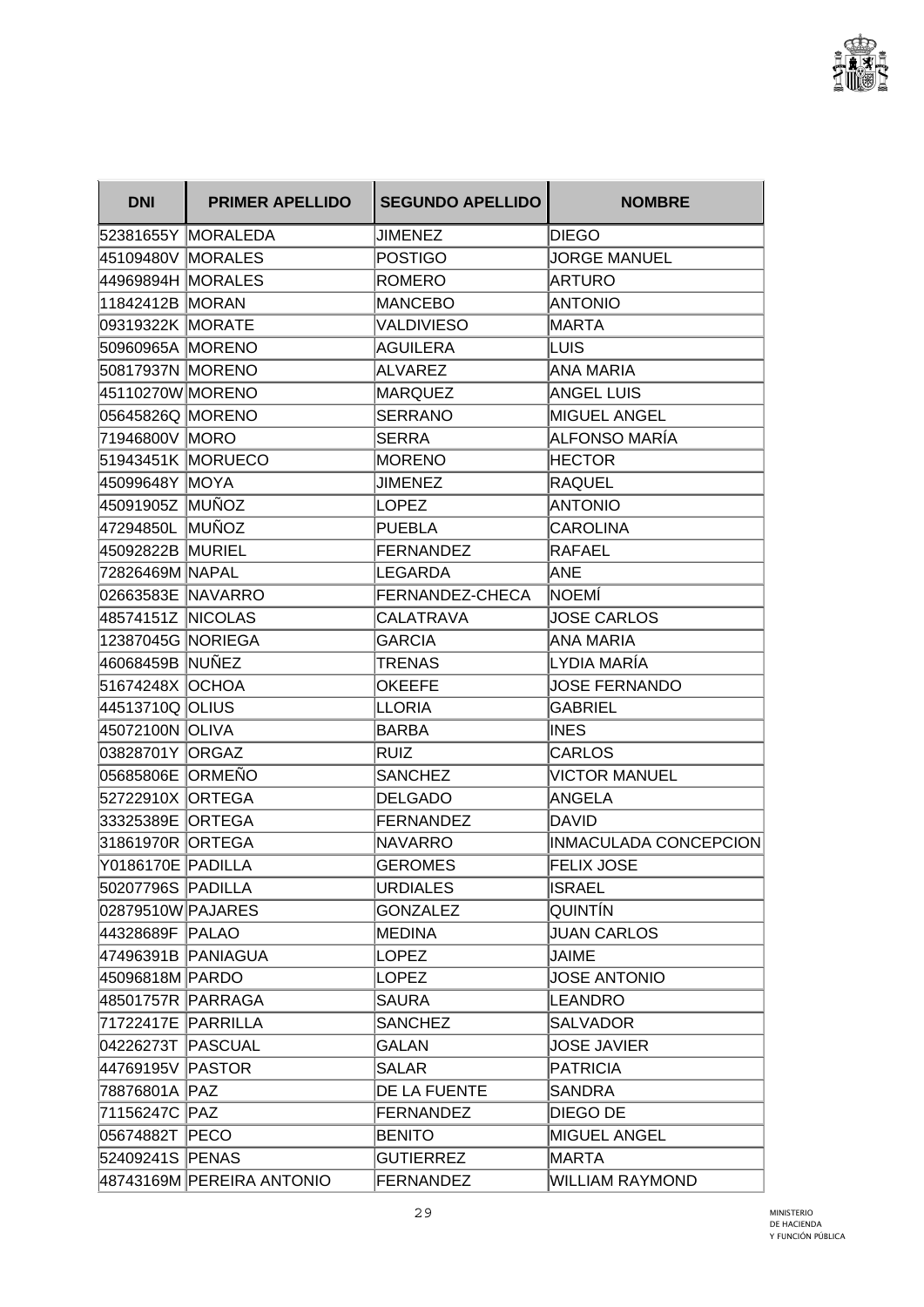

| <b>DNI</b>        | <b>PRIMER APELLIDO</b> | <b>SEGUNDO APELLIDO</b>  | <b>NOMBRE</b>              |
|-------------------|------------------------|--------------------------|----------------------------|
| 17154928X PEREZ   |                        | GRANJA                   | PEDRO JESUS                |
| 34793302Y PEREZ   |                        | <b>NAVARRO</b>           | <b>ROSA MARIA</b>          |
| 27522936D PEREZ   |                        | PEREZ                    | ANGEL                      |
| 50434341X PEREZ   |                        | PEREZ                    | <b>MANUEL</b>              |
| 52677789S PEREZ   |                        | DE LA CONCEPCION         | <b>FRANCISCO</b>           |
| 09297298P PEREZ   |                        | <b>DE VEGA</b>           | TERESA                     |
| 09026732Z PEREZ   |                        | MARTÍN                   | <b>DAVID</b>               |
| 52341494A PINO    |                        | <b>LOPEZ</b>             | <b>ALFONSO</b>             |
| 48498801N PIORNOS |                        | MARÍN                    | <b>LUCIA</b>               |
|                   | 12390705F PISONERO     | <b>TRAPOTE</b>           | <b>ROBERTO</b>             |
| 52129937T PONCE   |                        | <b>CASILLAS</b>          | <b>MARIA DEL CARMEN</b>    |
| 75253829Z PORTERO |                        | <b>SALMERON</b>          | <b>FRANCISCO</b>           |
| 05692557B PRADO   |                        | MUÑOZ                    | <b>SORAYA</b>              |
| 10906698Y PRIETO  |                        | <b>CUETO</b>             | LUCÍA                      |
| 18968081G QUERAL  |                        | <b>LOPEZ</b>             | <b>CONSUELO INMACULADA</b> |
| 43103846Y QUESADA |                        | <b>MILLAN</b>            | <b>VICENTE</b>             |
|                   | 72986471L RABANETE     | <b>ARBUES</b>            | <b>DIEGO</b>               |
| 25459743P RABINAL |                        | <b>ARCUSA</b>            | <b>DANIEL</b>              |
|                   | 26741598G RACIONERO    | <b>BEDMAR</b>            | <b>FRANCISCO JAVIER</b>    |
| 04589378G RAMÍREZ |                        | <b>CEREZO</b>            | JUAN MARIA                 |
| 50243000Y RAMOS   |                        | <b>CEBADOR</b>           | <b>VICTOR</b>              |
| 71942195N RAMOS   |                        | PEÑACOBA                 | JOSE CARLOS                |
| 28731233R REALES  |                        | <b>MARTINEZ</b>          | <b>AFRICA</b>              |
| 21455479K REBOLLO |                        | <b>ELENA</b>             | <b>JOSE ANGEL</b>          |
| 05914462N REDONDO |                        | <b>ROPERO</b>            | <b>MARIA BELEN</b>         |
| 71416548F REVILLA |                        | <b>CASADO</b>            | <b>MONICA</b>              |
| 08041255H REY     |                        | <b>DIAZ</b>              | <b>JUAN CARLOS</b>         |
| 33520978L         | RÍO                    | <b>RODRIGUEZ</b>         | <b>ALEJANDRO DEL</b>       |
| 45113868N RIVES   |                        | <b>DIAZ</b>              | <b>JUAN JESUS</b>          |
| 45086385Z ROBLEDO |                        | <b>SANTIAGO</b>          | <b>FRANCISCO JAVIER</b>    |
| 09795356R ROBLES  |                        | <b>GUTIERREZ</b>         | <b>CARLOS</b>              |
|                   | 05690677V RODRIGUEZ    | <b>BARRILERO</b>         | <b>EMILIO JOSE</b>         |
|                   | 14324686X RODRIGUEZ    | <b>BONILLA</b>           | <b>SALVADOR</b>            |
|                   | 09189357Y RODRIGUEZ    | <b>FERNANDEZ</b>         | <b>MONICA</b>              |
|                   | 05401026M RODRIGUEZ    | <b>FRESNO</b>            | <b>MANUEL GREGORIO</b>     |
|                   | 07222557M RODRIGUEZ    | GONZALEZ-CARVAJAL MONICA |                            |
|                   | 06565001L RODRIGUEZ    | <b>GUTIERREZ</b>         | <b>JUAN MANUEL</b>         |
|                   | 50080759F RODRIGUEZ    | <b>LEIVA</b>             | <b>MARIA ESTHER</b>        |
|                   | 11955518A RODRIGUEZ    | <b>MAGARZO</b>           | <b>MARIA ISABEL</b>        |
|                   | 10088104M RODRIGUEZ    | <b>MARTINEZ</b>          | <b>JOSE MANUEL</b>         |
|                   | 45075612M RODRIGUEZ    | <b>REDONDO</b>           | <b>ISABEL MARIA</b>        |
|                   | 73157500C RODRIGUEZ    | <b>RODRIGUEZ</b>         | <b>FRANCISCO</b>           |
| 45076341K ROMAN   |                        | <b>NAVARRO</b>           | <b>ANTONIO</b>             |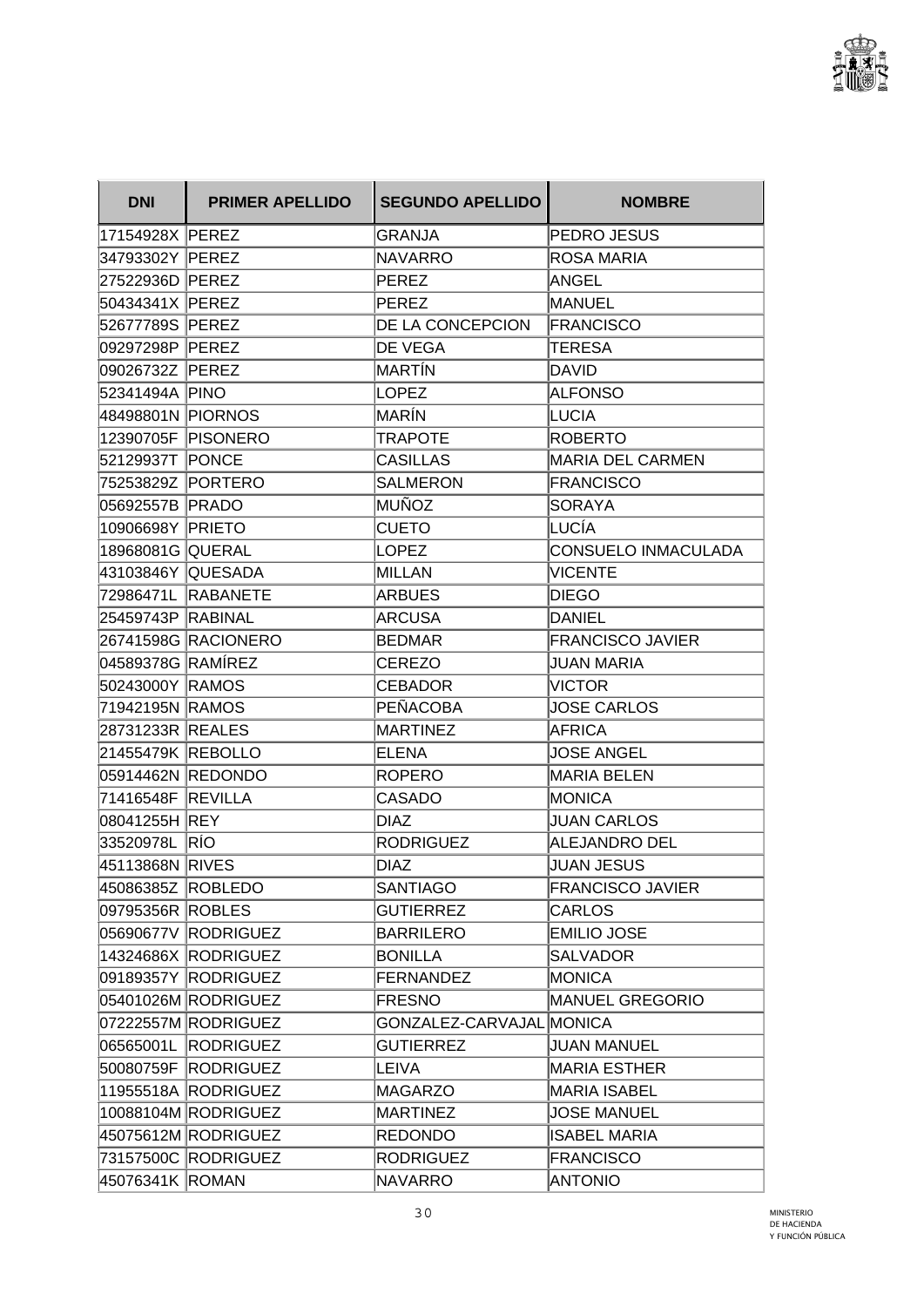

| <b>DNI</b>         | <b>PRIMER APELLIDO</b>   | <b>SEGUNDO APELLIDO</b> | <b>NOMBRE</b>           |
|--------------------|--------------------------|-------------------------|-------------------------|
| 02653175X ROMERO   |                          | ESTANGÜI                | <b>JOSE GUILLERMO</b>   |
| 22994770Z ROMERO   |                          | <b>PEREZ</b>            | <b>DOMINGO</b>          |
| 05918566E ROMERO   |                          | <b>RODRIGO</b>          | <b>ALICIA</b>           |
| 49190515R ROMERO   |                          | <b>RODRIGUEZ</b>        | <b>ELENA</b>            |
| 80235708R ROSADO   |                          | <b>HERNANDEZ</b>        | <b>ELISABET</b>         |
| 50476188C RUBIO    |                          | <b>BALLESTEROS</b>      | <b>ESTHER</b>           |
| 45081581V RUIZ     |                          | <b>CLAROS</b>           | <b>MARIA NIEVES</b>     |
| 80082851W RUIZ     |                          | <b>FLORINDO</b>         | <b>EVA MARIA</b>        |
| 29121097S RUIZ     |                          | <b>RAMIRO</b>           | <b>PATRICIA</b>         |
| 45320611P RUIZ     |                          | RODRÍGUEZ               | <b>FRANCISCO JAVIER</b> |
| 48402860G RUIZ     |                          | <b>SANCHEZ</b>          | <b>ANTONIO</b>          |
|                    | 05701469E RUIZ DEL VALLE | <b>SANZ</b>             | <b>CRISTINA</b>         |
|                    | 40345537H SALVACHUA      | EREZA                   | <b>ALBERTO</b>          |
| 05312574B SAN JOSE |                          |                         | PATRICIA                |
| 09175832M SANCHEZ  |                          | <b>ALZAS</b>            | JAVIER                  |
| 45111328W SANCHEZ  |                          | CASTILLO                | <b>MARIA LORENA</b>     |
| 47522669T SANCHEZ  |                          | FERNANDEZ               | <b>CESAR</b>            |
| 50093278Z SANCHEZ  |                          | <b>SAN CAYO</b>         | <b>NURIA</b>            |
| 25376422Q SANCHEZ  |                          | <b>SIMO</b>             | <b>JOSUE</b>            |
| 17448847N SANCHO   |                          | GIL                     | <b>DANIEL</b>           |
| 46890108P SANTANA  |                          | <b>SANZ</b>             | <b>MARIA AROA</b>       |
| 23009015E SANTIAGO |                          | <b>MARTINEZ</b>         | <b>FRANCISCO JAVIER</b> |
|                    | 21671400H SANTONJA       | <b>MAYOR</b>            | <b>VERONICA</b>         |
| 51985284V SANTOS   |                          | <b>ABELAIRA</b>         | <b>RAUL</b>             |
| 05227182H SANZ     |                          | <b>ARJONILLA</b>        | <b>MERCEDES</b>         |
| 12376956N SANZ     |                          | <b>SANCHEZ</b>          | <b>BEGOÑA</b>           |
|                    |                          | YAÑEZ                   | <b>JUAN</b>             |
| 45112005N SEDIRI   |                          | <b>ORTEGA</b>           | AISSA                   |
| 43180920F          | <b>SEGURA</b>            | <b>CREVILLEN</b>        | <b>MARIA DEL PILAR</b>  |
| 02254945W SEPTIEN  |                          | MANZANAL                | <b>RAQUEL</b>           |
|                    | 45107913Z SEPULVEDA      | RAMÍREZ                 | <b>JUAN JESUS</b>       |
| 12765208R SERRANO  |                          | <b>ANTOLIN</b>          | <b>MARIA DEL ROCIO</b>  |
| 32786073X SERRANO  |                          | <b>BELLO</b>            | JUAN                    |
| 23255148D SERRANO  |                          | <b>MORALES</b>          | PEDRO JESUS             |
| 22645624P SILLA    |                          | <b>COLAS</b>            | <b>JACOBA</b>           |
| 03888308C SIMON    |                          | <b>TORRES</b>           | <b>CLARA VICENTA</b>    |
| 76041554N SOLANO   |                          | <b>PERIANES</b>         | ABRAHAM                 |
| 49017083N SORIA    |                          | <b>CASTRO</b>           | <b>DAVID</b>            |
| 05680281V SORIANO  |                          | <b>DOTOR</b>            | <b>FRANCISCO MIGUEL</b> |
| 32715534N TABOADA  |                          | <b>BLANCO</b>           | <b>ELISA</b>            |
| Y1080619R TOLEDO   |                          | <b>DIAZ</b>             | <b>EDISON YAMIR</b>     |
| 03873456A TOLEDO   |                          | <b>TORRES</b>           | <b>LUIS ALBERTO</b>     |
| 16549337D TORRES   |                          | <b>ESCUDERO</b>         | <b>NIEVES</b>           |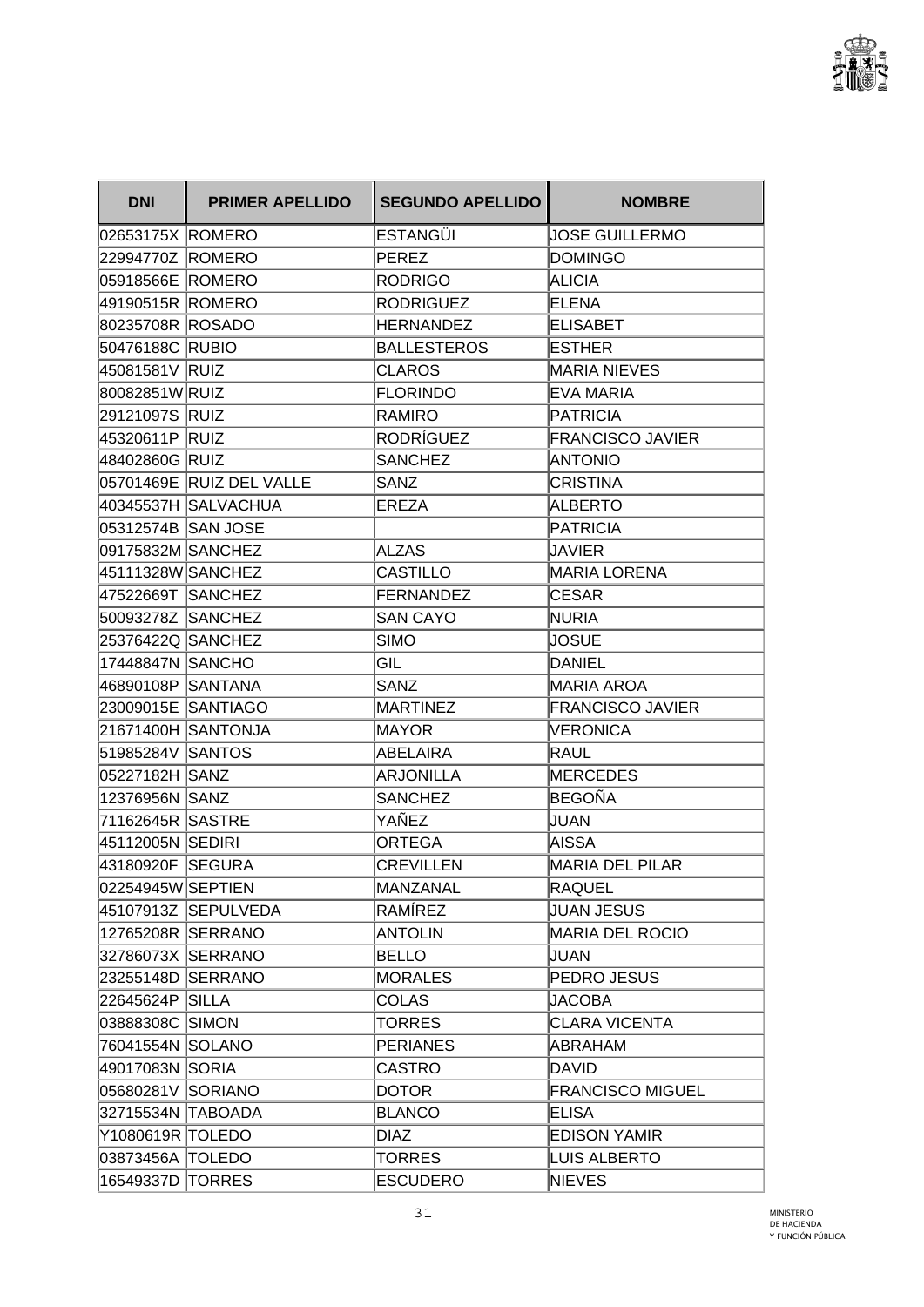

| <b>DNI</b>          | <b>PRIMER APELLIDO</b> | <b>SEGUNDO APELLIDO</b> | <b>NOMBRE</b>          |
|---------------------|------------------------|-------------------------|------------------------|
| 51983583H TORRES    |                        | LORAS                   | <b>CARLOS</b>          |
| 48394518B TORRES    |                        | <b>NAVARRO</b>          | <b>JOSE JUAN</b>       |
| 10198921P TRIGAL    |                        | <b>APARICIO</b>         | <b>ANA MARIA</b>       |
| 29093714W TURON     |                        | <b>LANA</b>             | <b>BENITO IGNACIO</b>  |
| 30517014Q URBANO    |                        | PEÑA                    | <b>JOSE MARIA</b>      |
|                     | 27299354X VALENZUELA   | <b>PACHECO</b>          | <b>MARIA CARMEN</b>    |
| 16805294E VALERO    |                        | <b>PEREZ</b>            | <b>SAMUEL</b>          |
| 76129046N  VALIENTE |                        | <b>DOMINGUEZ</b>        | <b>JOSE MARIA</b>      |
| 11965214Q VAQUERO   |                        | <b>LORENZO</b>          | <b>MARÍA ROSA</b>      |
| 51085204L VAZQUEZ   |                        | <b>CALLE</b>            | <b>MIRIAM NEREA</b>    |
| 09049356Y VAZQUEZ   |                        | <b>VILLORIA</b>         | <b>VICTOR</b>          |
| 09309081S VELASCO   |                        | <b>CONEJO</b>           | <b>IGNACIO RUFINO</b>  |
| 24386680X VERDU     |                        | <b>MONTOLIU</b>         | <b>ENRIQUE</b>         |
| Y3390171P VERON     |                        | <b>VIDARTE</b>          | <b>JULIO ARGENTINO</b> |
| 22137881J VIDAL     |                        | <b>GARCIA</b>           | <b>ENRIQUE</b>         |
| 71440223S VIDAL     |                        | <b>SARMIENTO</b>        | <b>ANGEL MIGUEL</b>    |
| 09018134H VILCHES   |                        | <b>HERNANDEZ</b>        | <b>JESUS MANUEL</b>    |
| 45118232Y VILCHEZ   |                        | <b>PEREZ</b>            | <b>DANIEL</b>          |
| 71319795S VILLAFAÑE |                        | SANZ                    | <b>SERGIO</b>          |
| 45901980Y VILLALBA  |                        | <b>ORTEGA</b>           | <b>ANA</b>             |
|                     | 44904055M VILLANUEVA   | <b>RODRÍGUEZ</b>        | JORGE                  |
| 43230630Z VILLAR    |                        | <b>ARMAS</b>            | <b>OLAYA</b>           |
| 45683528P VIÑAS     |                        | <b>GONZALEZ</b>         | <b>ANTONIO</b>         |
| 33553233M VUELTA    |                        | <b>SANTIN</b>           | <b>RUBEN</b>           |
|                     | 26813517W ZAMBRANO     | VEGA                    | <b>ERNESTO</b>         |
| 45072015L ZURRON    |                        | PEÑA                    | <b>TELVA MARIA</b>     |

### **RELACIÓN Nº 3 AYUDANTE DE GESTIÓN Y SERVICIOS COMUNES**

### **Nº Orden 1 – Programa 1 CUPO RESERVA PERSONAS CON DISCAPACIDAD**

| <b>DNI</b>         | <b>PRIMER APELLIDO</b> | <b>SEGUNDO APELLIDO</b> | <b>NOMBRE</b>         |
|--------------------|------------------------|-------------------------|-----------------------|
|                    | 45115294N ABDELKADER   | <b>BUNUAR</b>           | <b>BILAR</b>          |
| 71270160Z ALVAREZ  |                        | <b>PEREZ</b>            | <b>FRANCISCO</b>      |
| 51687923T          | <b>AREAL</b>           | PADILLA                 | <b>REBECA</b>         |
| 33555803E ARIAS    |                        | <b>FERNANDEZ</b>        | MARIA                 |
|                    | 72052470W BAÑUELOS     | CASTANEDO               | <b>DAVID</b>          |
| 74185409J          | <b>BERNABE</b>         | <b>CAYUELAS</b>         | IRENE                 |
| 47309908N BLANCO   |                        | CASADO                  | <b>LUIS FRANCISCO</b> |
| 06249746W BOLAÑOS  |                        | DE LA CRUZ              | <b>JOSE LUIS</b>      |
| 45107868S CANDELA  |                        | <b>BERROCAL</b>         | <b>FEDERICO LUIS</b>  |
| 28945017T CASILLAS |                        | <b>GARCIA</b>           | <b>LORENZO</b>        |
| 08985668M CASTAÑO  |                        | <b>GONZALEZ</b>         | <b>MIGUEL</b>         |